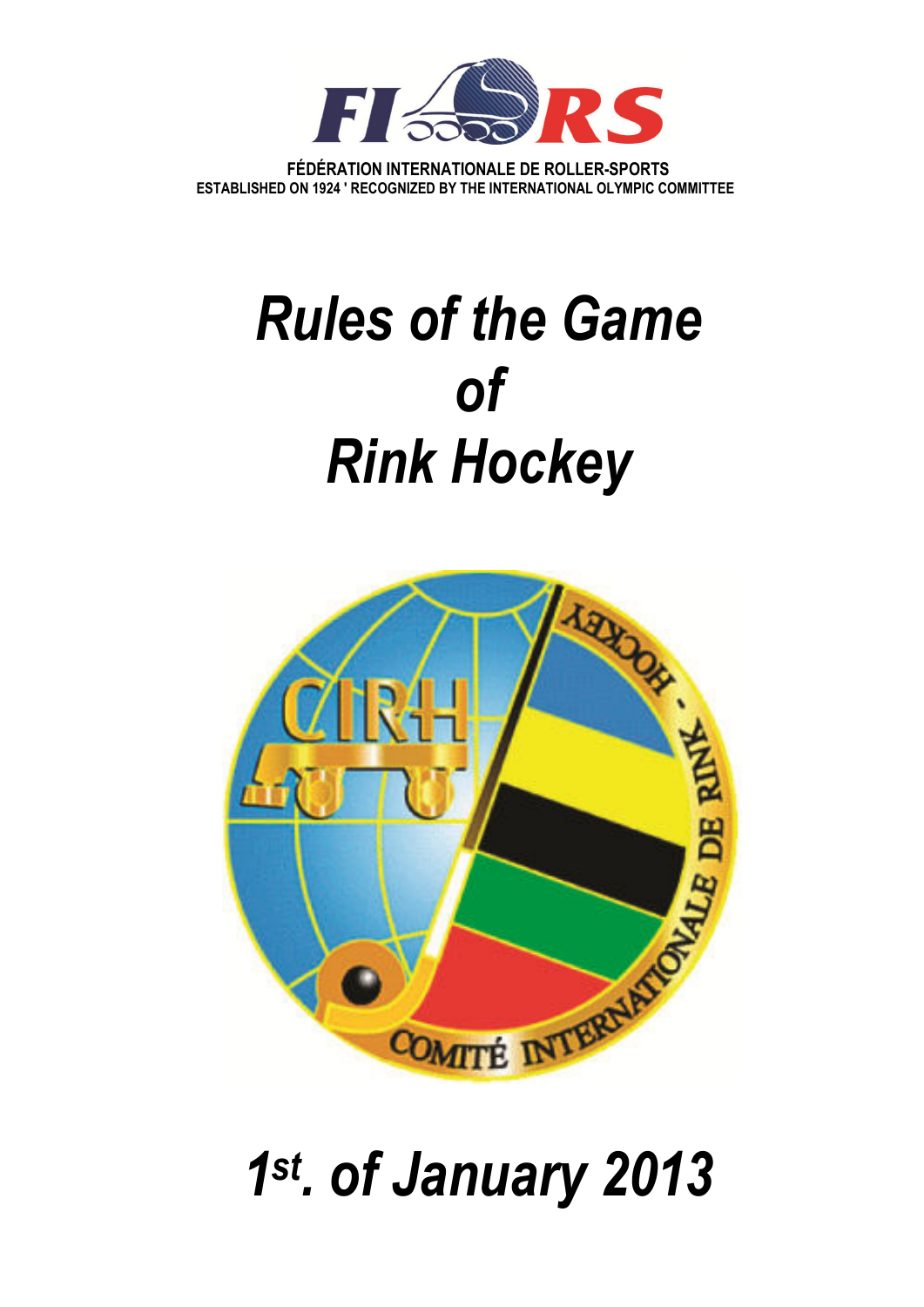

# **Rules of the Game**

# **SUMMARY/CONTENTS**

| <b>CHAPTER I - THE GAME OF RINK-HOCKEY - DEFINITION AND SCOPE</b> |                                                                                |                 |  |  |  |
|-------------------------------------------------------------------|--------------------------------------------------------------------------------|-----------------|--|--|--|
| Article 1                                                         | THE GAME OF RINK-HOCKEY                                                        | Page 2          |  |  |  |
| Article 2                                                         | <b>REGULAR PLAYING TIME</b>                                                    | Page 2          |  |  |  |
| Article 3                                                         | <b>REFEREEING ERRORS - CORRECTION PROCEDURES</b>                               | Pages 2 and 3   |  |  |  |
| Article 4                                                         | <b>REFEREES' DISCIPLINARY ACTION</b>                                           | Pages 3 and 4   |  |  |  |
| Article 5                                                         | <b>GAME TIED - PROCEDURES TO CONSIDER</b>                                      | Pages 4 and 5   |  |  |  |
| Article 6                                                         | <b>PRELIMINARY PROCEDURES</b>                                                  | Page 5          |  |  |  |
| Article 7                                                         | NO SHOW - TOLERANCE FOR STARTING THE GAME                                      | Page 5          |  |  |  |
|                                                                   | CHAPTER II - CATEGORIES OF PLAYERS - PLAYING ZONES, ANTI-PLAY AND "POWER-PLAY" |                 |  |  |  |
| Article 8                                                         | <b>CATEGORIES OF PLAYERS, PER GENDER AND AGE</b>                               | Page 6          |  |  |  |
| Article 9                                                         | RINK ZONES – DEFINITION OF ANTI-PLAY OR PASSIVE PLAY                           | Pages 6 to 8    |  |  |  |
| Article 10                                                        | "POWER PLAY" - DEFINITION AND RULES                                            | Pages 8 to 11   |  |  |  |
| <b>CHAPTER III - RINK-HOCKEY TEAMS</b>                            |                                                                                |                 |  |  |  |
| Article 11                                                        | <b>COMPOSITION OF TEAMS</b>                                                    | Page 12         |  |  |  |
| Article 12                                                        | <b>RESERVE BENCH - TEAM REPRESENTATIVES</b>                                    | Pages 12 and 13 |  |  |  |
| Article 13                                                        | <b>GOALKEEPERS' ACTION IN THE GAME</b>                                         | Pages 13 and 14 |  |  |  |
|                                                                   | <b>CHAPTER IV- SPECIFIC SITUATIONS OF PLAY</b>                                 |                 |  |  |  |
| Article 14                                                        | STARTING AND RESTARTING THE GAME                                               | Page 15         |  |  |  |
| Article 15                                                        | <b>TIME-DUT</b>                                                                | Page 15         |  |  |  |
| Article 16                                                        | <b>ENTERING AND LEAVING THE RINK - SUBSTITUTIONS</b>                           | Pages 15 to 17  |  |  |  |
| Article 17                                                        | <b>PLAYING THE BALL</b>                                                        | Pages 17 and 18 |  |  |  |
| Article 18                                                        | SCORING AND VALIDATING A GOAL                                                  | Pages 18 and 19 |  |  |  |
| Article 19                                                        | <b>BLOCKING AND OBSTRUCTION</b>                                                | Pages 19 and 20 |  |  |  |
| Article 20                                                        | OTHER SPECIFIC SITUATIONS OF PLAY                                              | Pages 20 and 21 |  |  |  |
|                                                                   | <b>CHAPTER V - FOULS AND PENALTIES - ADVANTAGE RULE</b>                        |                 |  |  |  |
| Article 21                                                        | TYPOLOGY OF FOULS AND INFRACTIONS - ADVANTAGE RULE                             | Pages 22 and 23 |  |  |  |
| Article 22                                                        | <b>PENALTIES FOR FOULS - GENERAL RULES</b>                                     | Pages 23 to 25  |  |  |  |
| Article 23                                                        | <b>FOULS COMMITTED OUTSIDE THE RINK</b>                                        | Pages 25 and 26 |  |  |  |
| Article 24                                                        | <b>TECHNICAL FOULS</b>                                                         | Page 26         |  |  |  |
| Article 25                                                        | MINUR FOULS AND TEAM FOULS                                                     | Pages 26 to 28  |  |  |  |
| Article 26                                                        | SERIOUS FOULS / BLUE CARD FOULS                                                | Page 28         |  |  |  |
| Article 27                                                        | <b>MAJOR FOULS / RED CARD FOULS</b>                                            | Page 29         |  |  |  |
|                                                                   | <b>CHAPTER VI - TECHNICAL PENALTIES FOR TEAMS</b>                              |                 |  |  |  |
| Article 28                                                        | <b>INDIRECT FREE HIT</b>                                                       | Page 30         |  |  |  |
| Article 29                                                        | DIRECT FREE HIT AND PENALTY SHOT                                               | Pages 31 to 34  |  |  |  |
|                                                                   | <b>CHAPTER VII - PROTESTS</b>                                                  |                 |  |  |  |
| Article 30                                                        | <b>PROTESTS</b>                                                                | Page 35         |  |  |  |
|                                                                   | <b>CHAPTER VIII - APPROVAL, ENTRY IN FORCE AND FUTURE CHANGES</b>              |                 |  |  |  |
| Article 31                                                        | RINK-HOCKEY REGULATIONS - APPROVAL, ENTRY IN FORCE AND FUTURE CHANGES          | Page 36         |  |  |  |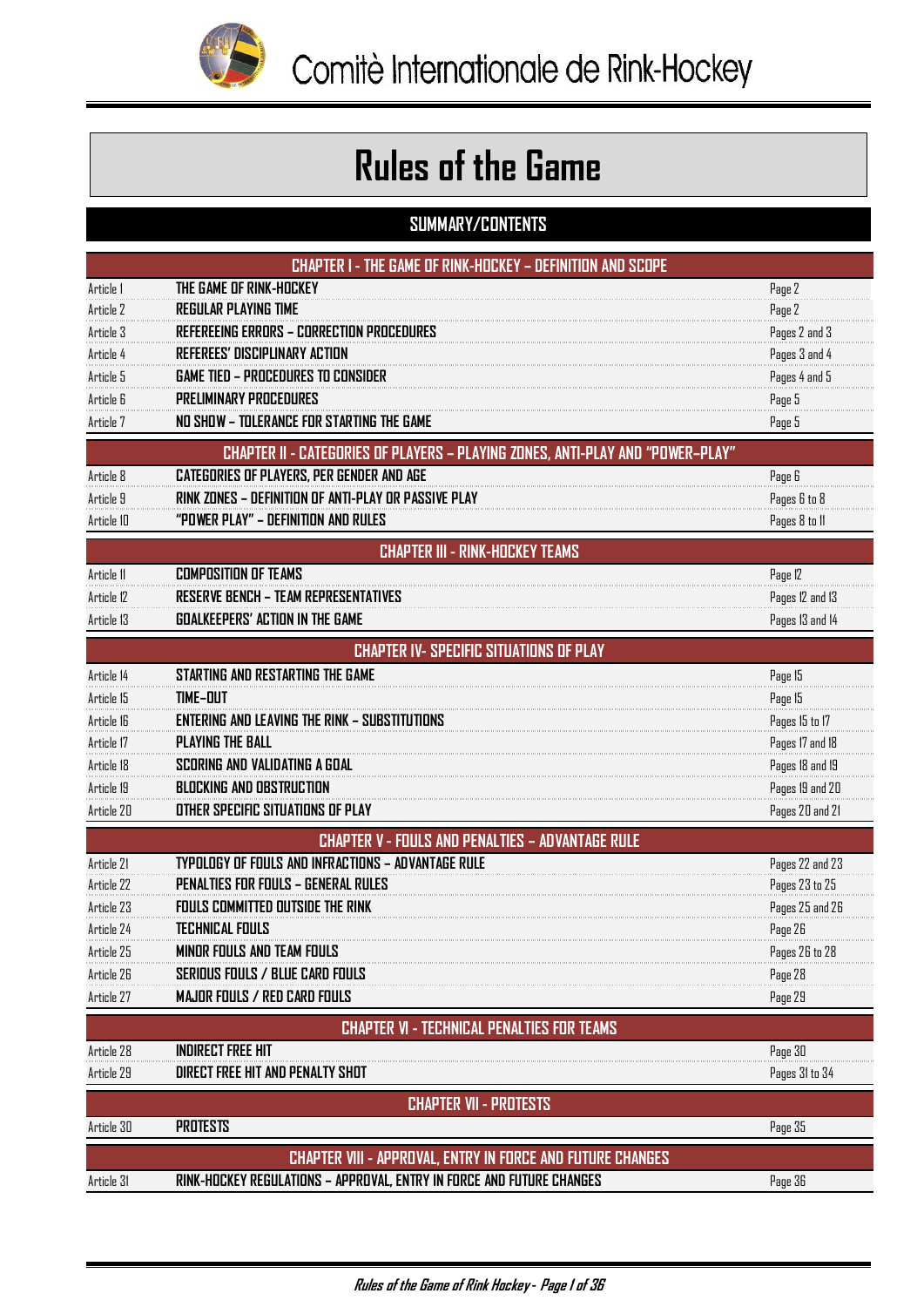<span id="page-2-0"></span>

#### **CHAPTER I**

#### **THE GAME OF RINK-HOCKEY – DEFINITION AND SCOPE**

#### **ARTICLE 1 THE GAME OF RINK-HOCKEY**

- **1.** The game of Rink-Hockey is played on a rectangular rink with a level and smooth surface, between two teams of 5 (five) players each, one of which is the goalkeeper. The players must wear four-wheeled quad skates, and use a stick to play the ball.
- **2.** At the start of the game, the teams occupy the half of the rink designated to them by the toss of the coin. After the half-time break, direction of play is reversed. The players try to score a goal introducing the ball in the opposing team's goal cage, with the help of the stick only.
- **3.** Matches are played on indoor or outdoor rinks, in most weather conditions, by day or night, with natural or artificial light.
- **4.** One or two Main Referees are in charge of enforcing the Rules of the Game. They are assisted by the Assistant Referee, officially designated, who directs the Timekeepers table, which is situated centrally, outside the rink, near to the fence.

#### **ARTICLE 2 REGULAR PLAYING TIME**

CERH

CER

 $\epsilon$ <sub>cept</sub>

- **1.** In the category **UNDER-15 MALE**, effective playing time is 30 (thirty) minutes, divided over two periods of 15 (fifteen) minutes each.
- **2.** In the categories **SENIOR FEMALE**, **SENIOR MALE, UNDER-20 MALE** and **UNDER-17 MALE,** effective playing time is 40 (forty) minutes, divided over two periods of 20  $(twenty)$  minutes each.
- **3.** In all national and international clubs' events and competitions, the organising body concerned Continental Confederation or National Federation is allowed to deliberate if matches are played with different playing times than established above in this Article. However, the maximum length of 50 (fifty) minutes effective playing time, divided over two periods of 25 *(twenty-five)* minutes each, shall not be exceeded.
- **4.** In all categories, there is a 10 (ten) minutes interval between the end of the first period and the start of the second period of play.

#### **ARTICLE 3 REFEREEING ERRORS – CORRECTION PROCEDURES**

- **1.** The conditions to be observed concerning the refereeing of international and national competitions are duly set out in Chapters II and III of the Technical Rules of Rink Hockey, considering that:
	- **1.1** The Main Referees are absolute judges on the rink and their decisions related to the game must always be made with impartiality and abide strictly by the Rules and Regulations in force.
	- **1.2** In exceptional situations of play not properly explained by these Rules, the Main Referees will decide according to their conscience. They have the right to interrupt the game every time they deem necessary.
	- **1.3** Whenever– while play is not active the Main Referees address the Assistant Referee to clear up a question in the areas adjacent to the Official Table – *inside as well as outside the rink* – it is not allowed the presence of any player or team member, except if there is the previous authorization from the Main Referees.
- **2.** When it is perceived that by mistake of a Timekeeper, Assistant Referee or Main Referee an error was made in the direction of the game, the Main Referees must immediately stop the game *– if this should be the case* – and go to the Official Table in order to agree with the Assistant Referee and the Timekeeper which are the correction procedures to adopt, as well as the time that remains to be played as a result of the specific situation that was detected.
	- **2.1** If the irregularity occurred outside the rink either noticed by the Assistant Referee himself, or notified to him through a complaint presented by a team's delegate – the Assistant Referee, at the next natural stop in the game, will call the Main Referees to her/his presence and inform them of the incident.
	- **2.2** In any case, the Main Referees will only apply the correction procedures explained in the following paragraphs if the incident was detected within the maximum of a  $5$  (five) minutes period, after its occurrence.
- **3.** If the incident perceived has direct or indirect effect on the course and/or result of the game *not noticed irregular substitution, excluded or suspended* «CERM player who unduly participated in play, ID<sup>th</sup> team foul not sanctioned with a direct free hit, etc. — the Main Referees must always to review the facts among them and to agree on a decision, either to ensure the corrections they deem pertinent or, alternatively, to go on with the game without introducing any changes in its course.  $124$ 
	- **3.1** When pertinent, the correction procedures may imply technical penalties and/or disciplinary punishment of offenders and their teams.
		- **3.1.1** Consequently, the Main Referees must ensure, previously, that the clock is repositioned at the time of play that remained to go at the moment when the irregularity and/or error occurred.
		- **3.1.2** Safeguarding what is established in [paragraph 3.3 of this Article,](#page-3-0) shall be cancelled all the game actions *including any goals* that occurred within the period of the incident that has caused the correction procedures to be introduced by the Main Referees.

**Rules of the Game of Rink Hockey - Page 2 of 36**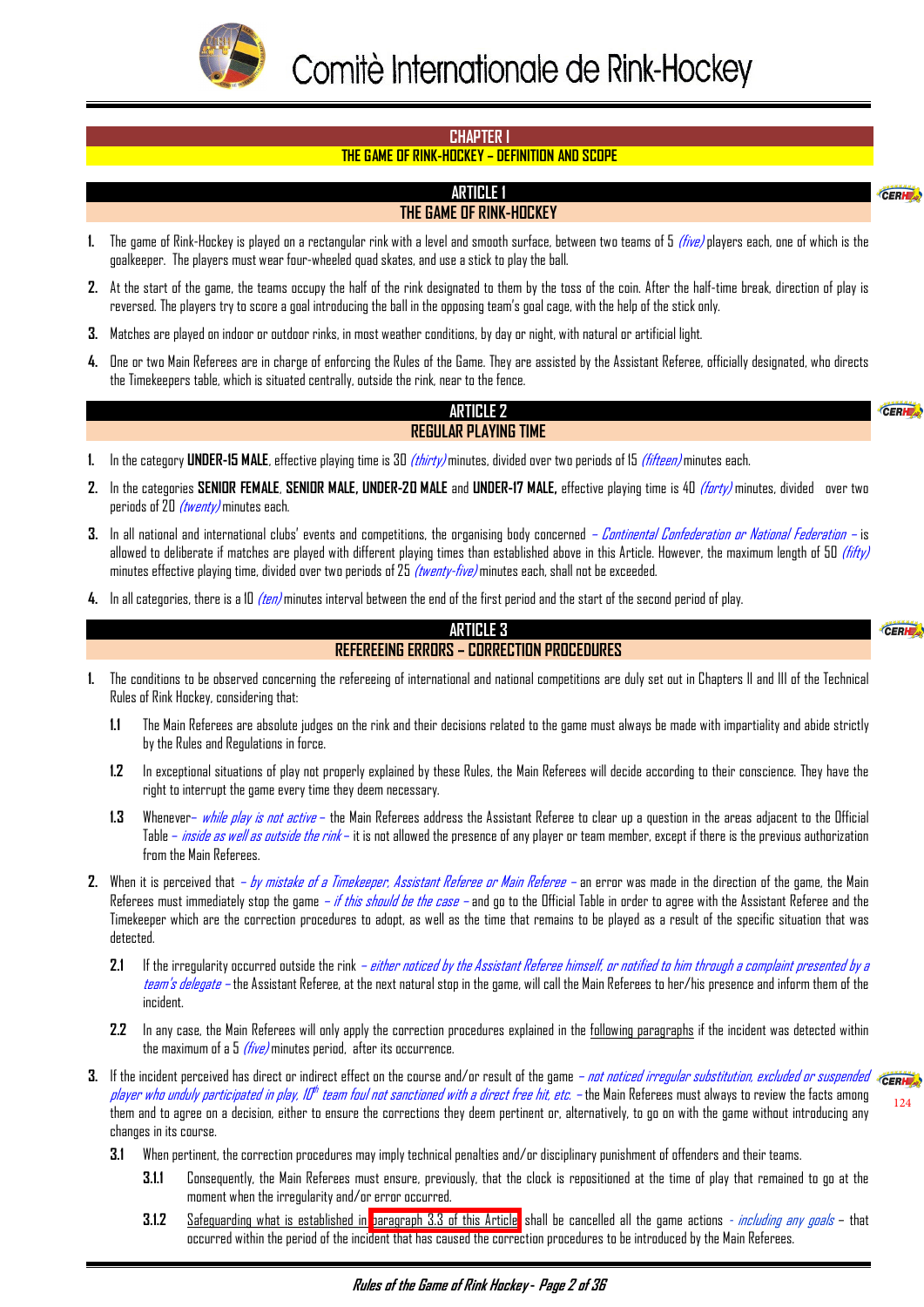

- <span id="page-3-0"></span>**3.2** Correction procedures outlined in [paragraph 3.1 above](#page-2-0) can never cancel a direct red card**,** but only with regard to disciplinary action of offenders, bearing in mind that remain cancelled the sanctions related with their respective teams, either of a technical nature *(direct free hits or penaltys* will be cancelled), or of disciplinary nature (the power-play related with the red cards in question will be also cancelled).
- **3.3** Consequently, the restarting of the match will be ordered by the Main Referees as follows:
	- **3.3.1** If the Main Referees has judged that there is no correction to apply, the recommencing of the match will be ensured in function of the interruption that took place to clear up the situation.
	- **3.3.2** If the Main Referees has judged that some corrections procedures should be introduced, the recommencing of the match will be ensured in function of the specific decisions to be implemented.
- 4. Except for paragraph 4.2 of this Article, when *by mistake of the Timekeeper and/or Main Referees* a period of the match is terminated before the full end of the exact time of play, the Main Referees will order *– when necessary* – the teams to return to the rink and they will restart the game with a faceoff, to be conducted at the centre spot of the rink.
	- **4.1** After previous accordance with the Assistant Referee and the Timekeeper, the Main Referees must ensure that must be restored on the clock the information on the time of play that remains to go.
	- **4.2** The Main Referees will only order the game to recommence when this would happen within maximum 5 (five) minutes counted from the moment when the period of play in question was terminated.
- **5.** Eventual or alleged irregular situations and/or major errors occurred during the match will always be reported by the Main Referees in a Confidential  $\epsilon_{\text{CERH}}$ Report, detailing their nature and the grounds of their decisions, either when correction procedures were applied, either when no changes occurred to the normal course of the game.

CERI

# **ARTICLE 4 REFEREES' DISCIPLINARY ACTION**

- **1**. In the exercise of their disciplinary action, the Main Referees will make use of the following procedures and penalties:
	- **1.1** Verbal warning, for minor misconduct or inconvenient attitudes.
	- **1.2** Blue card, followed by procedures specified i[n paragraphs 2.1 and 2.2 of Article 26.](#page-28-0)
	- **1.3** Red card, followed by procedures specified in [paragraphs 2.1 and 2.2 of Article 27.](#page-29-0)
- **2.** When a player or another team member was expelled by the Main Referees before the start of the game, this player or team member may be replaced on the official Match Report, without prejudice of the Main Referees, as it is their duty, to draft a detailed report on the facts that determined this expulsion.
- **3.** When a player or another team member is expelled by the Main Referees during the interval of the match, the Main Referees will ensure when play is started again – the procedures set out in [paragraphs 2.1 and 2.2 of Article 27](#page-29-0) of these Rules.
- 4. The Main Referees must exercise strict disciplinary control of the team members on the reserve bench *they will be helped in this by the Assistant* Referee – not allowing that more than 3 (three) members remain standing, and never omitting to punish, with justified severity, all protests or gestures that reveal public discordance with the Main Referees' decisions.
	- **4.1** With regard to the Main Coach of the team, the Main Referees must allow an "elucidating conversation" to take place with them on their decisions, as long as it is done with correctness and its duration is short. They will not allow it to become a long conversation or a public protest instead of an elucidation.
	- **4.2** However, with regard to the other team members on the reserve bench, the Main Referees will allow no conversation and must sanction those who gesticulate with their arms whether they stand up from their seat or not.
	- 4.3 Any member on the bench who stands up must be at least verbally warned by the Main Referees. This must be done publicly and clearly, addressing the offender and *– in case she/he already sat down ––* require her/him to stand up and *– using the appropriate signs –* warn her/him that she/he may not repeat the same infraction under pain of being sanctioned with:
		- **4.3.1** A blue card, if the recidivist is a goalkeeper, a floor player or the Main coach, followed by procedures specified i[n paragraph 2 of Article 26.](#page-28-0)
		- **4.3.2** A red card, if the recidivist is any other member of the team, followed by procedures specified in [paragraph 2 of Article 27.](#page-29-0)
- **5.** In the final part of a match more complicated situations are liable to occur. It is important that the Main Referees do not loose proper sight of the facts and take decisions with serenity, not hesitating *– whenever necessary –* to exchange briefly views with each other in order to deliberate which is the best decision, namely when there are disorders or general protests it is advisable that the Main Referees support each other and maintain communication.

#### **6. TEMPORARY SUSPENSIONS – PENALISING INFRACTIONS**

- **6.1** Temporarily suspended players and goalkeepers must sit out their penalty on the chairs placed to that effect near the Official Table. In no case are they allowed to sit on the reserve bench of their team.
- **6.2** If paragraph 6.1. of this Article is infringed, the Assistant Referee will avail a stoppage in the game to notify the Main Referees of this offence, who will immediately order her/his definitive expulsion of the game, showing her/him a red card.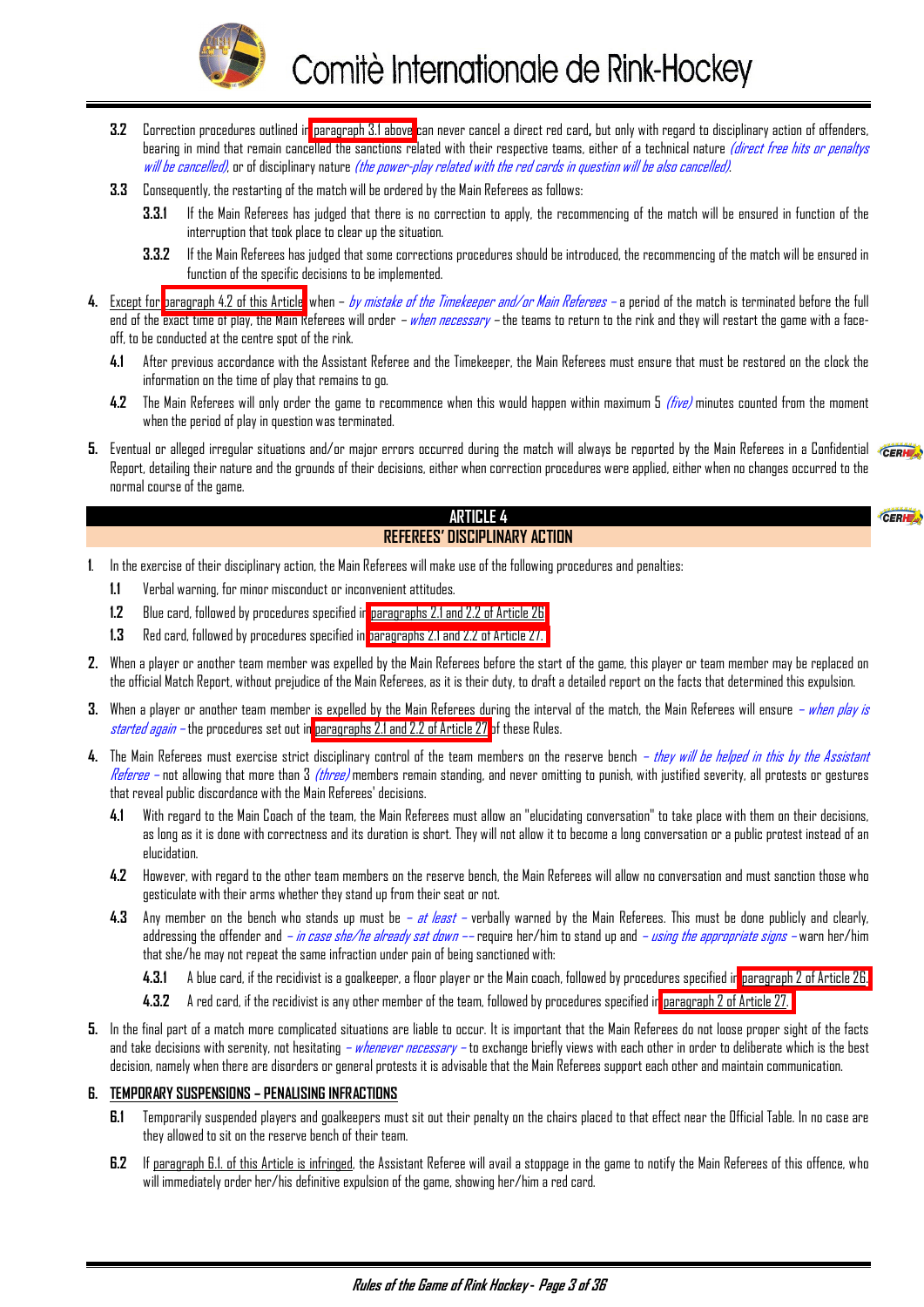

- <span id="page-4-0"></span>**6.3** If – *in addition to the infringement of paragraph 6.1 of this Article* – the suspended player or goalkeeper unduly enters the rink – *replacing a team*mate before having fully set out her/his suspension – the Assistant Referee will immediately operate a sound signal to warn the Main Referees of the offence as to *– immediately interrupt the game, if the case* – and take the following measures:
	- **6.3.1** Showing two red cards, expelling not only the offending player or goalkeeper for the remainder of the match, but also the Main Coach (or in her/his absence and in the following order, the Assistant Coach, one of the Delegates or the Captain on the rink).
	- **6.3.2** The offending team will play in power-play, according to [paragraph 3 of Article 10](#page-9-0) of these Rules.
	- **6.3.3** The match will restart as follows:
		- **a)** If the match was stopped by the Main Referees by right of the offence in question, a direct free hit will be awarded against the offending team.
		- **b)** If match was already stopped before the offence took place, the restart of the match will be done in function of the action that motivated the stoppage.
- **6.4** If a player or goalkeeper unduly enters the rink when her/his team is playing in power-play before having received permission from the Assistant Referee - the Assistant Referee will immediately operate a sound signal to notify the Main Referees of the offence who may interrupt play immediately – if the case – and, immediately afterwards, apply the measures already indicated in paragraphs 6.3.1, 6.3.2 and 6.3.3 of this Article.
- **6.5** If, however, the player or goalkeeper entered the rink on a mistake of the Assistant Referee which he recognised and notified to the Main Referees – the Main Referees will ensure the procedures as i[n paragraph 3 of Article 3](#page-2-0) of these Rules.
- **7.** On the official Match Report must be registered only the disciplinary measures taken by the Main Referees with regard to blue and red cards shown.
- **8.** With regard to each direct red card, the Main Referees will draft a Confidential Report, in which they will describe, clearly and rigorously the situations and circumstances that led to the expulsion of the offenders.

# **ARTICLE 5**

# **GAME TIED – PROCEDURES TO CONSIDER**

Whenever a game ends in a tie and it is necessary to determine which the winning team is, the Main Referees will proceed as follows.

#### **1. EXTRA-TIME TO UNTIE THE GAME**

- **1.1** A player who is still serving suspension at the end of regular playing time must serve her/his full suspension time before being allowed to participate in the extra-time.
- **1.2** In all categories, there is a 3 (three) minutes interval between the end of regular playing time and the start of extra-time. A new draw takes place for the choice of the half rink.
- **1.3** Without prejudice of paragraph 1.4 hereunder, extra-time will have the following duration:
	- **1.3.1** Extra-time is 5 (five) minutes, divided over two periods of 2 (two) minutes and 30 (thirty) seconds each, in the matches of the **UNDER-15 MALE** category.
	- **1.3.2** Extra-time is 10 (ten) minutes, divided over two periods of 5 (five) minutes each, in the matches of **ALL THE OTHER CATEGORIES**.
- **1.4** Extra-time is over when one of the teams scores a goal ("golden goal"). This team is declared winner. The Main Referees will whistle to validate the goal and immediately end the match, the "centre pass" not having to be executed.

[105](#page-19-0)

CERH

**1.5** At the end of the first extra-time period, a 2 (two) minutes interval is granted, during which the teams switch ends on the rink and on the reserve bench.

#### **2. SERIES OF PENALTY SHOTS (SHOOTOUT)**

When, at the end of extra-time, the score remains even, the winner shall be decided by means of penalty shots *– as many as necessary –* according to the following procedures:

- **2.1** The Main Referees will toss a coin on the rink, in the presence of both team captains, to determine which goal cage is to be used for the penalty shots, and which team starts the shootout.
- **2.2** The penalty shots executed to untie a match must be taken with a single shot straight at the goal cage. No second charges are allowed.
- **2.3** For the shootout, teams may use any of their players registered on the official Match Report, except those who have been expelled or who at the end of extra-time - are still serving a temporary suspension.
- **2.4** The team that has scored more goals at the end of the shootout will be declared winner.

#### **2.4.1 FIRST SERIES: FIVE PENALTY SHOTS**

- Different players of each team execute, by turns, each of the penalty shots, taking into account paragraph 2.4.2 hereafter. Each team's defending goalkeeper may always be the same.
- **a)** If a team has less than 5 (five) players apt to take the penalties, the shots will be executed, by turns, by the players available to that end.
- **b)** If before both teams have completed their five shots each, one of them has scored more goals than it will be possible for the other team to obtain with the number of shots left, the Main Referees will end the game and declare winner the team that has scored more goals.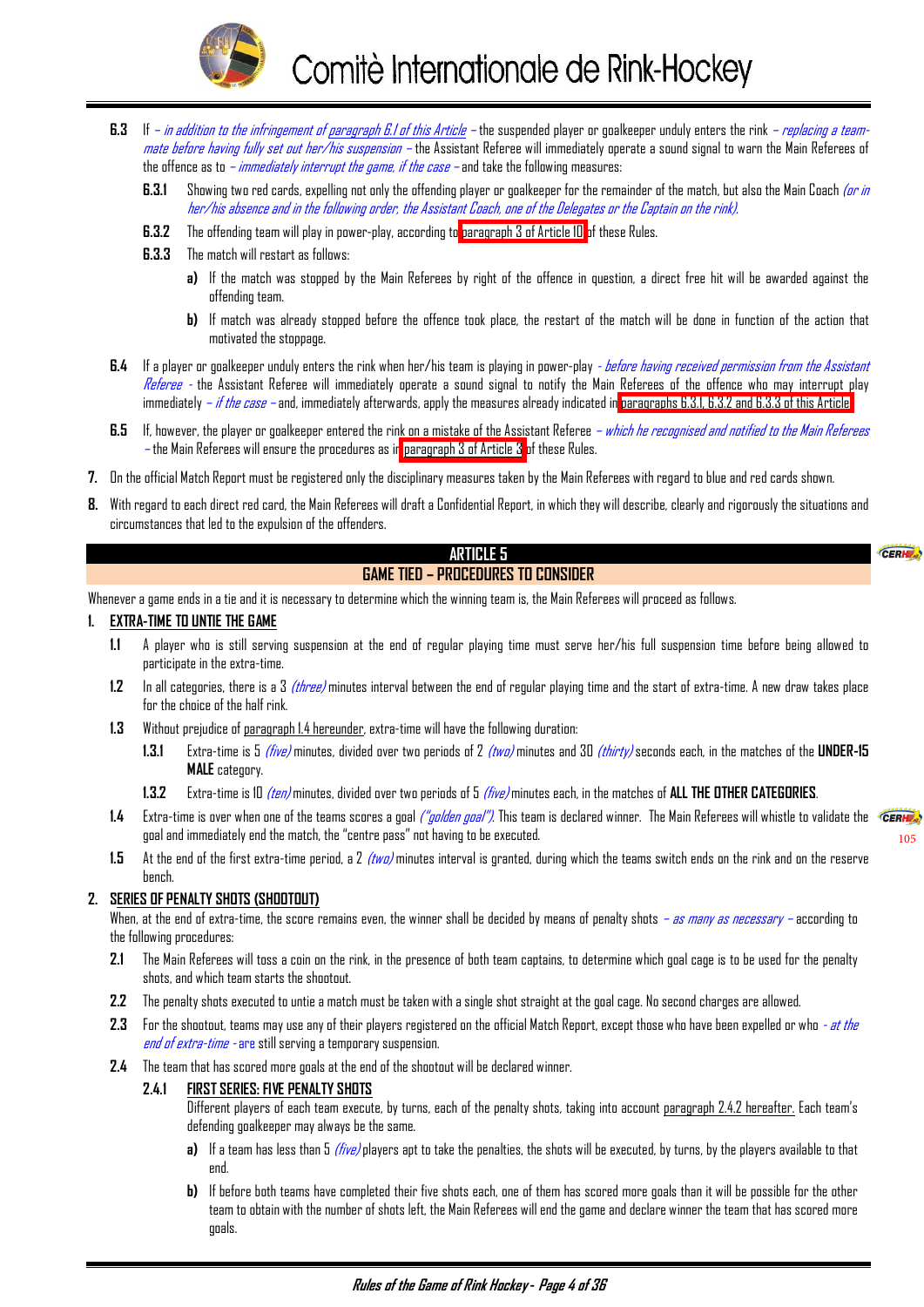<span id="page-5-0"></span>

**c)** When, at the end of the first series of penalty shots, the score is still even, the winner shall be decided as follows.

#### **2.4.2 SECOND SERIES: SUCCESSIVE PENALTY SHOTS**

Each team takes, by turns, one penalty shot until one of the teams fails to score and the other scores. The scoring team is immediately considered winner.

**a)** In this series, one player may take all the penalty shots for her/his team. Also the defending goalkeeper may always be the same.

2.5 It is not necessary to order a centre pass for the Main Referees proceed to the validation of a goal scored during the penalty series played to undo  $\epsilon_{\text{CERH}}$ a tie.

#### **ARTICLE 6 PRELIMINARY PROCEDURES**

- **1.** The Main Referees and the Assistant Referee must present themselves at the match properly equipped and enough time in advance so as to ensure that the matches start at the fixed hour.
- **2.** Up to 10 *(ten)* minutes before the game, the Main Referees must proceed to the toss of a coin, in the presence of the team delegates and/or captains, to determine positions on the rink.
	- **2.1** The delegate or captain of the team winning the draw has one of two options:
		- **2.1.1** The choice of the half-rink her/his team will use in the first period, leaving the opposite team taking the stroke that starts the game;
		- **2.1.2** The choice of taking the stroke that starts the game, leaving the other team the choice of the half-rink it will use in the first period of the match.
	- **2.2** After this the Main Referees will pick out a ball among several presented by the team delegates or captains, bearing in mind:
		- **2.2.1** The "home" team, or considered as such, must supply a sufficient number of balls for the game.
		- **2.2.2** The "visiting" team has the right to submit other balls for the Main Referees to choose.
- **3.** The rink must be available for the teams' warming up at least 20 (twenty) minutes before the time officially scheduled for the beginning of the game.
- **4.** Immediately before the start of the game, the Main Referees will perform a formal salute to the public. This salute will take place to one side of the rink only, in front of the area reserved for the official bodies, even when they are not present.
	- **4.1** In addition to the Main Referees, all players who will begin the game must participate in the salute. The presence of reserve players is optional.
	- **4.2** During the salute, except for paragraph 4.3 of this Article, the Main Referees and players who take part in it must be suitably dressed with the equipment they use in the game, and not wear their shirts outside the shorts, drooping socks, or training suits.
	- **4.3** The goalkeepers will not be obliged to wear their masks and protection gloves during the salute.

#### **ARTICLE 7 NO SHOW – TOLERANCE FOR STARTING THE GAME**

#### CERH

CERH

- **I.** The teams have a 15 (fifteen) minutes tolerance over the official starting time of the match to be on the rink in conditions to play the match.
	- 1.1 When the 15 minutes tolerance have elapsed and a team is not on the rink *or when it is on the rink but not with the minimum number of players* required to start the game – the Main Referees will proceed as follows:
		- **1.1.1** Ensure the identification of the players of the team that is in conditions to start play, and confirm the presence of the minimum number of players required.
		- **1.1.2** Perform the salute to the public, and immediately afterwards whistle the end of the match.
		- **1.1.3** Register on the official Match Report, with the necessary detail, the circumstances that led to their decision to assign "no-show" to the team concerned.
	- **1.2** The team assigned "no show" is considered defeated by the score of 10–0 (ten goals suffered and zero goals scored)
- **2.** Should the rink be temporarily or definitively impracticable, the Main Referees must allow an initial tolerance of 15 *(fifteen)* minutes, after which *if the* «GERNE» situation maintains – the following procedures must be applied:
	- **2.1** In case of force majeure power failure, water on the rink, slippery rink surface, etc. preventing the use of the rink for the scheduled match, the game will be played on another rink. To that effect, the Main Referees will allow an additional tolerance of 90 (ninety) minutes, which already includes the time to transfer the teams from one precinct to another.
	- **2.2** If the rink is unfit because of repairable damage, or because another Rink-Hockey game is still going on, the Main Referees will allow an additional tolerance of 30  $(thirty)$  minutes for the game to begin.
	- **2.3** If in any of the cases mentioned above in this Article after the additional tolerance time elapsed it was not possible to solve the problem, the Main Referees will inform the teams that the game will not take place, and report on the official Match Report detailed information on the facts that led to their decision.
	- **2.4** When the problem is solved and the game can take place, the Main Referees will allow 15 (fifteen) minutes for the teams to warm up on the rink. Time will be counted from the moment the rink was made available for the game.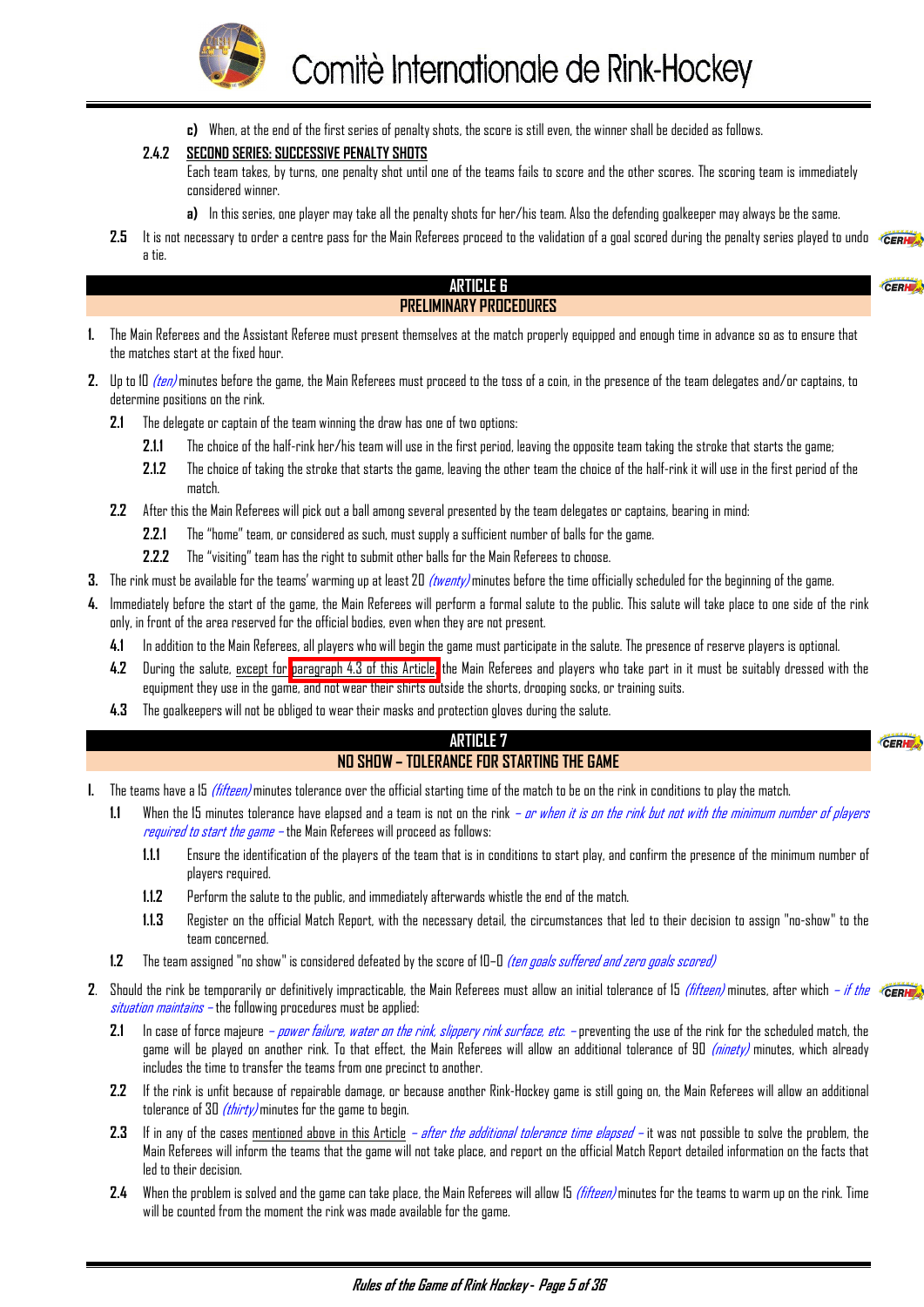<span id="page-6-0"></span>

# **CHAPTER II**

# **CATEGORIES OF PLAYERS - PLAYING ZONES, ANTI-PLAY AND "POWER–PLAY"**

# **ARTICLE 8**

# **CATEGORIES OF PLAYERS, PER GENDER AND AGE**

**1.** According to their gender and age, Rink-Hockey players are classified, at international level, in the following competition categories:

#### **1.1 MALE CATEGORIES**

| <b>UNDER-15 Male</b> | 12 to 14 years of age |
|----------------------|-----------------------|
| <b>UNDER-17 Male</b> | 13 to 16 years of age |
| <b>UNDER-20 Male</b> | 14 to 19 years of age |
|                      |                       |
| <b>SENIOR Male</b>   | $=$ > 14 years of age |

#### **1.2 FEMALE CATEGORIES**

| <b>SENIOR Female</b> | $=$ > 14 years of age |
|----------------------|-----------------------|
|----------------------|-----------------------|

**2.** Inclusion of skaters in the different categories is always in function of the year of their birth and the year in which take place the events in which they are registered, as follows:

#### **2.1 MALE RINK-HOCKEY PLAYERS**

#### **2.1.1 CATEGORY UNDER-15 MALE**

The skater who completed the minimum age of 12 (twelve) years but has not completed 15 (fifteen) years by 31 December of the year regarding her/his registration.

#### **2.1.2 CATEGORY UNDER-17 MALE**

The skater who completed the minimum age of 13 *(thirteen)* years but has not completed 17 *(seventeen)* years by 31 December of the year regarding her/his registration.

#### **2.1.3 CATEGORY UNDER-20 MALE**

The skater who completed the minimum age of 14 *(fourteen)* years but has not completed 20 *(twenty)* years by 31 December of the year regarding her/his registration.

#### **2.1.4 CATEGORY SENIOR MALE**

The skater who completed the minimum age of 14 *(fourteen)* years by 31 December of the year regarding her/his registration.

#### **2.2 FEMALE RINK-HOCKEY PLAYERS**

#### **2.2.1 CATEGORY SENIOR FEMALE**

The skater who completed the minimum age of 14 *(fourteen)* years by 31 December of the year regarding her/his registration.

**3**. For Rink-Hockey players of less than 12 (twelve) years of age, the national Federations can define other categories for specific events and tournaments they wish to organise in different age categories.

# **ARTICLE 9**

#### CERH

CERH

# **RINK ZONES – DEFINITION OF ANTI-PLAY OR PASSIVE PLAY**

#### **1. ZONES OF PLAY**

Considering [paragraph 5 of Article 3 of the Technical Rules,](#page-3-0) the line that divides the rink in two halves delimitates, for each team, two "zones" of play –  $\sigma$ "**DEFENSIVE ZONE**" and an "**ATTACKING ZONE**" – in which the time allowed for ball possession differs, as specified hereafter.

# **1.1 DEFENSIVE ZONE** – **TIME AND CONTROL OF BALL POSSESSION**

- **1.1.1** When a team gains possession of the ball in its defensive zone, it is allowed 10 (ten) seconds counted by the Main Referees by means of specific gestures – to start offensive action, driving the ball into its attacking zone and across the line that divides the rink.
- **1.1.2** After a first situation of attack except for [paragraph 2.1.2 of this Article](#page-7-0)  the ball may be returned to the defensive zone of the attacking team, but the team is then allowed only  $5$  (five) seconds to drive the ball again it its attacking zone.
- **1.1.3** When, after having driven the ball in its attacking zone, a team returns the ball in its defensive zone, the Main Referees will start counting by means of specific gestures – the  $5$  (five) seconds from the moment the ball crosses the dividing line.
- **1.1.4** Whenever a team exceeds the time limit allowed for the ball to remain it its defensive zone *in attention of paragraphs 1.1.1 and 1.1.2 of this* «GERH Article – this team will always be punished with an indirect free hit – to be taken as established i[n paragraph 3.2 of this Article](#page-7-0) – even when, before time is over, the ball is sent outside the rink or gets stuck in the upper part of the goal cage. [104](#page-18-0)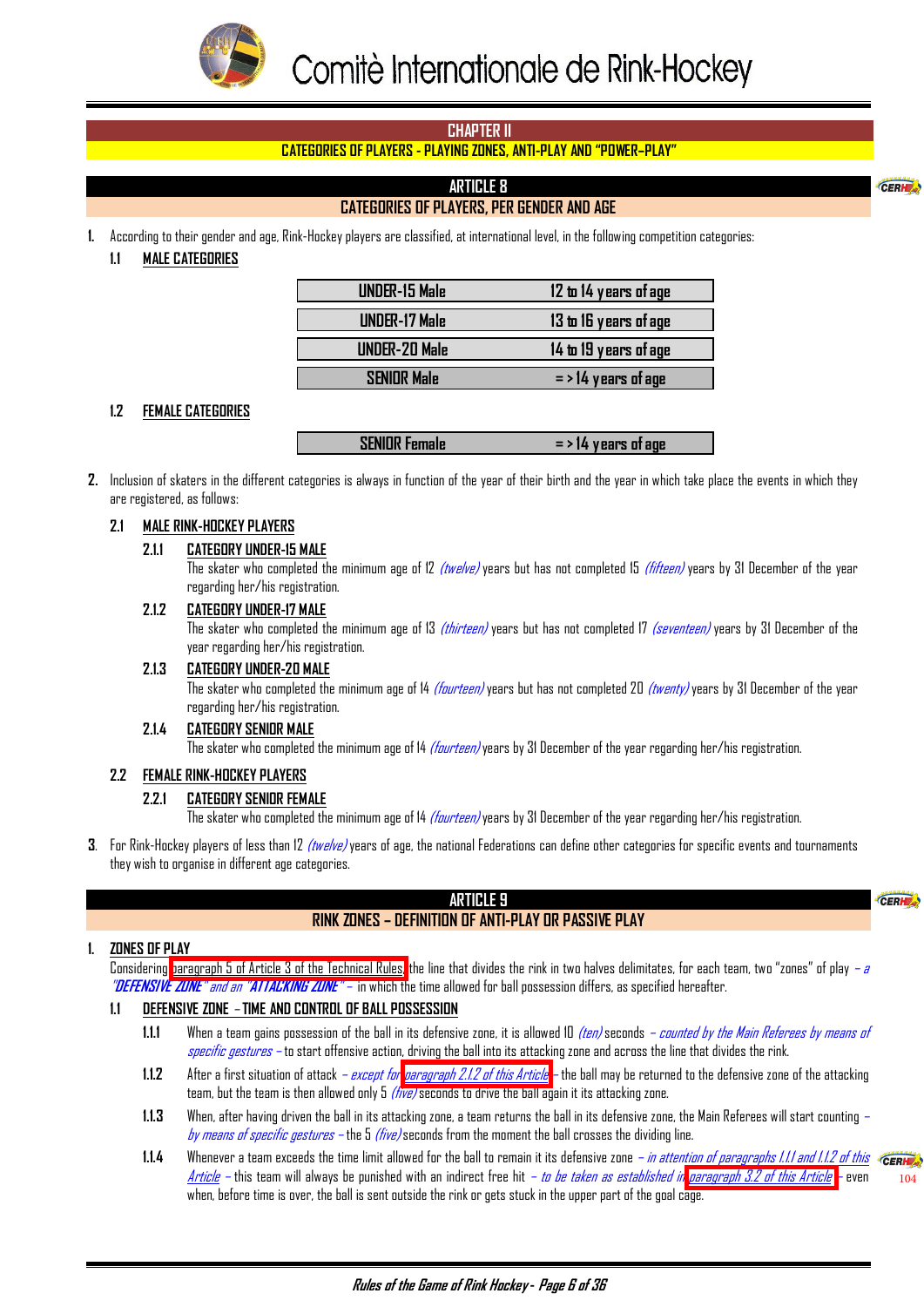

# <span id="page-7-0"></span>**1.2 ATTACKING ZONE** – **TIME AND CONTROL OF BALL POSSESSION**

- **1.2.1** When organising their attacking actions, the teams must try to shoot at their opponent's goal cage, aiming to score a goal. The conclusion of these actions should occur within a reasonable period of time that should not exceed 45 *(forty-five)* seconds of ball possession in each attacking action.
- **1.2.2** The counting of ball possession time during the team's attacking actions must be done by the Main Referees either consulting the electronic time clock, or counting mentally – but always taking in consideration the counting "rules" established hereunder.
- **1.2.3** The counting of ball possession time may not be interrupted when one of the following situations occurs:
	- **a)** The team having possession of the ball in the attacking zone chooses to return it to its defensive zone.
	- **b)** A foul was signalled that benefits the team having possession of the ball.
	- **c)** Possession of the ball returns to the team that had possession of it after occurring one of the following situations:
		- $\rightarrow$  Having been signalled a face-off.
		- Having been made a shot at the opponent's goal cage, but without the ball having touched the front of the cage *(beam or posts)* and/or the goalkeeper, whatever the reason *(bad shot, rebound or deflection of the ball by an opponent or a team mate).*
- **1.2.4** Without prejudice of paragraph 1.2.5 hereunder, the counting of ball possession time may only be interrupted and eventually resumed if the ball comes again in the possession of the team that had it  $-$  if a shot is taken at the opponent's goal cage and it is found out that:
	- **a)** The ball touched or was defended by the opposite goalkeeper;
	- **b)** The ball touched the front *(beam or posts)* of the opposite goal cage.
- **1.2.5** The counting of ball possession time will be always interrupted when a penalty shot or a direct free hit is awarded by the Main Referees.

# **2. DEFINITION OF PASSIVE PLAY**

- **2.1** Safeguarding what is established in paragraph 2.3 of this article, it is considered that an attacking team incurs in the practice of passive play when - after having started attacking action – one of the following situations occurs:
	- **2.1.1** When one or more of the team's players are clearly in a situation of scoring, but avoid materialising the goal.
	- **2.1.2** When the team keeps possession of the ball for a maximum period of 45 (forty five) seconds making no recognisable attempt to shoot at the opponent's goal cage, as established in paragraphs 1.2.1 and 1.2.2 of this Article,.
- **2.2** When in regard of the paragraph above a team incurs in the practice of passive play, the Main Referees cannot sanction this offence immediately, as they are obliged to ensure the procedures set out in paragraphs 3.1 and 3.2 of this Article.
- **2.3 EXCEPTIONS TO THE PUNISHMENT OF PASSIVE PLAY:** The practice of passive play will be allowed, exceptionally and specifically, in the following situations:
	- **2.3.1** When practiced by the team that– for having been sanctioned with power play is playing with fewer players than the opposite team.
	- **2.3.2** When towards the end of the second half of the match there is a significant difference of goals scored by each team

#### **3. PROCEDURES TO BE TAKEN BY THE MAIN REFEREES IN CASE OF PASSIVE PLAY**

- **3.1** When a team incurs in the practice of passive play, the Main Referees must previously and very clearly give a "**WARNING**" that play may be interrupted to signal the offence. This "warning" - that should not exceed 40 (forty) seconds of ball possession in each attacking action - must be made as follows:
	- **3.1.1** One of the Main Referees preferably the one who is nearest to the place where the ball is and must raise both arms well above her/his head to warn the attacking team that, from that moment on, it has only 5 *(five)* seconds to conclude its attack by shooting at the opponent's goal cage.
	- **3.1.2** When he perceives this "warning", the other Main Referee must immediately start by means of specific gestures the counting of the 5  $(five)$  seconds allowed for this team to shoot at the opponent's goal cage.
	- **3.1.3** If the other Main Referee does not immediately start counting, counting will also have to be ensured by the same referee who initiated the "warning" of incurring in a passive play.
- **3.2** Whenever the attacking team does not conclude its attack *not shooting at the goal cage before the 5 (five) seconds are over* the Main Referee responsible for counting the time will stop the game immediately, sanction the offending team with an indirect free hit that – in accordance with [paragraph 2 of Article 28 o](#page-30-0)f these Rules – shall be taken as followed established:
	- **3.2.1** If the ball was in the "defensive zone" and inside the offending team penalty area, an indirect free hit will be executed by the opposing team in any of the top corners of the offending team penalty area, identically to what is stated i[n paragraph 3.2 of Article 28](#page-30-0) of these rules.
	- **3.2.2** If the ball was behind the goal of the team of the offender, an indirect free hit will be executed by the opposing team in any of the bottom corners of the offending team penalty area, identically to what is stated in [paragraph 3.3 of Article 28 o](#page-30-0)f these rules.
	- **3.2.3** If the ball was in the "defensive zone" and outside of the offending team penalty area, an indirect free hit will be executed by the opposing team in the same place in which the ball was at the time of the interruption of the match.
	- **3.2.4** If the ball was in the " attacking zone" of the offending team, an indirect free can be executed by the opposing team in accordance with what is stated in [paragraph 5 of Article 22](#page-23-0) of these rules, allowing that the ball is putting in play, without being necessary to scrupulously follow the exact place where the fault was committed.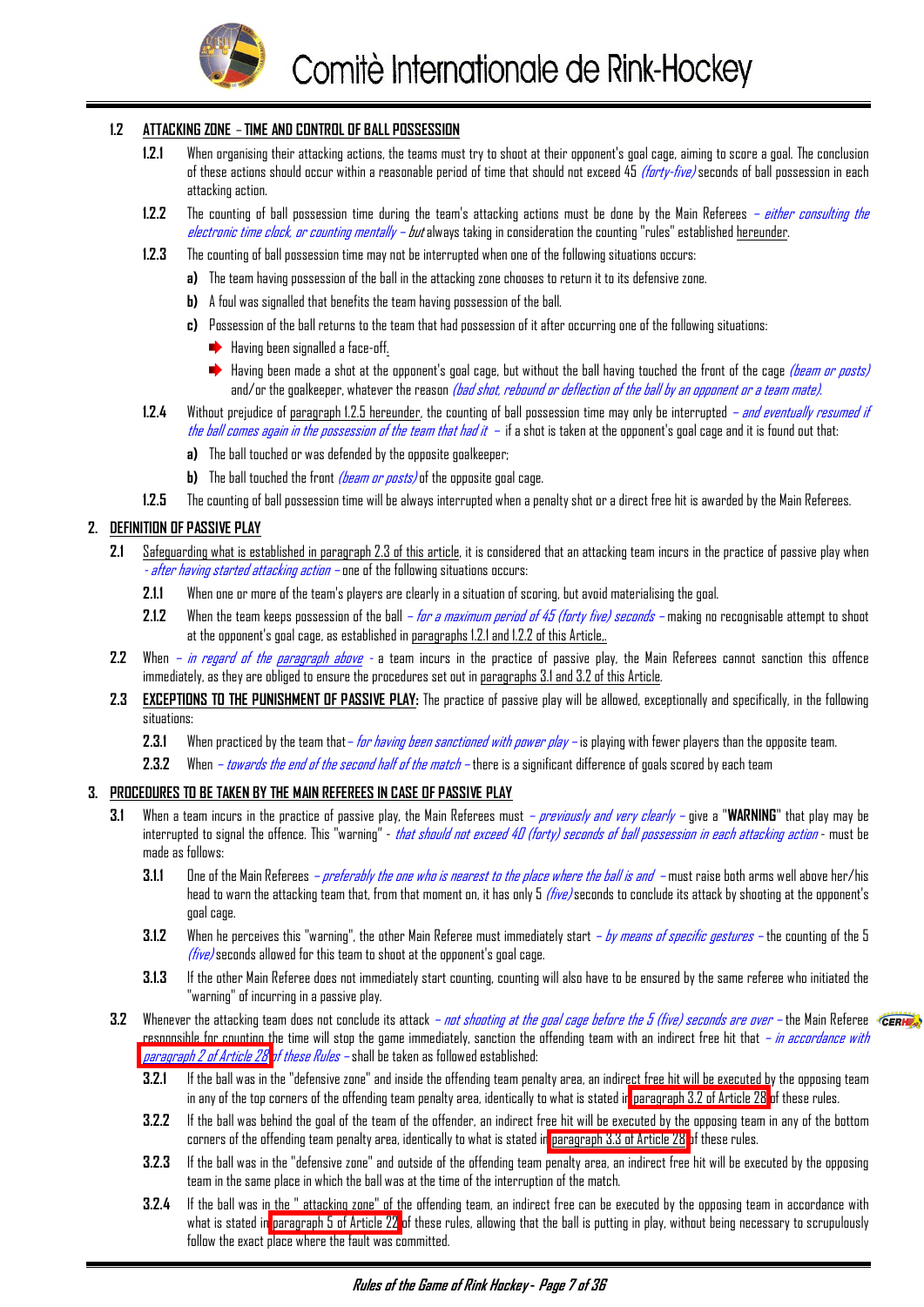

#### <span id="page-8-0"></span>**4. DEFINITION OF ANTI-PLAY**

The practice of anti-play is a clear violation of the ethical principles of sport. Anti-play occurs when the team in possession of the ball shows no intention of attacking the opposite goal cage to score a goal, while at the same time the other team assumes a passive attitude, showing no intention of gaining possession of the ball, both renouncing as such to any attempt of scoring a goal.

#### **5. PROCEDURES OF MAIN REFEREES IN CASE OF ANTI-PLAY**

When both teams incur in the practice of anti-play, it requires prompt and firm action by the Main Referees in order to reinstate a healthy spirit of competition. They will act as follows:

- **5.1** The Main Referees interrupt the game and meet in the centre of the rink with the captains of both teams or with their substitutes on the rink to warn them that the practice of anti-play should be abandoned immediately. The game will be restarted with a face-off, executed on the same spot as the ball was when interrupted.
- **5.2** If nevertheless the teams do not consider the warning, the Main Referees will immediately whistle to stop the game again and show a blue card to either team captain – 2 (two) minutes suspension for each one – and the game will be restarted with a face-off at the place where the ball was when play was interrupted.
- **5.3** When this still does not work and both teams persist in anti-play practice, the Main Referees will immediately whistle to end the match. They will write a detailed report of the facts on the official Match Report.
- **5.4** When the Main Referees do not take appropriate action to correct the teams' conduct, the International Committee member present at the Official Table will immediately intervene, at the first stoppage in the game, to call the Main Referees to their presence and demand that they apply the above described procedures.

| ARTICLE 10                                                                                                                                                                                                                                                                             | <b>CERHEA</b>     |
|----------------------------------------------------------------------------------------------------------------------------------------------------------------------------------------------------------------------------------------------------------------------------------------|-------------------|
| "POWER PLAY" – DEFINITION AND RULES                                                                                                                                                                                                                                                    | CERH <sub>2</sub> |
| DISCIPLINARY SANCTIONNING OF THE TEAMS – POWER-PLAY                                                                                                                                                                                                                                    | 112               |
| "Power-play" is a disciplinary punishment that sanctions the team(s) whose members commit major disciplinary fouls, forcing them - even if                                                                                                                                             | 120               |
| temporarily - to play with less players than the opposite team.                                                                                                                                                                                                                        | 127               |
| When a blue and/or red card is shown to a player or other team member who is not on the rink, her/his team <i>– according to paragraph 3 of this</i><br>1.1<br>$Article$ – is punished with "power play", one of its players being withdrawn from the rink on indication of the coach. | 100               |

- **1.1.1** The player withdrawn from the rink will sit on the reserve bench of her/his team, as he did not suffer any disciplinary punishment.
- **1.1.2** Consequently, this player withdrawn from the rink may re-enter the game to replace a team mate when her/his coach decides so. However, the situation of play with one or two players less on the rink must be maintained.

#### **1.2 POWER-PLAY DUE TO A SINGLE INFRINGEMENT**

- **1.2.1** When at a certain moment of the match, either active or interrupted a team's representative incurred in a serious or in a major fault, the o[f](#page-9-0)fender's team - while safequarding the provisions of [paragraph 2 of this article](#page-9-0) - shall be punished with a power-play established according to the following maximum limits of duration:
	- **a)** 2 *(two)* minutes, when the fault was sanctioned with a blue card;
	- **b)** 4 (four) minutes, when the fault was sanctioned with a red card.
- **1.2.2** Power-play times begin at the moment (time of play) when the foul that determined the punishment of the team took place.
- **1.2.3** Power-play time ends at the moment *(time of play)* when:
	- **a)** The punished team suffers a goal, having in mind what is established i[n paragraph 3 of this Article;](#page-9-0) or
	- **b)** When the full time of punishment has been served, according to the information given by the Assistant Referee at the Official Table to the punished team's delegate.

[122](#page-31-0)

CERIE

#### **1.3 TWO DIFFERENT POWER-PLAYS DUE TO AN ACCUMULATION OF TEAM INFRINGEMENTS**

When *- with the match interrupted for the disciplinary sanction of representative(s) of one or two teams* - additional infringements were practiced -CERHE either by the same former offender or by other(s) representative (s) of one of the teams – the offender's team will always be sanctioned with 2 (two) distinct power-play, that must be established according to the following provisions:

- 1.3.1 The FIRST POWER-PLAY *related with the first offense that was sanctioned by the Referees must* have its duration, beginning and ending established in conformity with paragraph 1.2 of this Article.
- **1.3.2** The SECOND POWER-PLAY  *related with the additional offense(s)* must be established according to the following paragraphs:
	- **a)** Its duration will be established according to paragraph 1.2.1 of this Article;
	- **b)** Its beginning coincides with the ending moment *(time of the match)* of the first power-play;
	- **c)** Its ending will be defined in conformity with paragraph 1.2.3 of this Article.
- **1.3.3** The restart of the match will be done with the execution of the technical action stipulated in the rules of the game for each specific situation that had originated its interruption, regardless of the facts occurring subsequently to aforementioned disruption of the match.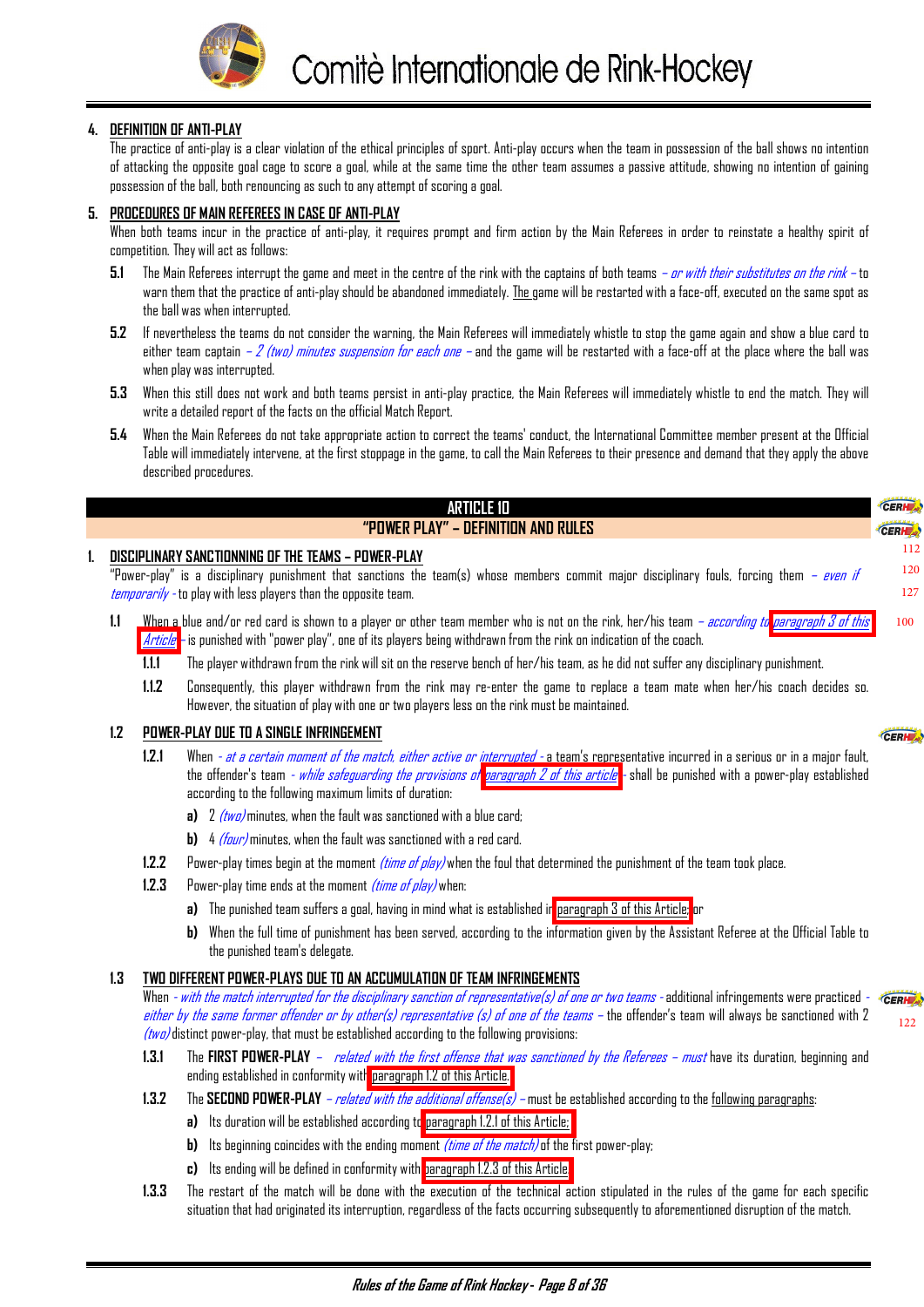

#### <span id="page-9-0"></span>**1.4 DISCIPLINARY SANCTION OF BOTH TEAMS WHEN SIMULTANEOUS INFRINGEMENTS OCCUR**

When it occurs - *simultaneously or at the same time of any game* – a temporary suspension or a definitive expulsion of the same number of representatives *(athletes and/or other)* of both teams, the sanction of power-play will not be performed, so that:

- **1.4.1** The necessary substitutions can be insured by both teams in order to replenish the parity of the number of players that were on the rink before the offences in question, safeguarding provisions of paragraphs 1.4.2 and 1.4.3 of this article.
- **1.4.2** When one or both of the teams doesn't have enough available substitutes to restore parity alluded to in [paragraph 1.2 of this Article,](#page-8-0) each one of the teams will have to accomplish the power-play sanction that corresponds to them, without the substitution of any of the respective offenders.
- **1.4.3** When before the restart of the game but after some substitutions, as referred in paragraph 1.4.1 of this Article, were already produced one of the teams is sanctioned with an additional fault *– practiced by the same or by a different offender –* and is punished with an additional power-play, the Referees must insure the following procedures:
	- **a)** To sanction the offender's team with the correspondent additional power-play, having mind what is established in [paragraph 1.3 of this](#page-8-0) [Article a](#page-8-0)nd, applying, if it is the case, the provisions of paragraph 2 of this Article.
	- **b)** To carry out the cancellation of the substitutions previously carried out, having in mind that, on the restart of the match, the two teams will have on the track a different number of players, namely:
		- $\blacktriangleright$  The team sanctioned with two different "power-plays" only can have 3 (three) players on the rink, when the match restarts;
		- The other team  *that was sanctioned with a single power-play –* will restart the match with 4 *(four)* players on the rink.

#### **1.5. ADDITIONAL FAULT PRACTICED BY AN OFFENDER WHO WAS TEMPORARY SUSPENDED**

When *– as play restarted after a blue card having been awarded –* a serious or major foul is committed by a player or goalkeeper who is serving a temporary suspension near the Official Table, the Main Referees must apply the following procedures:

- **1.5.1** To stop the match immediately and as established in [paragraph 1.8 of Article 27](#page-29-0)  to award the offender with a direct red card, expelling him from the remainder of the game and forcing him to leave the reserve bench.
- **1.5.2** To sanction the offender's team with power-play, as stated i[n Article 10, paragraphs 1.2 y 2.](#page-8-0)
- **1.5.3** To restart the match, awarding the offender's team with a direct free hit.

#### **2. DISCIPLINARY SANCTIONS APPLIED TO A TEAM THAT WAS PLAYING WITH ONLY THREE PLAYERS**

When a team is playing with  $3$  *(three)* players only *— as a consequence of injuries and/or sanctions —* and one of the players or another team member commits a serious or major foul, the following procedures will be adopted:

- **2.1** When a reserve player is available, will go on according to what is stated on paragraph 2.3 of this Article, without applying an additional power-play. However, the "maximum time" of power-play appropriate to the foul concerned *– and which the offender's team must serve* – will be added to the power-play time remaining to be served and that concerned the last of the offenders of the same team who was sanctioned before.
- **2.2** When no reserve players are available, the Main Referees will end the game, in conformity with [Article 11, paragraph 3.2 o](#page-12-0)f the present Rules.
- **2.3.** When, in the terms of the provisions of paragraph 2.1 of this Article, the match may have continuity, offenders will always comply with the disciplinary sanctions that apply to them, implying that *- if a goalkeeper or another player who was playing* - need to leave the track, she/he need to be replaced by a goalkeeper or an alternate player, which may involve the procedures established in [Article 16, paragraph 5.1](#page-16-0) of this rules, when becomes necessary to replace a goalkeeper by a player's track.

#### **3. CANCELLATION OF POWER-PLAY AFTER THE SANTIONED TEAM HAS RECEIVED A GOAL**

When the shorthanded team suffers a goal, one of its players may immediately enter the rink *– for every goal suffered one of the punished players may* be substituted – but never by a player who was expelled or is serving temporary suspension, which he must always serve in full.

- **3.1** The substitute player may enter the rink even when *following the direct free hit or penalty shot that was signalled for the foul that caused power-* $\rho$ /av – the goal suffered occurred without delay, so that the team was not effectively punished.
- **3.2** When the team playing in power-play scores a valid goal, this does not imply changes to the punishment in course. The team will continue playing with the same number of players.
- 3.3 Without prejudice of [paragraph 5 of Article 18 of these Rules,](#page-19-0) when a goal is scored by a player in her/his own cage  *intentionally, when her/his* team was playing in power-play – this goal will have no effect on the power-play in course, the duration of which remains unchanged.

#### **4. EXAMPLES OF SOME GAME SITUATIONS AND DEFINITION OF THE CORRESPONDING REFEREEING PROCEEDINGS**

#### **4.1 PRINCIPLE RELATED WITH ALL EXAMPLES PRESENTED HEREUNDER** – **TECHNICAL ACTION ON THE RESTART OF THE MATCH**

In all the following examples – *paragraphs 4.2 to 4.8, inclusive* – the Referees will always ordering the restart of the match according to the situation that had originated its interruption, determining the execution of the technical action stipulated in the rules of the game for each specific case, regardless of the facts occurring subsequently to aforementioned disruption of the match.

CERHE [100](#page-8-0) [101](#page-12-0)

CERHE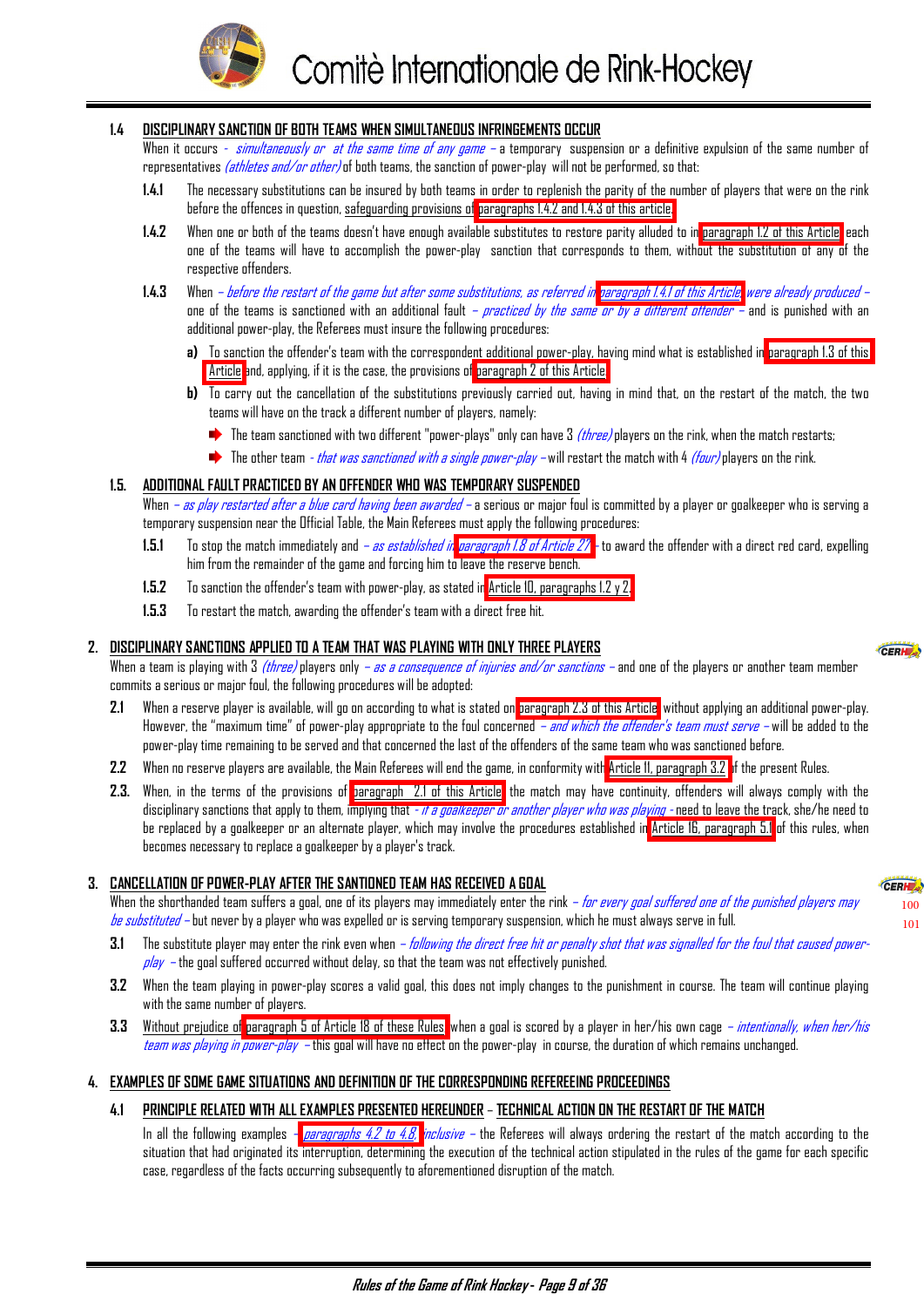

CERH<sub>2</sub>

#### <span id="page-10-0"></span>**4.2 A BLUE CARD WAS SHOWN TO A PLAYER WHO WAS PLAYING ON THE RINK**

- **4.2.1** The offending player is sanctioned with a suspension of the match by 2 minutes, integrally fulfilled in a chair positioned near the Official Table. After this time of suspension, the offending player will return to her/his reserve bench, being available to re-enter in the match.
- 4.2.2 The team of the offender is punished with a single power-play *playing with one player less inside the rink* which will have a maximum duration of 2 minutes, but will finish immediately after the punished team has received a goal.

#### **4.3 A BLUE CARD WAS SHOWN TO A PLAYER WHO WAS ON THE RESERVE BENCH AND HAS BEEN PREVIOUSLY SANCTIONED WITH 2 BLUE CARDS**

- **4.3.1** After the exhibition of the blue card in question that was the third blue card awarded to the same player a red card will be shown to him, that is immediately expelled from the match and forced to leave the reserve bench and to return to her/his team's dressing room.
- 4.3.2 The team of the offender is punished with a single power-play *playing with one player less inside the rink, according to the provisions* established in paragraph 4.3.3 that follows - which will have a maximum duration of 2 minutes, but will finish immediately after the punished team has received a goal.
- **4.3.3** The team's Main Coach is responsible for deciding which player will be withdrawn from the rink, which will be sited on the reserve bench of her/his team, staying available to re-enter in the game to replace a team mate.

#### **4.4 A BLUE CARD WAS SHOWN TO A PLAYER WHO WAS PLAYING ON THE RINK.**

#### **FOLLOWING PROTESTS AGAINST THE DECISION, WITH THE PARTY EVEN INTERRUPTED, A RED CARD IS SHOWN TO THE TEAM'S DELEGATE**

- **4.4.1** The offending player is sanctioned with a suspension of the match by 2 minutes, integrally fulfilled in a chair positioned near the Official Table. After this time of suspension, the offending player will return to her/his reserve bench, being available to re-enter in the match.
- **4.4.2** The team's Delegate is definitively expelled from the match and forced to leave the reserve bench.
- 4.4.3 The team of the offenders punished with two different power-plays playing with two players less on the rink as established in the following paragraphs.
- **4.4.4** The first power-play will have a maximum duration of 2 minutes, but will finish immediately after the punished team has received a goal.
- **4.4.5** After the ending of the first power-play, the sanctioned team will be playing with one player less inside the rink having in mind that one of the available players in the reserve bench will re-enter in the rink – and the second power-play begins and will have a maximum duration of 4 minutes, but will finish immediately after the punished team has received a goal.

#### **4.5 A BLUE CARD WAS SHOWN TO A PLAYER WHO WAS PLAYING ON THE RINK.**

**FOLLOWING PROTESTS AGAINST THE DECISION, WITH THE PARTY EVEN INTERRUPTED, A BLUE CARD IS SHOWN TO THE SAME PLAYER.** 

- 4.5.1 The offending player is sanctioned with a suspension of the match by 4 minutes 2 minutes by each one of the blue cards that had been shown to him - integrally fulfilled in a chair positioned near the Official Table. After this time of suspension, the offending player will return to her/his reserve bench, being available to re-enter in the match.
- **4.5.2** The team of the offender is punished with two different power-plays playing with two players less inside the rink according to what is established in the following paragraphs.
- **4.5.3** The first power-play will have a maximum duration of 2 minutes, but will finish immediately after the punished team has received a goal.
- 4.5.4 After the ending of the first power-play, the sanctioned team will be playing with one player less inside the rink *one of the available* players in the reserve bench will re-enter in the rink – and the second power-play begins, with a maximum duration of 2 minutes, but will finish immediately after the punished team has received a goal.

#### **4.6 A BLUE CARD WAS SHOWN TO A PLAYER WHO WAS PLAYING ON THE RINK.**

**WITH THE PARTY EVEN INTERRUPTED AND FOLLOWING PROTESTS AGAINST THE DECISION, A BLUE CARD IS SHOWN TO ANOTHER PLAYER FROM THE SAME TEAM, WHO WAS ALSO PLAYNG ON THE RINK**

- **4.6.1** Each one of the infractor players is sanctioned with a suspension of the match by 2 minutes, integrally fulfilled by each one of them in the chairs positioned near the Official Table. After this time of suspension, both of the offending players will return to their reserve bench, being available to re-enter in the match.
- **4.6.2** The team of the offender is punished with two different power-plays playing with two players less inside the rink according to what is established in the following paragraphs.
- **4.6.3** The first power-play will have a maximum duration of 2 minutes, but will finish immediately after the punished team has received a goal.
- 4.6.4 After the ending of the first power-play, the sanctioned team will be playing with one player less inside the rink *one of the available* players in the reserve bench will re-enter in the rink – and the second power-play begins, with a maximum duration of 2 minutes, but will finish immediately after the punished team has received a goal.

#### **4.7 A RED CARD WAS SHOWN TO A PLAYER WHO WAS PLAYING ON THE RINK.**

- **WITH THE PARTY EVEN INTERRUPTED AND FOLLOWING PROTESTS AGAINST THE DECISION, A RED CARD IS SHOWN TO THE TEAM'S MECHANIC**
	- 4.7.1 Each one of the infractors of the same team *the player and the mechanic* is definitively expelled from the match that is immediately expelled from the match and forced to leave the reserve bench *(the player must return to her/his team's dressing room)*.
	- **4.7.2** The team of the offenders is punished with two different power-plays playing with two players less inside the rink according to what is established in the following paragraphs.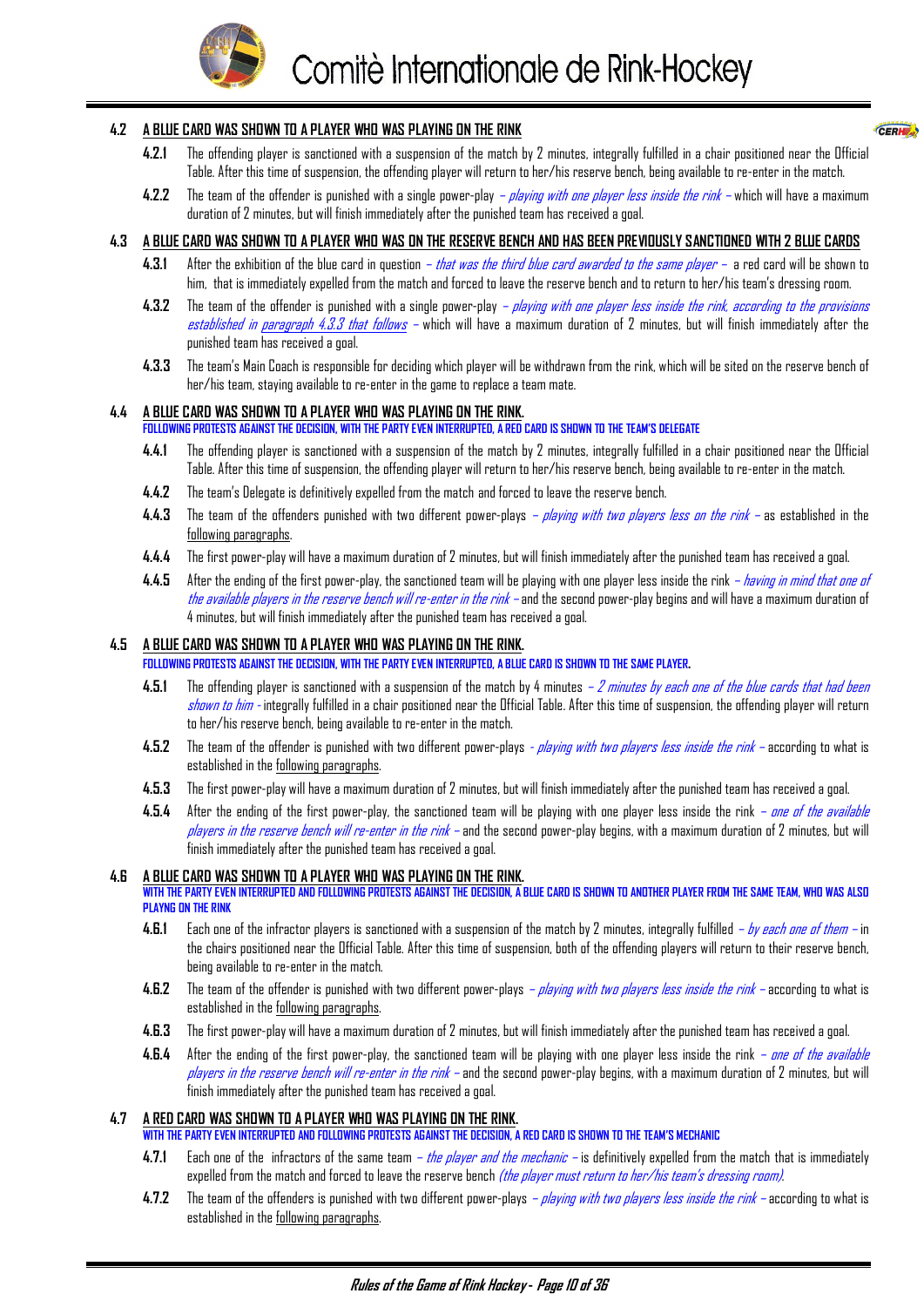

- **4.7.3** The team's Main Coach is responsible for deciding which other player in addition to the offender will be withdrawn from the rink, who will be sited on the reserve bench of her/his team, staying available to re-enter in the game to replace a team mate.
- **4.7.4** The first power-play will have a maximum duration of 4 minutes, but will finish immediately after the punished team has received a goal.
- **4.7.5** After the ending of the first power-play, the sanctioned team will be playing with one player less inside the rink having in mind that one of the available players in the reserve bench will re-enter in the rink – and the second power-play begins and will have a maximum duration of 4 minutes, but will finish immediately after the punished team has received a goal.

#### **4.8 A BLUE CARD WAS SHOWN TO A PLAYER WHO WAS PLAYING ON THE RINK, WHEN HER/HIS TEAM HAS ONLY 3 PLAYERS INSIDE THE RINK DUE TO A SANCTION OF TWO DIFFERENT POWER-PLAYS**

#### **Previous Remark:**

The offender team was playing with only 3 players on the rink, once he was serving a punishment of two different power-play, which - at the time of the infringement in question - had been established in the following way (as an example):

- **a)** The first power-play had been set in the maximum time of 2 minutes, of which had to meet a single minute;
- **b)** The second power-play had been set in the maximum time of 4 minutes, to start after the end of the first power-play (i.e., time in which the punished team will re-enter a substitute player available and will be able to have 4 players on the rink)
- **4.8.1** The offending player is sanctioned with a suspension of the match by 2 minutes, integrally fulfilled in a chair positioned near the Official Table. After this time of suspension, the offending player will return to her/his reserve bench, being available to re-enter in the match.
- **4.8.2** If there is no available substitute, the match will have to be immediately finished by the Main Referees, in accordance with the provisions of paragraph 3.2 of article 11 of these rules. If that is not the case, the punished team will be allowed to enter an available substitute player for the match, in order to maintain 3 players on the rink, taking into consideration the provisions of the following paragraph.
- **4.8.3** The second power-play has to be aggravated in 2 minutes, beginning at the end of the first power-play, changing now for a maximum duration of 6 minutes, but will finish immediately after the punished team has received a goal.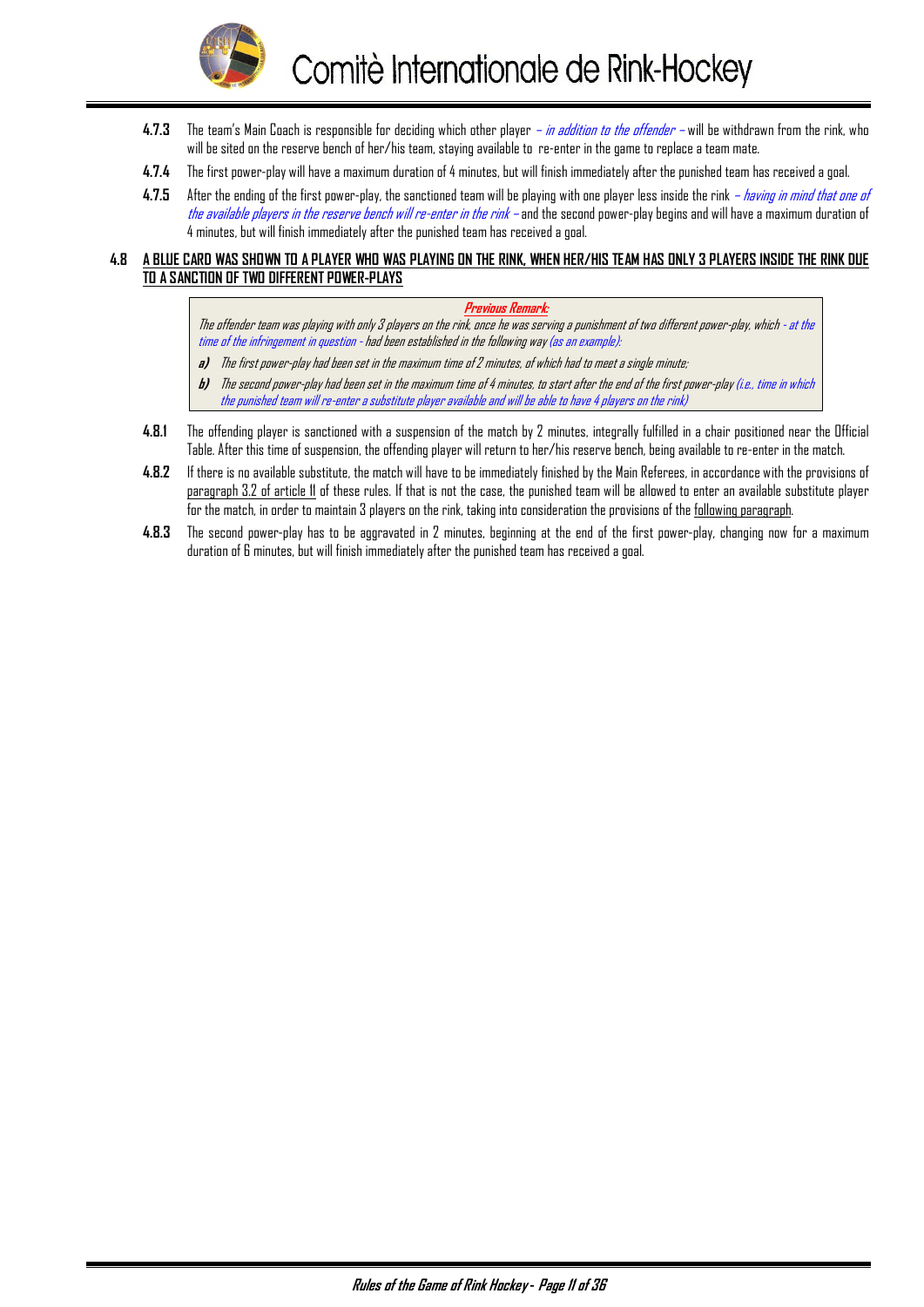<span id="page-12-0"></span>

#### **CHAPTER III RINK-HOCKEY TEAMS**

# **ARTICLE 11**

# **COMPOSITION OF TEAMS**

- **1** A Rink-Hockey game is played between two teams of 5 (five) players each 1 (one) goalkeeper and 4 (four) floor players and, compulsorily, 1 (one) substitute goalkeeper.
	- **1.1.** One goalkeeper must remain available on the reserve bench through the entire match, except if a disciplinary sanction (expulsion) or injury prevents her/his participation in the game.
	- **1.2** Each team may, in addition, have 4 (four) substitute players who may be floor players (most common option) or goalkeepers. Each team is allowed to register on the official Match Report a maximum number of 10  $(ten)$  players, at least 2  $(two)$  of them goalkeepers.
- **2.** In **INTERNATIONAL SENIOR MALE CATEGORY COMPETITIONS** for national teams of FIRS member countries that are played on successive days, each team is allowed to register in the event a maximum number of 11 (eleven) players -  $3$  (three) of which must be goalkeepers. For each individual match, the numbers established in paragraph 1 above still apply.
- **3.** To start a game, each team must present on the rink *on pain of losing the game by forfeit* a minimum of 5 *(five)* players fit to play, including compulsorily  $2$  (two) goalkeepers, one effective and one substitute.
	- **3.1** At any moment in the game the team may introduce on the rink the remaining players, provided they were previous and correctly registered on the official Match Report.
	- **3.2** If, at any time during the match, a team is reduced to only 2 (two) players on the rink, the Main Referees must stop the game and call it ended. On the official Match Report, he will make a detailed report of the circumstances leading to her/his decision, such as:
		- **3.2.1** If this situation was essentially caused by expulsions or unjustified abandonment of players, the organiser of the event will declare a forfeit of the offending team. The victory will automatically be awarded to the other team.
		- **3.2.2** If, however, the players had to leave the rink only because of incapacitating injuries, the organiser can choose to repeat the game, totally or partially, taking into consideration the moment the game was stopped.
- **4.** It is considered a major violation of sports ethics when a team *having players available on its reserve bench and fit to enter the rink –* is in play with a number of players inferior to the number allowed by the Rules of the Game. The Main Referees will proceed as follows:
	- **4.1** Immediately stop the game, and show a red card to the Main Coach or in her/his absence and in the following order of preference to the assistant coach, or to one of the team's delegates, or to the team captain on the rink.
	- **4.2** Sanction the offending team with power-play, in consideration of [paragraph 3 of Article 10](#page-9-0) of these Rules.
	- **4.3** Demand that the offending team has in play the number of players allowed by the Rules of the Game, i.e. if the team voluntarily played with one player less, it must maintain this situation during power-play.
	- **4.4** Award a direct free hit against the offending team.
- **5.** The official entry and identification of the players  *including the goalkeepers* of both teams on the official Match Report is made by means of individual numbers – from I (ane) to 99 (ninety-nine), without using the number zero – to be stitched on the shirts compulsorily and, optionally, on the shorts.

# **ARTICLE 12**

# **RESERVE BENCH – TEAM REPRESENTATIVES**

CERH

101

CERHE

CERH

- **1.** According to [Article 13, paragraph 4](#page-13-0) of the Technical Rules of Rink-Hockey a team may be composed of 12 (twelve) members on the "reserve bench"", as they are:
	- **1.1** 5 (five) substitute Players, including at least 1 (one) goalkeeper.
	- **1.2** 2 (two) team Delegates
	- **1.3** 1 (one) Main Coach
	- **1.4** 1 (one) Assistant coach (or Physical Trainer)
	- **1.5** 1 (one) Doctor
	- **1.6** 1 (one) Masseur (or Nurse or Physiotherapist)
	- **1.7** 1 (one) Mechanic (or Steward)
- **2** The teams will always use the reserve bench in front of their own defensive zone. Therefore, they will switch places at the half-time interval.
- **3.** During the game, only 3 *(three)* members of each team  *one of them the Main Coach* are allowed to remain standing near outside the fence in front of their reserve bench. All other members on the bench must remain seated.
	- **3.1** Except for the reserve players, all other members of the teams that are registered on the official Match Report and allowed to be on the reserve bench must have an accreditation card issued by the Organising Committee of the competition – *identifying the card holder (team, name and*  $function$ ) with a colour picture – which must be worn around the neck.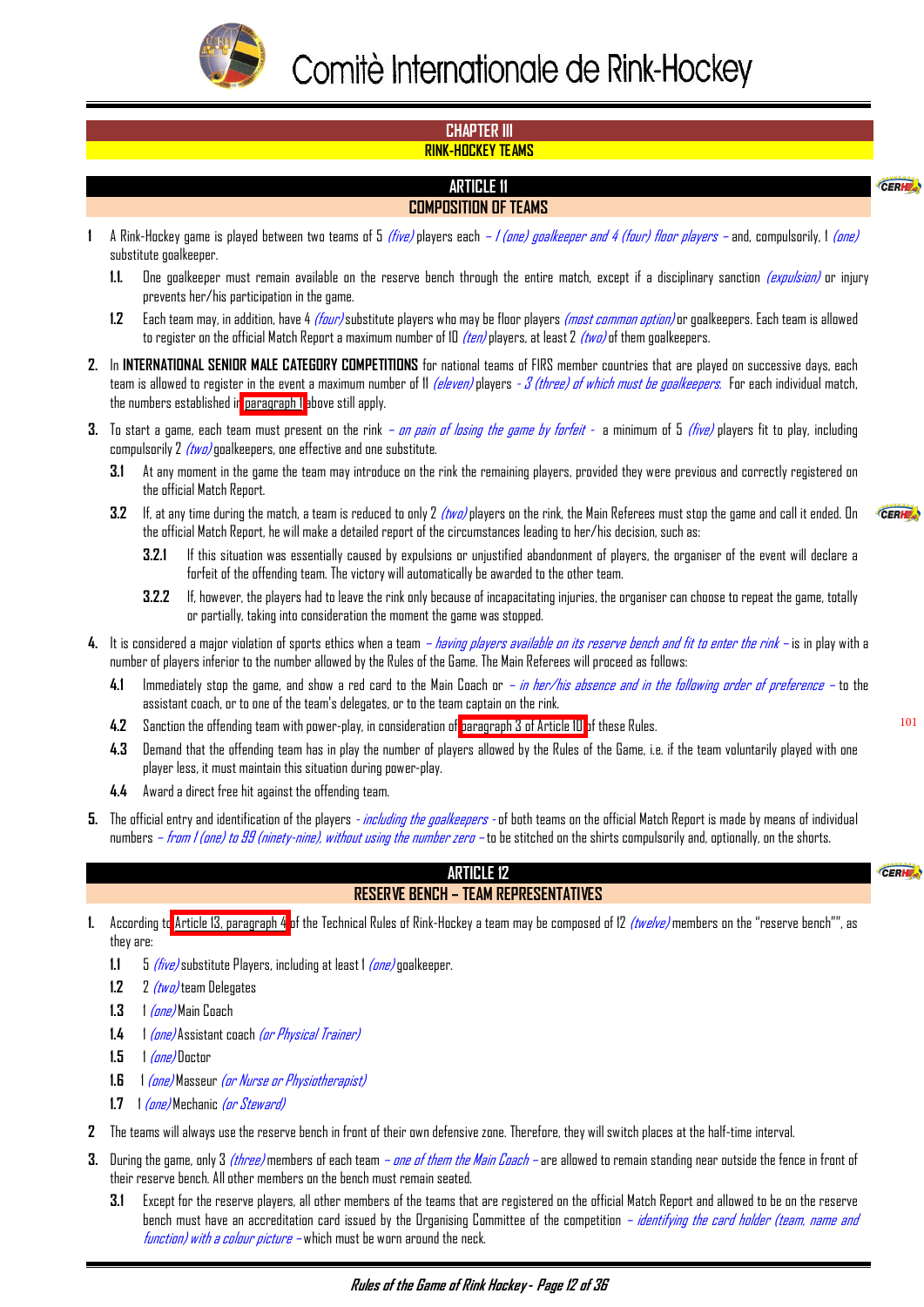

- <span id="page-13-0"></span>**3.2** In case of loss of the accreditation card, this team member will not be allowed by the Main Referees to be on the reserve bench, unless express authorisation by the Organising Committee.
- **4.** Minor transgressions on the reserve bench will be corrected by the Main Referees at a stoppage in the game. The team delegate will be asked to straighten immediately the situation.
- **5.** For major disciplinary fouls committed on the reserve bench, the Main Referees will proceed as specified in [Article 23 of the present Rules.](#page-25-0)
- **6.** Players or other team members who receive a red card and are expelled lose the right to remain on the reserve bench.
	- **6.1** Players who were shown a blue card and serve temporary suspension will sit on one of the seats placed between the reserve bench and the Official Table.
	- **6.2** When someone expelled or for some other reason illegally remains on the reserve bench, contrary to express orders of the Main Referees, they shall request police intervention to ensure that their decisions are enforced.
- **7.** Besides substitute players when making a substitution, only the doctor and/or physiotherapist after express authorisation by the Main Referees are allowed on the rink to give assistance to an injured player, even if they were expelled from the reserve bench.
	- **7.1** If the doctor and/or physiotherapist enter the rink without previous authorisation by the Main Referees, they shall be reprimanded orally after having given assistance to the injured player.
	- **7.2** If they repeat the infraction mentioned in 7.1 above, the Main Referees will show them a red card and expel them from the reserve bench after having given assistance to the injured player.

CERH

CERH

CERH

#### **ARTICLE 13 GOALKEEPERS' ACTION IN THE GAME**

- **1.** Like the rest of the players, the goalkeeper must perform her/his role standing on her/his skates. When in her/his penalty area, and defending her/his goal cage, the goalkeeper has special privileges in the following situations:
	- **1.1** During an attempt to stop a shot or to avoid suffering a goal, the goalkeeper is allowed to kneel, sit, lie or crawl, and stop the ball with any part of her/his body, even if temporary in contact with the floor.
	- **1.2** After making a save, the goalkeeper must get up and back on her/his skates. He/she is allowed to keep one knee on the ground, except when a direct free hit or penalty shot is taken against her/his team, as specified in [paragraph 3 of Article 29](#page-31-0) of the present Rules.
	- **1.3** If the goalkeeper loses her/his mask when defending her/his goal cage, no foul will be signalled. The Main Referees will apply the "advantage rule" and only afterwards *– should it be the case –* stop the game to allow the goalkeeper to put her/his mask back on.
	- **1.4** When the goalkeeper makes a correct intervention and not at fault in defending their goal impacting the ball that, as a result, enters directly into the appanent's goal, without being played or touched by any other player - getting a goal for her/his team, this situation will be validated by the Main Referees, according to the provisions of [paragraph 1.2.4 of Article 18](#page-18-0) of these rules.
- **2.** Inside her/his penalty area, the goalkeeper cannot intentionally prevent the ball from being played and she/he is not allowed to:
	- **a)** Grab or hold the ball with her/his hand(s);
	- **b)** Lie on the ball;
	- **c)** Hold the ball between her/his legs and leg guards;
	- **d)** Carry out or a movement of opening and closing the legs to prevent the ball is thrown;
	- **e)** Use the stick to hold the ball against her/his skates or leg guards;
	- **f)** Use the stick to carry the ball and immobilizes it between his legs and leg guards

Whenever such offences occur, the Main Referees will immediately stop play and punish the offender's team with a penalty shot, without exercising any disciplinary action.

- **3.** When her body is totally outside her/his penalty area, the goalkeeper is not allowed to use intentionally her/his specific protection equipment. When he infringes the Rules of the Game, he is subject to the following sanctions:
	- **3.1** When the goalkeeper intentionally plays the ball with her/his gloves or leg guards, the Main Referees will immediately stop the game, show the goalkeeper a blue card, and award the corresponding sanctions as specified in [paragraph 2 of article 26 of these Rules.](#page-28-0)
	- **3.2** When the goalkeeper plays the ball with her/his stick, irregularly *or when the ball collides with this gloves or leg guards, but not because of* intentional action – the Main Referees must signal a technical fault – when there is no reason to apply the advantage rule – and sanction the offending goalkeeper's team with an indirect free hit, but with no disciplinary measure.

#### **4. FOULS COMMITTED BY THE GOALKEEPER OUTSIDE HER/HIS GOAL AREA**

When the ball is somewhere backwards with regard to her/his goal area, goalkeepers frequently commit fouls, hitting an opponent with the stick, playing irregularly the ball, situations that cause the Main Referees to stop the game immediately and sanction the offending goalkeeper's team as follows:

**4.1** Signal a technical foul – with an indirect free hit in the inferior corner of the goal area nearest to the place of the foul, but no disciplinary  $m$ easure – whenever the goalkeeper plays the ball irregularly with her/his stick because he is not standing properly on her/his two skates only, but has one or both knees resting on the ground.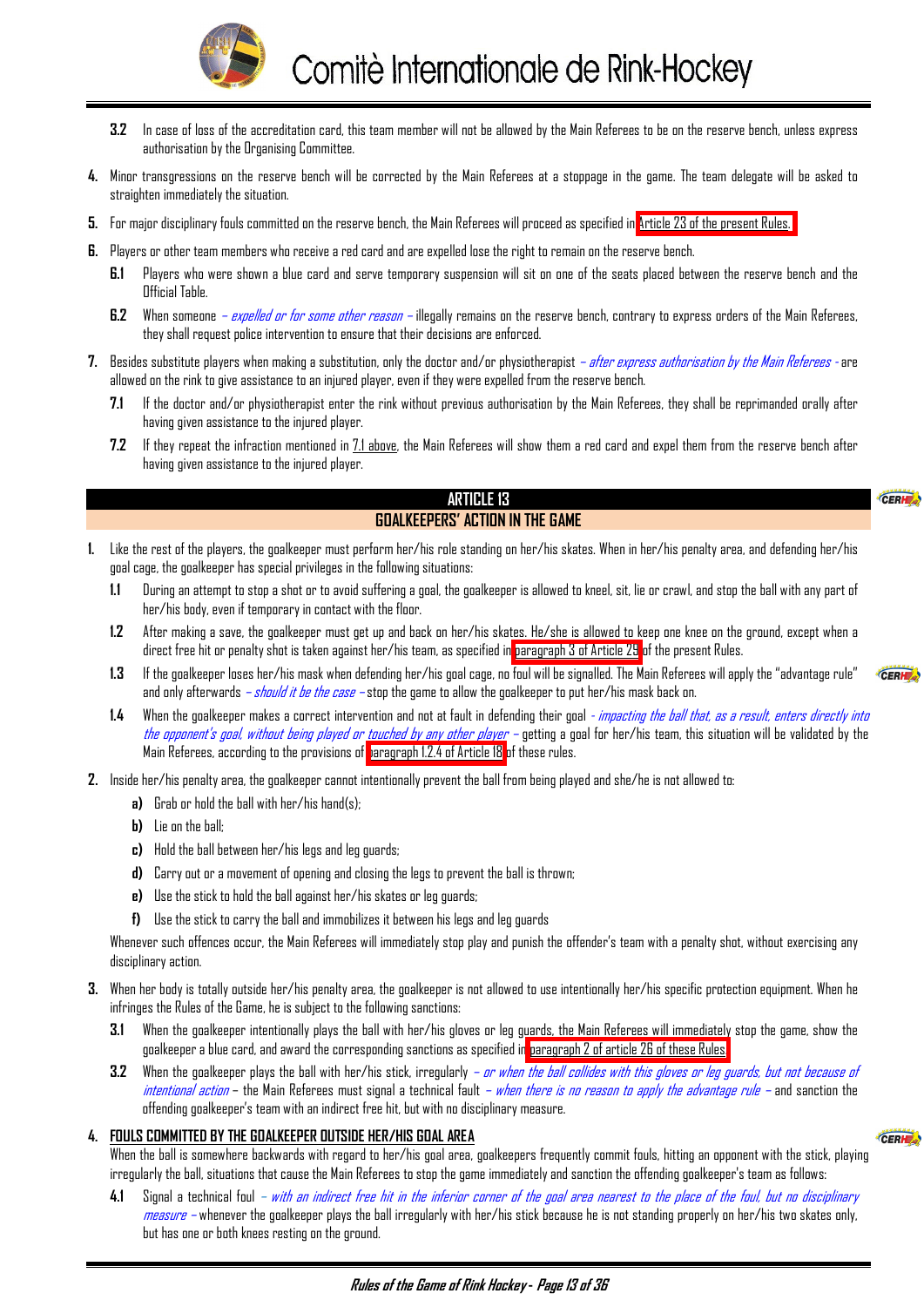

- **4.2** Signal a team foul with an indirect free hit in the inferior corner of the goal area nearest to the place of the fault, but no disciplinary measure whenever the goalkeeper hits:
	- **a)** The stick of a player of the other team; or
	- **b)** An opponent with this stick on the skates and/or shin-pads, without violence and not causing him to fall.
- **4.3** Signal a direct free hit after showing the offending goalkeeper a blue card whenever he hits an opponent with her/his stick on the skates and/or shin-pads, causing him to fall.
- **4.4** Signal a direct free hit after showing the offending goalkeeper a red card whenever he hits an opponent with her/his stick, striking him on an unprotected area of her/his body (legs, arms, torso, etc.)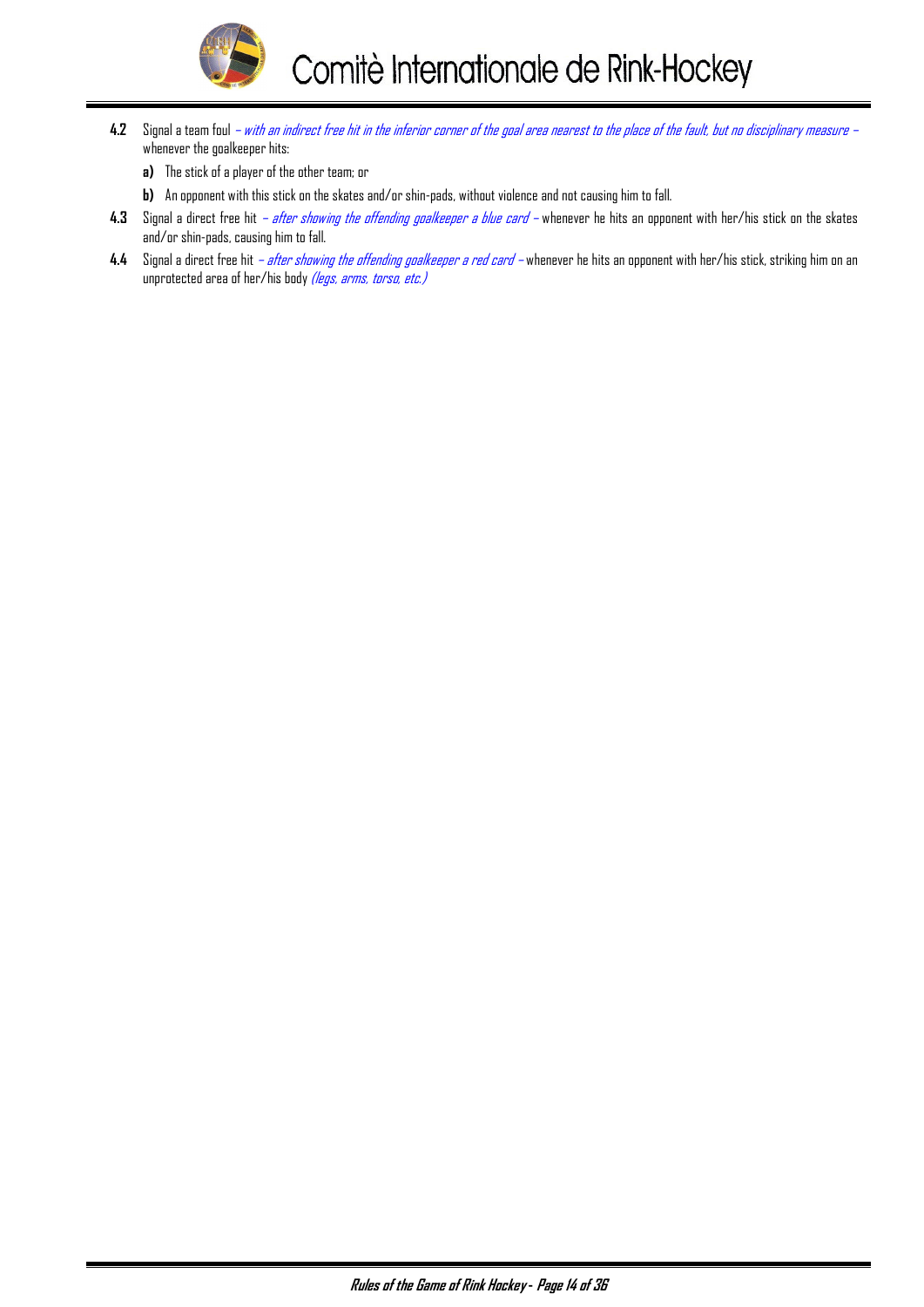<span id="page-15-0"></span>

#### **CHAPTER IV SPECIFIC SITUATIONS OF PLAY**

# **ARTICLE 14**

# **STARTING AND RESTARTING THE GAME**

- **1**. The game always starts and ends on the sound of the Referee's whistle. The Timekeeper's sound signal is merely indicative.
- **2.** At the beginning of each period of the game and whenever a goal was scored, the ball is placed on the centre mark of the rink. The centre pass is executed after the referee whistles, by the team in charge, as follows:
	- **2.1** At the beginning of the match (first period), by the team indicated as a result of the toss; at the beginning of the second period, by the other team.
	- **2.2** After validation of a goal, by the team that suffered the goal, except for [paragraph 1.4 and 2.5 of Article 5 of the present Rules.](#page-4-0)
- **3.** When a centre pass is being executed, all players must be on their own half of the rink, only 2 *(two)* of them *the player executing the pass and one of her/his team mates –* being allowed inside the central circle on their half of the rink.
	- **3.1** After the referee whistles, the ball is in play, and the opposite team is allowed to play the ball if the player in charge of the pass hesitates or is slow to play the ball.
	- **3.2.** When executing a centre pass, the ball may be played
		- **a)** In the direction of the opposite half of the rink; or
			- **b)** Back to the executing player's half of the rink. In the last case, her/his team has only 5 (*five)* seconds to take the ball back on the opposite half of the rink. The Main Referees will proceed according t[o paragraph 1.1.4 of Article 9 of these Rules.](#page-6-0)
- **4.** If the player in charge of the centre pass decides, after the referee whistles, to shoot directly at the opponent's goal cage and scores a goal without the ball having been touched or played by any other player - , this goal will not be validated. The Main Referees will then order a face-off to be taken in one of the rear corners of the "penalty area of the goal cage where the ball went in.

#### **ARTICLE 15 TIME–OUT**

- **1.** Each team may request 1 (one) time-out in each period of the match. A time-out has a maximum duration of 1 (one) minute.
	- **1.1** If a team does not request a time-out in the first period of the match, it is not entitled to two time-outs in the second period.
	- **1.2** No time-out whatsoever is allowed during extra-time, even if it was not requested by a team during regular playing time.
- **2. A** request for time-out must be filed by the team Delegate to the Official Table. The Assistant Referee at the next stoppage in the game and in conformity with paragraph 3 of this article – will proceed as follows:
	- **2.1** Inform the Main Referees, teams and public on the request, by placing a flag *or other specific sign* on the top corner of the Official Table nearest to the reserve bench of the team concerned.
	- **2.2** Warn the Main Referees  *by means of a sound signal or whistle* on the request and the team that filed it.
	- **2.3** Control the duration of the time-out allowed by the Main Referees, giving a new sound signal or whistle when time has elapsed.
	- **2.4** Ensure the register on the official Match Report of the time-outs allowed to each team.
- **3.** A time-out shall only be allowed after confirmation by the Main Referees to the Official Table by means of a whistle sound and specific signs.
	- **3.1** When the Main Referees perceive that there is one or more injured players on the rink, time-out shall only be allowed and start counting after the injured players having been assisted or after their leaving the rink.
	- **3.2** A time-out requested by a team will always be recorded on the official Match Report, even if the team renounces it after the Official Table having informed the Main Referees of the request.
- **4.** During time-out, players are allowed to gather together near their reserve bench. Substitutions of players are allowed, but no other team members may enter the rink.
	- **4.1** The Main Referees will keep the ball and position themselves at half rink, to be able to observe and control players and team members on both benches.
	- **4.2** When time-out is expired, the Main Referees will whistle to order the game to start again, excepting when the game will be started again with the execution of a free hit or the execution of a penalty.

#### **ARTICLE 16**

# **ENTERING AND LEAVING THE RINK – SUBSTITUTIONS**

CERHE

CERH

CERH

**1.** The teams will enter and leave the rink through the gate next to their reserve bench, to carry out substitutions of players – *including goalkeepers* – bearing in mind that the substitute player may not enter the rink before the other left.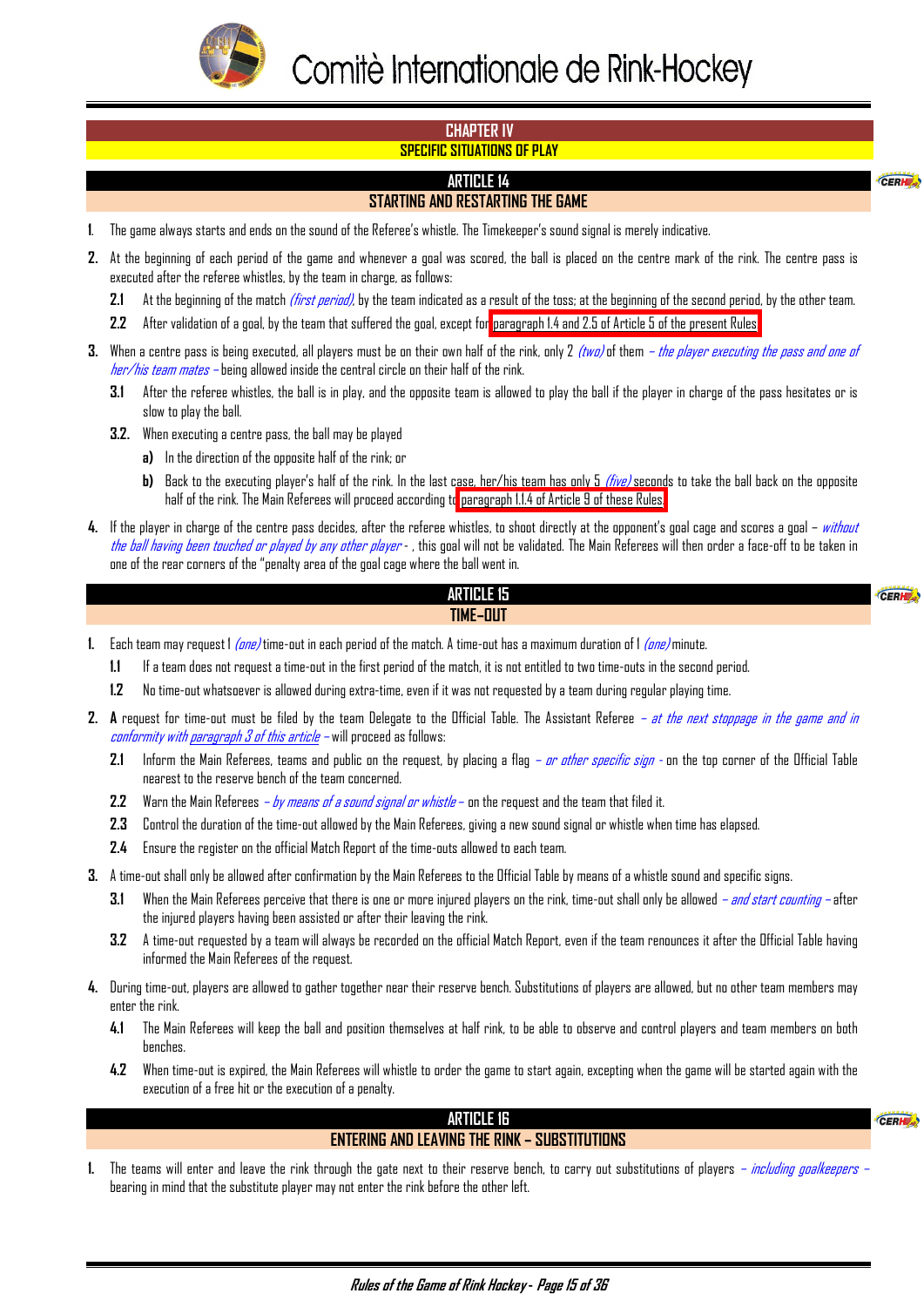

#### <span id="page-16-0"></span>**2. ENTERING OR LEAVING THE RINK JUMPING THE FENCE**

- **2.1** When a goalkeeper or floor player, in the action of the game itself, falls over the barrier, the Main Referees may allow him to jump the fence to get back in the game.
- **2.2** A goalkeeper or floor player cannot jump the fence without a specific permission of the Main Referees. When an offense is committed, the Main Referees will apply the following procedures:
	- **2.2.1** In the case of a first offence committed by the goalkeeper or floor player concerned, the game will not be stopped. However  *at the first* stoppage in the game – the Main Referees will apply the procedures as set out in [paragraph 2.2 of Article 25 of these Rules](#page-27-0)
	- **2.2.2** If the same goalkeeper or floor player repeats the offence, the Main Referees must stop the game immediately and ensure the procedures as set out in [paragraph 2.3 of Article 25 of these Rules](#page-27-0).
- **2.3** A player who enters the rink jumping the barrier and makes an "irregular substitution", is committing a major foul, which will be punished by the Main Referees as established in paragraph 6 of this Article.

#### **3. OBLIGATORY SUBSTITUTIONS**

- **3.1** Except when there are no reserves available, a goalkeeper or player who received assistance on the rink must be substituted, even if he is physically apt to continue in play.
- **3.2** Without prejudice of [paragraph 1.3 of Article 13](#page-13-0) of these Rules, whenever the equipment of a goalkeeper on the rink is found out to be damaged, the Main Referees must stop the game immediately and order her/his substitution by the reserve goalkeeper, except when there is no substitute goalkeeper available.
	- **3.2.1** It is not obligatory to substitute the goalkeeper when, availing a stoppage in play, he asks the Main Referees permission to go to her/his reserve bench in order to clean the visor of her/his helmet, adjust the straps of her/his leg-pads or another piece of her/his protective equipment.
	- **3.2.2** While a *"time-out"* is running or assistance is given to an injured player or goalkeeper on the rink, the goalkeeper does not need to ask previous permission to the Main Referees in order to clean her/his visor or adjust her/his equipment.
- **3.3** Except for paragraph 3.2.2 of this Article, whenever a goalkeeper on the rink goes to her/his reserve bench to clean her/his visor or for any other reason – without requesting the Main Referees' permission, they will apply:
	- **3.3.1** The procedures set out in [paragraph 2.2 of Article 25](#page-27-0) of these Rules.

 $107$ [123](#page-32-0)

CEDLE .

**3.3.2** The obligatory substitution of the offending goalkeeper by the reserve goalkeeper, except when there is no substitute goalkeeper available.

#### **4. SUBSTITUTIONS – GENERIC RULES**

Substitutions may be carried out while play is in progress or during a stoppage, according to the established in the following paragraphs:

- **4.1** When a substitution is carried out while play is in course, the player or goalkeeper may not enter the rink before the other player or goalkeeper has left the rink, in consideration of paragraph 6 of this Article.
- **4.2** It is allowed to make substitutions before the Main Referees conclude the positioning of the players for a penalty shot or a direct free hit, but none of the teams may perform substitutions after the permission to execute them, i.e. during the 5 ( $five$ ) seconds granted to execute the penalty or direct free hit.
- **4.3** Goalkeepers registered as such on the official Match Report may only replace another goalkeeper, except in consideration of paragraph 5.2 of this Article – for the situation when he re-enters the rink to replace a floor player
- **4.4** A goalkeeper or player who received assistance on the rink may only return to the rink after the game was restarted by the Main Referees.

#### **5. SPECIAL RULES TO CONSIDER WHEN REPLACING A GOALKEEPER**

Goalkeepers may be replaced under the same conditions as floor players. However, a team may choose to ask the Main Referees to be allowed 30 *(thirty)* seconds to carry out the substitution by the reserve goalkeeper, making use of a stoppage in the game.

- 5.1 When *for disciplinary reasons or by right of paragraph 3 of this Article* the goalkeeper on the rink must be replaced and there is no reserve **ERNE** goalkeeper available, the Main Referees will allow 3 *(three)* minutes for another player to take her/his place and put on the goalkeeper's special protection equipment.
	- **5.1.1** If when there is no other option the replaced goalkeeper refuses to give her/his special protection equipment to the player who would substitute him, the Main Referees must request the intervention of the captain on the rink and/or of the team delegates to solve the situation rapidly.
	- **5.1.2** If their endeavours do not result, the Main Referees will end the game and write a detailed report of the facts on the official Match Report.
- **5.2** As a technical option but only in the last 5 (five) minutes of the second period of regular playing time a goalkeeper may be replaced by a floor player; the replacing player does however not benefit of the special goalkeeper's rights when defending her/his cage, neither is he allowed to use the goalkeeper leg guards and special protective equipment.

#### **6. IRREGULAR SUBSTITUTION AND PUNISHMENT OF OFFENDERS**

**6.1** When the game is stopped or interrupted can never be considered an irregular substitution, which means that the Main Referees cannot order the restart of the game without verifying if all the conditions are fulfilled in accordance with the applicable rules.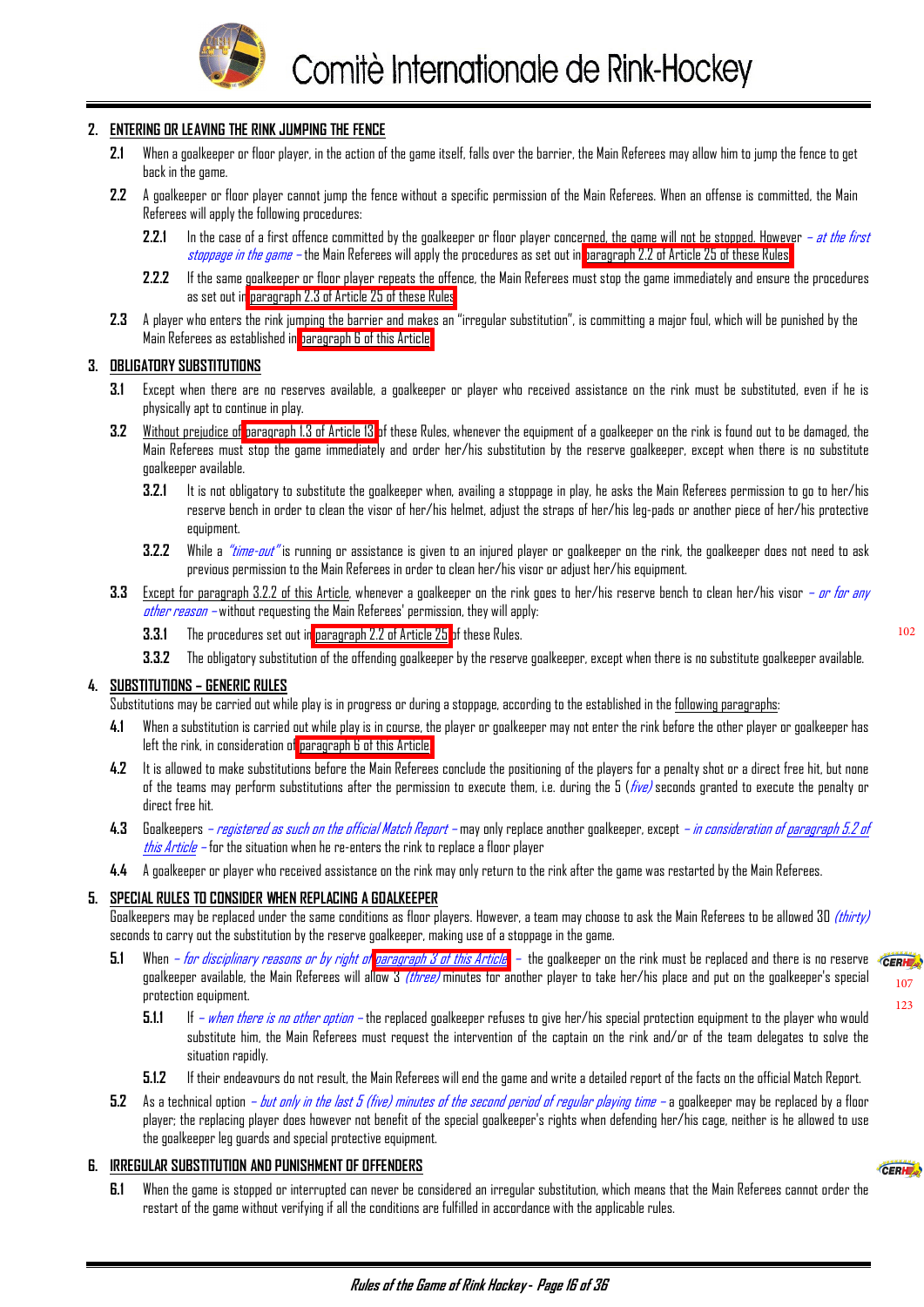

- <span id="page-17-0"></span>**6.2** Irregular substitutions only occur when play is active and in course, as in the following circumstances:
	- **6.2.1** The player or goalkeeper enter the rink before the other player or goalkeeper has left the rink
	- **6.2.2** When a player or goalkeeper's presence on the rink is irregular, either because she/he was temporarily or definitively excluded from the game or she/he was not inscribed in the official Match Report.

103

CEDU

- **6.3** When the Main Referees detect an irregular substitution, they must stop the game immediately, and take the following measures:
	- **6.3.1** Show a blue card, to the replacing player or goalkeeper;
	- **6.3.2** Apply the disciplinary sanctions set out in [paragraph 2 of Article 26](#page-28-0) of these Rules, to the offenders as well as to their team.
	- **6.3.3** Order *in case of violation of paragraph 4.2 of this Article* that the penalty shot or the direct free hit in course be taken again.

#### **ARTICLE 17 PLAYING THE BALL**

#### **1. PLAYING THE BALL WITH THE STICK**

- **1.1** Without prejudice of paragraph 1 of Article 13, the ball may only be played with the stick. However, everytime the player is out of the penalty area of both teams, he can stop the ball with her/his skates or with any part of her/his body it may be stopped with a skate or any part of the body, but never with the hand.
	- **1.1.1** The ball may only be played or shot with the blade of the stick, but it is not allowed to cut or chop the ball with the acute edge of the blade.
	- **1.1.2** A player in possession of the ball or actively taking part in play is not allowed to lift any part of her/his stick above shoulder height. This restriction is not applicable when a player is making a shot at the opponent's goal cage, provided this does not endanger the physical integrity of other players on the rink, whether they are opponents or team-mates.
	- **1.1.3** Any irregular situation referred to in paragraphs 1.1.1 and 1.1.2 of this Article is punishable with a technical sanction, in attention of [Article](#page-26-0)  [24 of these Rules.](#page-26-0)
- **1.2** Any goal scored as a result accidental or not of a rebound of the ball on any part of the body or skates of a player of the team who would benefit of the goal scored will not be validated.
- **1.3** However, a goal scored by a player in her/his own cage, whether with the stick or as a result accidental or not of a rebound of the ball on any part of her/his own body or skates, will always be validated.

#### **2. RESTRICTIONS TO THE PLAYERS' ACTION**

- **2.1** The Main Referees must stop play and signal the necessary technical foul punishable in terms o[f Article 24 of these Rules](#page-26-0) whenever one of the following circumstances occurs:
	- **2.1.1** A player plays the ball when he rests with her/his hand or another part of her/his body on the floor except her/his skates -, except for the goalkeeper when inside her/his penalty area.
	- **2.1.2** A player plays the ball with the help of hands, arms or another part of her/his body.
	- **2.1.3** A player stops the ball with her/his hand or kicks it intentionally.
	- **2.1.4** A player stops the ball and retains it immobilised between the boards and her/his skates or her/his stick.
	- **2.1.5** A player plays the ball leaning against or clinging to the goal cage, except for the goalkeeper when inside her/his penalty area.
	- 2.1.6 A player remains in possession of the ball  *stopped and with his back to the rink* in any of the corners of the rink or behind a goal cage.
- 2.2 During play, the ball may not be lifted higher than one meter and fifty centimetres *(1, 50 meters)*, except by the goalkeeper when in her/his penalty area.
	- **2.2.1** A violation of this disposition will always be sanctioned with an indirect free hit against the offender's team**,** even when the foul occurred in the offender's team's penalty area.
	- **2.2.2** It will not be considered a foul if the ball rises above legal height as a result of a rebound of the ball either on the cage or boards, or on the body, stick or skates of a floor player – provided the ball does not leave the rink.

#### **3. PLAYERS WITH IRREGULAR EQUIPMENT PARTICIPATE IN PLAY – PUNISHMENT OF FOULS**

- **3.1** Except for paragraph 3.2 of this Article, the Main Referees must stop the game and signal a team foul which is punishable in terms o[f paragraph](#page-28-0) **CERH** [3.5 of Article 25](#page-28-0) of these Rules – when a player or goalkeeper plays the ball or takes active part in play when her/his equipment is not in regular conditions, namely in one of the following circumstances:
	- **3.1.1** When he plays the ball intentionally not holding her/his stick secure in her/his hands.
	- **3.1.2** When he plays the ball with one of her/his skates defect *(wheel lost or blocked, skate separated from the boot, etc.)*
	- **3.1.3** When the goalkeeper plays or defends the ball, not wearing her/his full specific protection equipment *(mask or helmet, chest pad, both* gloves and both leg guards).
- **3.2** When a player's equipment is not in regular conditions, but this player has no active part in play, the game must not be stopped. The Main Referees will avail a stoppage in play to ensure the substitution of that player, in case this substitution has not yet occurred.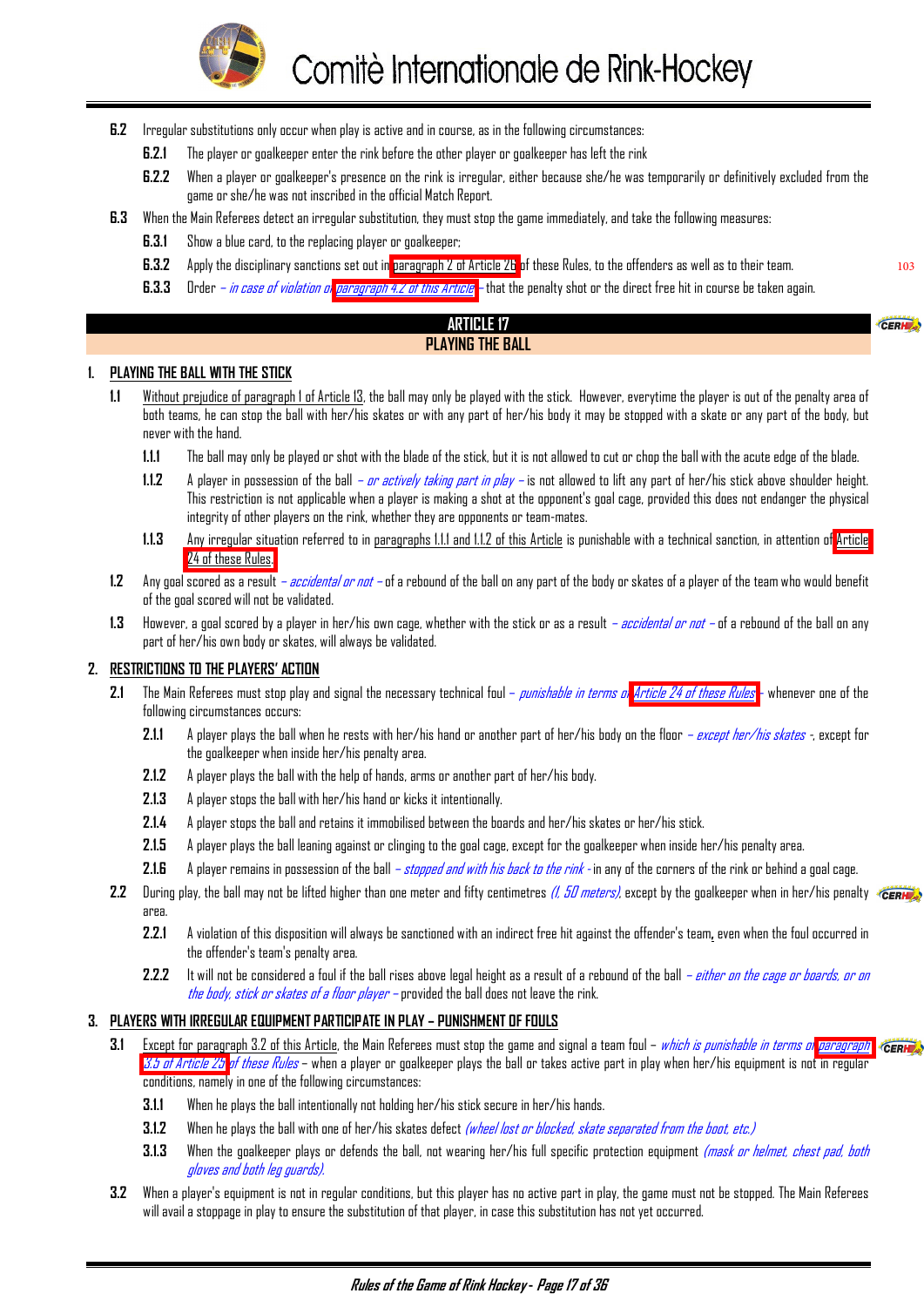

#### <span id="page-18-0"></span>**4. DEFECTIVE BALL**

When the ball becomes defective, the Main Referees will stop the game, and make arrangements to replace and choose a new ball. The game restarts with an indirect free hit, awarded to the team who had possession of the ball at the moment of the stoppage.

#### **5. BALL "IN PLAY"**

- 5.1 The ball is "in play" when the Main Referees whistle to start or restart the game or when after a stoppage to signal an indirect free hit –the player executing the hit touches the ball.
- **5.2** The ball remains in play when it accidentally touches a referee or when it rises higher than one meter and fifty centimetres (1,50 meters), either as a result of rebounding on the goal cage or rink barriers, or of the goalkeeper making a save, or still of a rebound between to sticks.

# **6. BALL "OUT OF PLAY"**

- **6.1** The ball is "out of play" whenever the game is stopped by the Main Referees, or when:
	- **6.1.1** The ball gets caught in the goalkeeper's leg guards, in the nets or in the outer part of the goal cage. In this case except for paragraph [1.1.4 of Article 9](#page-6-0) – the game will be stopped and restarted with a face-off in one of the rear corners of the penalty area.
	- **6.1.2** The ball getting stuck between the bottom rink fences and the protection networks or when the ball crosses the fence and leaves the rink, either for having been intentionally thrown by a player, or for having touched a player or even if accidentally, either because it has been shot against the beam or a post of a goal cage and deflected out of the rink. In these situations *– and safeguarding either the provisions of* paragraph 1.1.4 of Article 9 or the provisions of paragraph 6.2 of this Article – the game will be stopped by the Main Referees, and restarted with an indirect free hit against the offender's team.
- **6.2** When the ball goes "out of play"  *either as a result of a ricochet effect between two sticks, or as result of a situation involving two or more* players and the Main Referees are uncertain as to which player committed the foul - the game will restart with a face-off.
- **6.3** When the ball touches the ceiling as a result of a shot against the beam or posts of a goal cage and when the Main Referees have doubts about **CERK** which the o[f](#page-17-0)fender is, in consideration of [paragraph 2.2 of this Article](#page-17-0) – the game will restart with a face-off on the centre of the rink.

#### **ARTICLE 18 SCORING AND VALIDATING A GOAL**

#### **1. VALIDATING A GOAL**

- **1.1** In regular playing conditions, a goal is scored each time the ball has completely crossed the "goal line", marked between the two posts and under the top beam, into the cage, without the ball having been thrown, transported or kicked with the foot or some other part of the attacking player's body.
- **1.2** A goal will always be valid if scored from:
	- **1.2.1** A regular shot, from any part of the rink, unless it immediately enters the cage as a result from an indirect free hit or a centre pass, without having been touched or played by another player.
	- **1.2.2** A regular face-off, also when the ball immediately enters the goal cage, without having been touched or played by another player.
	- **1.2.3** A goal scored by a player in her/his own team's goal cage, either with her/his stick or some part of her/his body, regardless of her/his position on the rink.
	- **1.2.4** A goal scored by the opponent goalkeeper, after a valid and regular intervention for defending her/his goal cage, with the ball going directly to the opponent goal cage, without having been touched or played by another player.
- 1.3 When the ball rises above one meter and fifty centimetres *(I, 50 meters) after rebounding off the posts or top beam of the goal cage, or the* boards around the rink - and then falls on the goalkeeper's back and enters the cage, the Main Referees will validate the goal as no foul was committed by the player who struck the ball.
- **1.4** If a player of the defending team throws her/his stick, mask or glove, in an attempt to prevent the ball from entering the cage, but without succeeding, the Main Referees will allow the goal and take disciplinary action against the offender, in conformity with paragraph 8.1 of Article 22 of these Rules.

#### **2. INVALID GOALS**

- **2.1** A goal is not valid when scored from:
	- **2.1.1** A rebound in any part of the body or in the skates of a team player that it would benefit, regardless of this goal have been obtained as a result of an accidental or unintentional action of the player concerned.
	- **2.1.2** An indirect free hit, as the ball enters directly in the opponent's goal cage, without having been touched or played by another player.
	- **2.1.3** A centre pass, as the ball enters directly in the opponent's goal cage, without having been touched or played by another player.
	- **2.1.4** An intervention from outside the game, having unduly entered the rink.
- **2.2** In every situation above, the game will restart with a face-off, which will always be executed in one of the lower corners of the penalty area in which a non-valid goal was scored.

CERH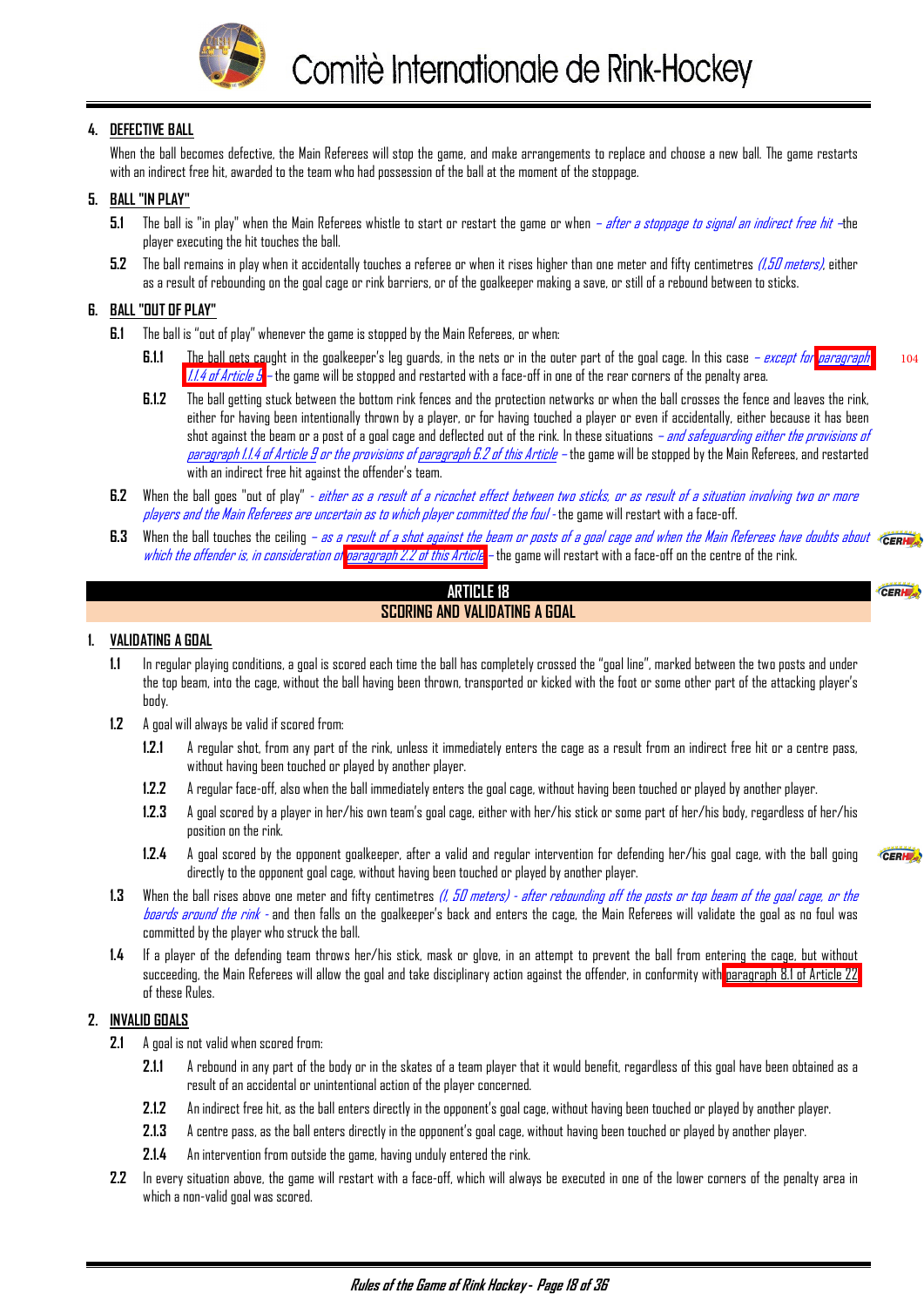

#### <span id="page-19-0"></span>**3. GOAL SCORED AT THE END OF THE MATCH OR AT THE END OF THE FIRST PERIOD**

If a "valid goal" is scored at the exact moment when the Official Table signals the end of the first period or of the match, the Main Referees must ensure that the goal is officially validated, by ordering the "centre pass" and whistling immediately to signal the end of the period or match.

#### **4. GOAL SCORED DURING EXTRA-TIME**

If a valid goal is scored during extra-time *("golden goal")*, the Main Referees will follow the procedures as set out in [paragraph 1.4 of Article 5](#page-4-0) of these Rules, whistling immediately to end the match and validate hereby the goal scored. It is not necessary to execute the corresponding centre pass.

#### **5. INTENTIONAL SCORING IN OWN CAGE**

If a player or goalkeeper intentionally scores a goal in her/his own team's cage, the Main Referees will always validate the goal, however *– in addition* they must carry out the following procedures:

- **5.1** Award two red cards, one to the Player or Goalkeeper responsible for the goal in the team's own cage, the other to the Main Coach or in her/his *absence and in the following order –* to the Assistant Coach, or one of the team Delegates or the Captain on the rink.
- **5.2** Sanction of the offenders' team with two different power-plays, having in mind what is established in [paragraphs 1.3 and 2 of Article 10](#page-8-0) of these Rules.

#### **ARTICLE 19 BLOCKING AND OBSTRUCTION**

#### **1. BLOCKING**

Legal tactical action carried out by an attacking player, who – within the apponent's field of vision and without any physical contact – tries to prevent an opponent from obtaining a defensive but favourable position, and thus hinders the efficacy of her/his action.

- **1.1** The "blocker" can place him/herself sideways, and carry out the blocking statically (without ball) or dynamically (with ball).
- **1.2** If the blocked player is standing still, the "blocker" may carry out the blocking as close as he wishes, provided he does not make physical contact.
- **1.3** If the blocked player is on the move, the "blocker" has to give him enough space minimum distance required is 50 (fifty) centimetres to allow him to avoid the blocking, by stopping or changing direction.
- **1.4** The "blocker" may not express aggressiveness in her/his attitude. He/she must lean slightly forward and keep the stick low.

#### **2. UNDOING A BLOCK**

Useful and legal tactic in which no space is occupied by the attacking player and that is carried out with no physical contact with the opposite defending player.

#### **3. THE CURTAIN**

Another legal tactic, carried out by an attacking player, who – *being the ball carrier or not –* moves ahead of a defending opponent, hindering him to act efficaciously against the attacking action carried out by the player who has possession of the ball.

#### **4. ILLEGAL BLOCKING**

Blocking is illegal when one of the following situations occurs:

- **4.1** The "blocker" makes physical contact with a "defensive" opponent.
- **4.2** The "blocker" assumes an "aggressive" attitude, holding her/his stick above the line of her/his own skates as a way to obtain additional space and/or intimidate the "blocked" player.
- **4.3** The "blocker" is moving and does not keep a minimum distance of 50 (fifty) centimetres from the player he is blocking or when he pushes or bumps into him.

#### **5. OBSTRUCTION**

Illegal action occurring when a player – *attacking or defending* – intentionally makes physical contact with an opponent, so as to prevent him from opposing her/his action and/or progression on the rink, as for instance:

- **5.1** Cutting or barring the way to an opponent, preventing him from getting away without the ball or from participating in going-on action.
- **5.2** Pressing an opponent against the barrier, so as to prevent him from playing the ball.
- **5.3** Grabbing or leaning on the goal cage or on the rail or upper part of the rink barrier, with the aim of obstruction the way to an opponent and as such hindering her/his free movement.
- **6.** Illegal blocking and obstruction must be punished by the Main Referees with a "team foul" to the offending team, according to [paragraph 3.5 of Article 25](#page-28-0) of these Rules.
	- **6.1** However, the Main Referees must correctly "read" and evaluate the situations of play, distinguishing between:
		- **6.1.1** Faulty and "punishable" actions cases of obstruction and illegal blocking which are committed intentionally and involve physical contact with the opponent; and
		- **6.1.2** Perfectly legal tactical actions of attacking players that, as such, enhance the game's competitiveness and must not be punished

105

CERH

CEPH

CERHE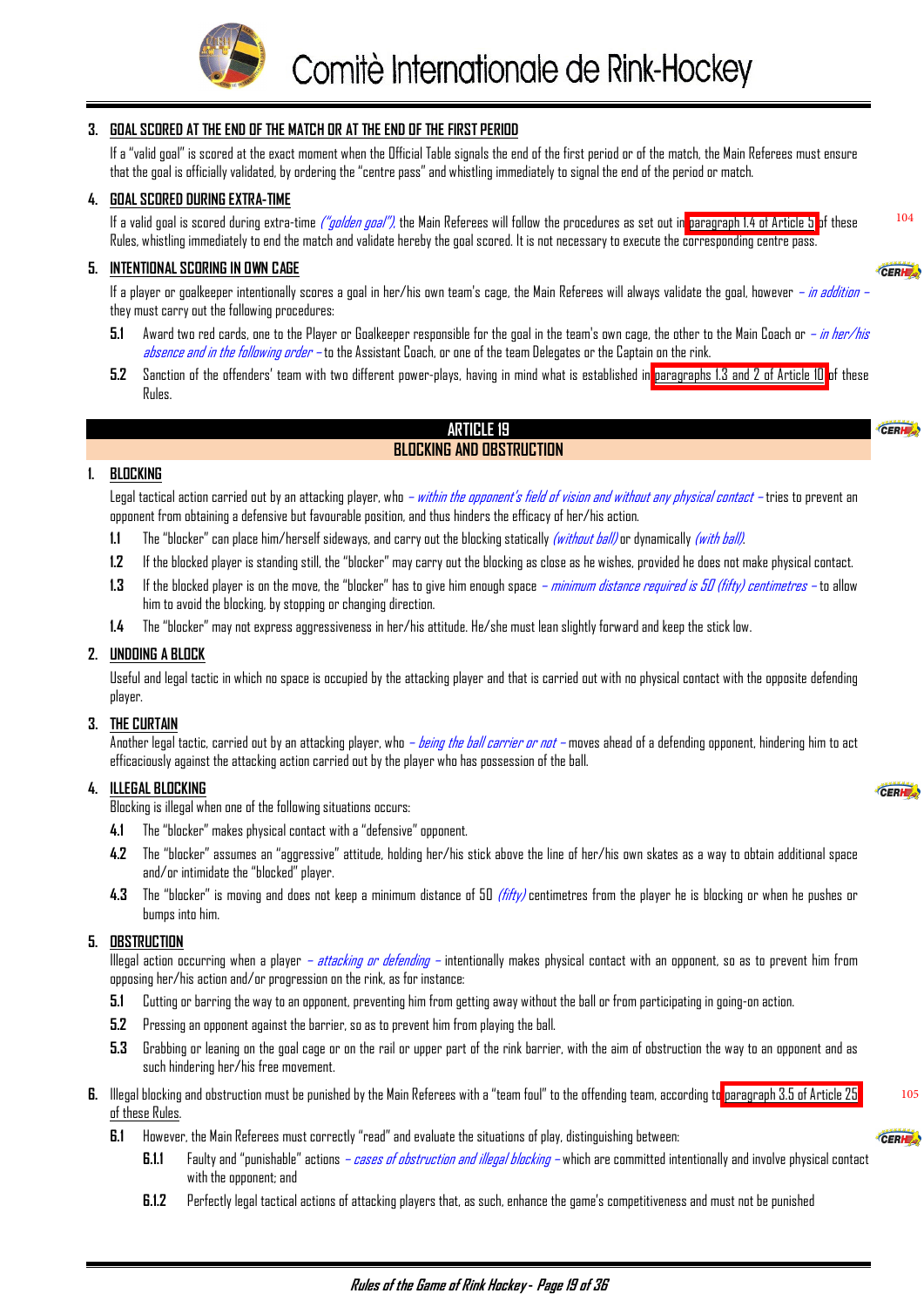

<span id="page-20-0"></span>**6.2** When, in the action of the game, a player is in the opponent's way, he/she is not obliged to step aside and clear the way, being allowed to stay in the opponent's trajectory and stand still in front of him/her, as long as he/she abstains from making any move.

#### **ARTICLE 20 OTHER SPECIFIC SITUATIONS OF PLAY**

#### **1. DISPLACING THE GOAL CAGE**

When a goal cage is displaced, the Main Referees must act as follows:

- **1. 1** When the goal cage is intentionally displaced by a goalkeeper or player of any of the teams, the Main Referees will stop the game immediately, show the offender a blue card, and ensure the corresponding penalties as specified in [paragraph 2 of Article 26 of the present Rules.](#page-28-0) They will also keep in mind the following:
	- **1.1.1** If the foul is committed by a player who "attacked" the displaced goal cage, an indirect free hit must be awarded against the offender's team.
	- **1.1.2** If the foul is committed by the goalkeeper or a player who "defended" the displaced goal cage, a penalty shot must be awarded against the offender's team.
- **1.2** When the goal cage is displaced unintentionally by a player of any of the teams, the Main Referees will proceed as follows:
	- **1.2.1** Try to put the cage back on its right place, to avoid stopping the game.
	- **1.2.2** When the above option is not practicable, the Main Referees will stop the game and proceed to put the cage back on its correct place. The game starts again with an indirect free hit executed by the team in possession of the ball at the moment of stoppage.

#### **2. FACE-OFF**

- **2.1** After a stoppage ordered by the Referees, the game starts again with a face-off in the following circumstances:
	- **2.1.1** When the stoppage was not due to a foul being signalled and when the Main Referees are uncertain as to which of the teams had possession of the ball at the moment of stoppage.
	- **2.1.2** When the stoppage was due to the signalling of two fouls of identical gravity and committed simultaneously by players of both teams.
- **2.2** To execute a face-off, two players, 1 (one) of each team, will stand facing each other, their backs to their own half of the rink and sticks resting on the floor at a minimum distance of 20  $(twenty)$  centimetres from the ball.
	- **2.2.1** Except for the players who take part in the face-off, all players must be at a distance of at least 3 *(three)* metres from the place of the take-off.
	- **2.2.2** When a face-off takes place, the players may only touch the ball after the referee's whistle.
	- **2.2.3** If the ball is moved by one of the players before the referee whistles, an indirect free hit will immediately be signalled against the offender's team, to be taken at the same spot.
- **2.3** The place where the face-off is taken will be indicated by the Main Referees, depending on the place where the ball was at the moment of stoppage, without prejudice of the following specific situations.
	- **2.3.1** After a non-valid goal, scored irregularly from a centre pass or an indirect free hit, the face-off will be conducted in one of the lower corners of the penalty area.
	- **2.3.2** When the ball went "out of play", for being caught in the goalkeeper's leg guards or in some outer part of the goal cage, the face-off will be conducted in one of the rear corners of the penalty area.
	- **2.3.3** When the ball touches the ceiling as in paragraph 6.3 [of Article 17 of these Rules](#page-18-0) the face-off will be conducted on the centre spot of the rink.
	- **2.3.4** When stoppages occur when the ball is inside the penalty area or between the extension of the goal-line and the end boards of the rink, the face-off will be conducted in one of the corners of the penalty area, more specifically in the corner nearest to the place where the ball was at the moment of stoppage.

#### **3. ABANDONING THE GAME**

A team that voluntarily abandons the game, either during a friendly tournament or an official event, will be removed from the competition and sanctioned with a fine to be set by the authorities concerned.

#### **4. DAMAGE OR DEFECT OCCURRING DURING THE GAME**

- **4.1** If interruptions occur during the game because of power failure, deficiencies on the rink itself, or because the rink becomes wet and slippery the Main Referees may allow a supplementary tolerance of 60 (sixty) minutes maximum, to solve the problems and resume the game.
- **4.2** The supplementary tolerance time mentioned above is the total time available to the Main Referees to interrupt the game in order to attempt to solve all these problems during a game.
- **4.3** When all 60 (sixty) minutes established in paragraph 4.1 above expired, without the resolution of the problems, the Main Referees will end the game and inform the team captains of her/his decision, reporting all the facts on the official Match Report.

CERH<sub>2</sub>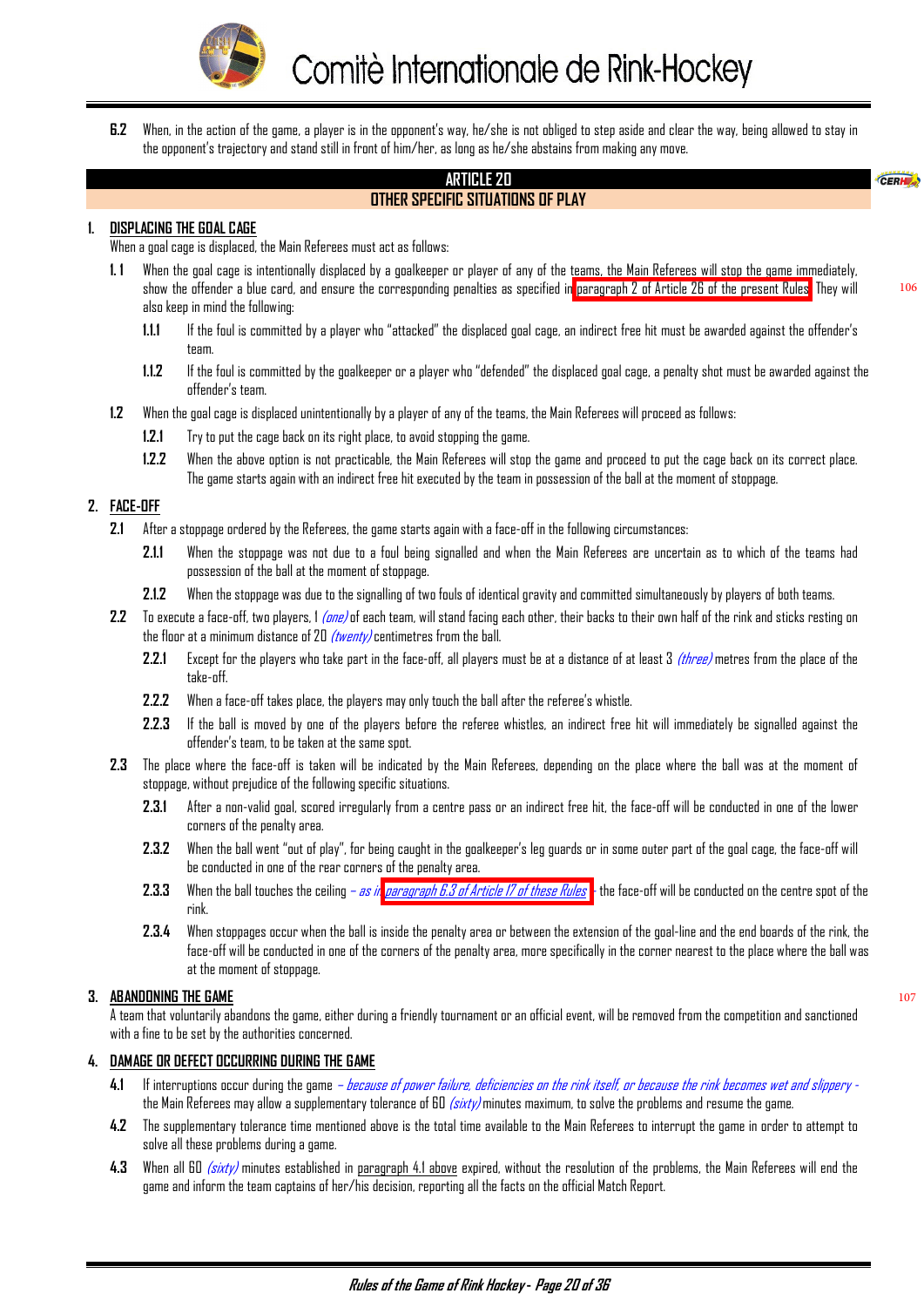

#### **5. INJURED PLAYERS ON THE RINK**

- **5.1** When a player is injured and falls inanimate on the floor, the Main Referees must stop the game immediately, and allow the doctor and/or physiotherapist to enter the rink to give the necessary assistance.
	- **5.1.1** While a player is being assisted on the rink, the Main Referees must allow the other players to gather together near their reserve bench or anywhere else on the rink.
	- **5.1.2** Except when no substitutes are available, a goalkeeper or player who has to receive assistance on the rink must compulsorily be replaced even if he recovers and is apt to continue in the game.
	- **5.1.3** When there is no goalkeeper available because of disciplinary action or injury, he must be replaced by a floor player, in consideration of [paragraph 5.1 of Article 16.](#page-16-0)
	- **5.1.4** To restart the game the Main Referees– in function of the place of the ball at the moment of stoppage-–will order:
		- **a)** An indirect free hit, to be executed by the team in possession of the ball at the moment of stoppage; or
		- **b)** A face-off, in case of uncertainty on which of the teams was in possession of the ball.
	- **5.1.5** A goalkeeper or player who received assistance on the rink will only be allowed to return on the rink after the Main Referees have order the game to start again.
- **5.2** When a goalkeeper is injured when making a save and a new charge follows by which a goal is scored, the Main Referees must validate the goal.

#### **6. ACTIONS IN WHICH NA ATTACKING PLAYER SEEKS TO BENEFIT ILLICITY FROM A FOUL**

- **6.1** The Main Referees must always evaluate with lucidity the situations that may conceal unsportsmanlike and ethically condemnable behaviour with some players who try to cheat on the Main Referees and – illicitly – seek to benefit from opponent's fouls that, in fact, are not. These situations occur more frequently in certain situations of play, such as:
	- **6.1.1** A player who  *placed in the opponent's penalty area* seeks to benefit from a penalty by simulating to have suffered a foul.
	- **6.1.2** A player who  *although outside the opponent's area* simulates to have suffered a foul, in a situation when the opponent would always have to be sanctioned with a direct free hit as a consequence of the number of team fouls that the team had been accumulating.
	- **6.1.3** An attacking player who  *being in possession of the ball inside the opponent's area* seeks to benefit a penalty by trying that an action be considered fouls such as, for instance, when he renounces to attacking the cage and chooses to conduct the ball in the direction of:
		- **a)** The body or protection equipment of the opposite goalkeeper who, accidentally, let her/his stick falls and  *anxious to recuperate it* leaves her/his cage unprotected;
		- **b)** The body of an opponent who slipped and fell on the floor.
- **6.2** When assessing situations similar to the examples above, the Main Referees will apply the following procedures:
	- **6.2.1** Immediately interrupt the game and verbally warn the attacking player, considering that he is the one who committed the infraction, as he tried  $-i$  *ilicitly* – that the other team be assigned a foul.
	- **6.2.2** Afterwards, they will indicate to the Assistant Referee that a team foul be registered to the attacking player, and then order the game to start again with an indirect free hit against her/his team, [except for paragraph 3.3.1 of Article 25](#page-27-0) of these Rules.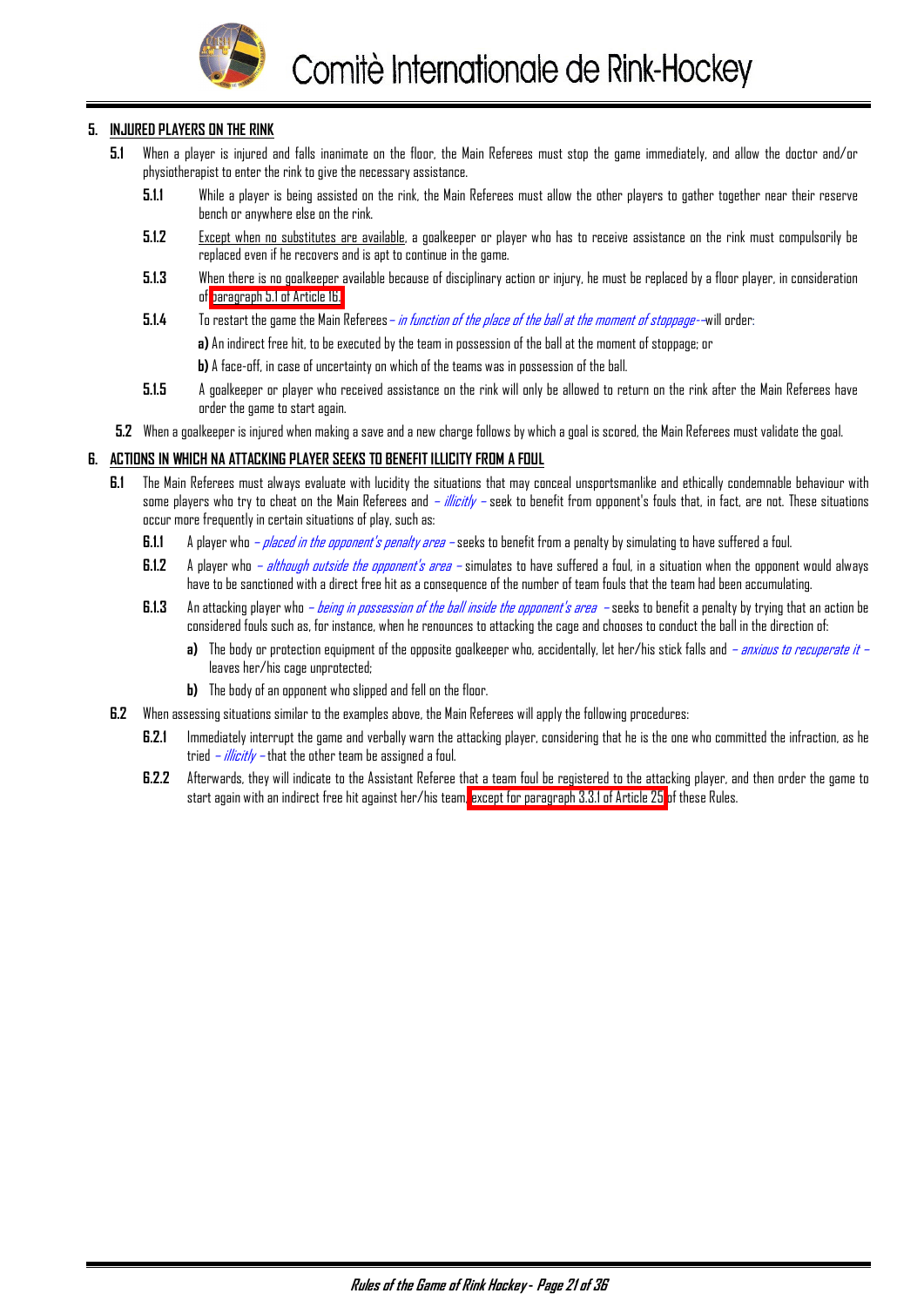<span id="page-22-0"></span>

CERH

# **CHAPTER V**

# **FOULS AND PENALTIES – ADVANTAGE RULE**

# **ARTICLE 21**

# **TYPOLOGY OF FOULS AND INFRACTIONS – ADVANTAGE RULE**

**1.** Violations of the rules in Rink-Hockey can be divided in:

- **1.1** Infractions and technical fouls.
- **1.2** Infractions and disciplinary fouls**.**
- **2. INFRACTIONS AND DISCIPLINARY FOULS** must be differentiated as to their:

#### **2.1 GRAVITY**:

- **2.1.1** Minor fouls
- **2.1.2** Team fouls
- **2.1.3** Serious fouls **=** Blue card fouls
- **2.1.4** Major fouls **=** Red card fouls

#### **2.2 APPEARANCE**:

- **2.2.1** Verbal fouls
- **2.2.2** Contact fouls
- **2.3 MOMENT**:
	- **2.3.1** Fouls committed while the game is in progress
	- **2.3.2** Fouls committed when the game is stopped
- **2.4 PLACE**:
	- **2.4.1** Fouls on the rink
	- **2.4.2** Fouls on the reserve bench

#### **3. INFRACTIONS AND ADVANTAGE RULE**

- **3.1** The Main Referees must always interrupt the game to signal a foul, except in situations when they have to apply the "advantage rule" as set out hereafter – and let play continue in order to guarantee that the offending team does not benefit from the foul itself committed.
- **3.2** If an imminent goal situation occurs, the Main Referees must allow the advantage rule, and, immediately upon conclusion of the shot, proceed as follows:
	- **3.2.1** When no goal is scored, stop the game immediately and proceed as indicated in paragraphs 3.5.1, a) and b) of the present Article.
	- **3.2.2** When a goal is scored, validate the goal and, afterwards, apply *if this is the case* the disciplinary punishment to the offenders and their team, and restart the game with the centre pass corresponding to the goal scored
- **3.3** When there is no imminent goal situation, the Main Referees will only grant the "advantage rule" when the team that suffered a team foul may benefit from a favourable counter-attack situation, i.e., when one of the following situations occurs:
	- **3.3.1** One or two players from the team that suffered the foul proceed with the ball to the opponent's goal cage, having besides the Goalkeeper – only one opponent, or even none, in their way.
	- **3.3.2** Three of its players, one of them with the ball, proceed to the opponent's goal cage, having besides the Goalkeeper opposition from two, one or none opponents.
- **3.4** Whenever the Main Referees decide to apply the "advantage rule" *in consideration of paragraph 3.3 of this Article* , not interrupting the game to signal a foul, they will always instruct the Assistant Referee to register the team foul committed by the infractor even when the game was not stopped
- **3.5** Except for paragraph 3.2 of this Article, the "advantage rule" will not be applied by the Main Referees who must interrupt the game and immediately signal the foul – in one of the following circumstances:
	- **3.5.1** When a serious or major foul was committed, the Main Referees must adopt the following additional procedures:
		- **a)** Disciplinary sanction of the foul or infraction, both to the offender *(blue or red card, accordingly)* and the offender's team *(power*play).
		- **b)** Technical punishment of the offender's team, with a direct free hit or a penalty shot, in function of the place where the foul was committed.
	- **3.5.2** When a team foul was committed that by itself and in consideration of paragraph 3.3.1 of Article 32 determines a direct free hit against the offender's team.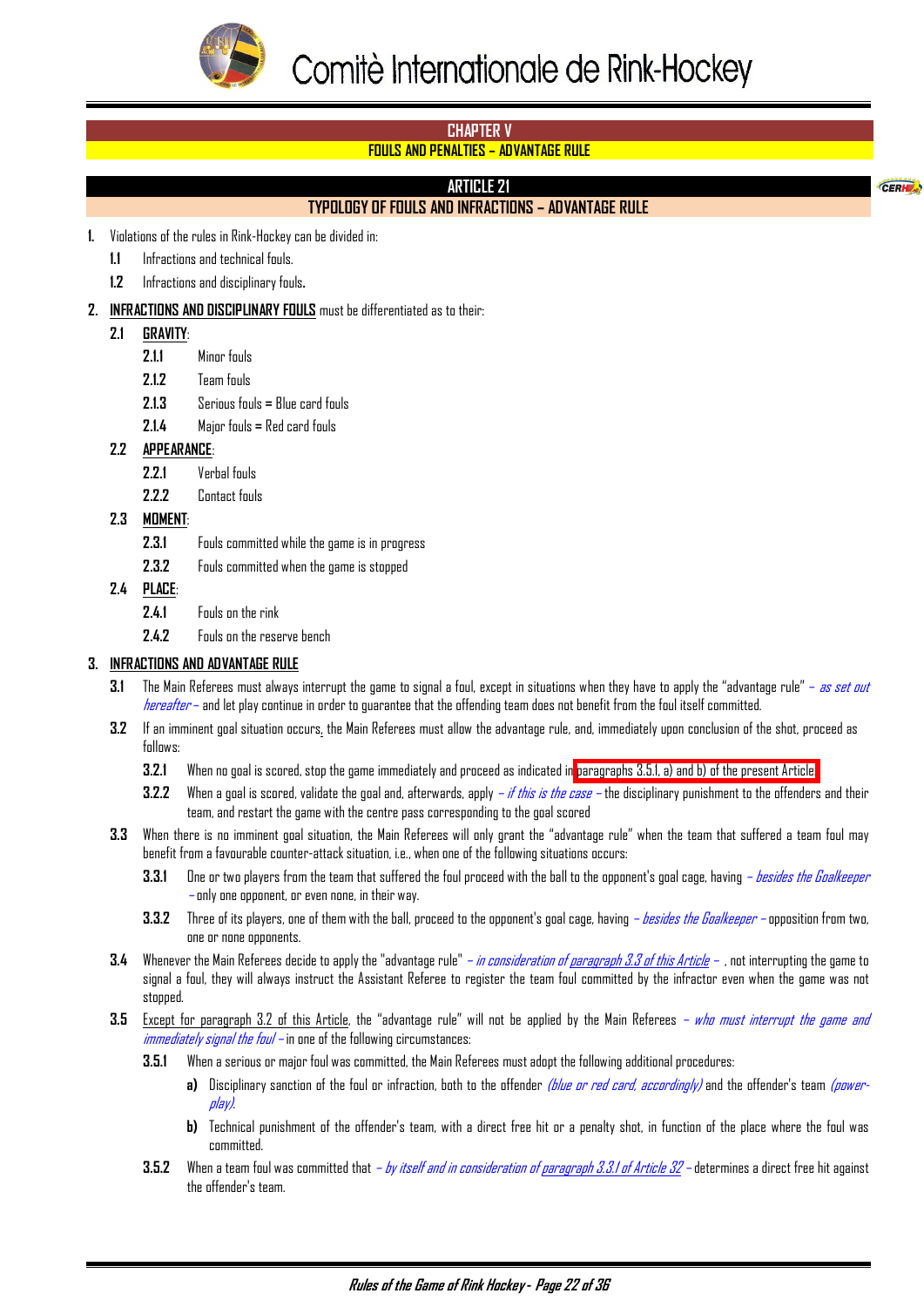

#### <span id="page-23-0"></span>**4. FOULS COMMITTED WITH THE STICK AGAINST AN OPPONENT'S STICK**

- **4.1** The Main Referees must be able to discriminate and correctly evaluate all situations of play, namely when there are actions that may be considered faulty and, among these, the situations in which the "advantage rule" may be applied, taking in consideration the above Articles of the present chapter.
- **4.2** In the specific case of faulty actions committed with the stick, the Main Referees must be able to assess in order to avoid unnecessary interruptions in the game – the situations in which, effectively, a foul with a stick may not go unpunished, as in the following examples:
	- **4.2.1** When a player slightly "touches" an opponent's stick, the Main Referees will allow the game to go on normally, without signalling a foul.
	- **4.2.2** When a player uses her/his stick to "hit" repeatedly and/or vehemently an opponent's stick, the Main Referees will ensure the following procedures:
		- **a)** Immediately stop the game and signal a team foul and then order an indirect free hit against the offender's team; or
		- **b)** Apply the "advantage rule" *i[f](#page-22-0) this is the case, in attention of paragraphs 3.3 and 3.4 of this Article* not interrupting the game, though instructing the Assistant Referee to register a team foul to the team.

#### **ARTICLE 22 PENALTIES FOR FOULS – GENERAL RULES**

- **1.** All fouls and violations of the Rules of the Game must receive the appropriate penalty:
	- Punishment of the offender in strictly disciplinary terms, which may include the following situations:
		- **1.1.1** Verbal warning, according to [paragraph 2.2 of Article 25 o](#page-27-0)f these Rules.
		- **1.1.2** Temporary suspension *(blue card)*, according to <u>Article 26</u> of these Rules
		- **1.1.3** Final expulsion *(red card)*, according to [Article 27 o](#page-29-0)f these Rules.
	- **1.2** Punishment of the offender's team in technical and disciplinary terms, which may include the following situations:
		- **1.2.1** Concerning the technical sanction of the offender's team:
			- **a)** An indirect free hit, according t[o Article 28 o](#page-30-0)f these Rules.
			- **b)** A direct free hit or a penalty shot, according t[o Article 29](#page-31-0) of these Rules.
		- **1.2.2** Concerning the disciplinary sanction of the offender's team: power-play with less 1 (one) or 2 (two) players on the rink, according t[o Article](#page-8-0)  [10 o](#page-8-0)f these Rules.
- **2.** Except situations in which the Main Referees must apply the "advantage rule", all fouls committed during the game must be penalised according to their gravity, bearing in mind that a foul will be considered the more serious the more it contributes to prevent a goal from being scored

#### **3. ROUGH AND INCORRECT PLAY**

- **3.1** Rough and incorrect play is not allowed and will be penalised. For instance:
	- **3.1.1** Pressing an opponent against the goal cage or the rink boards;
	- **3.1.2** Charging, pushing and deliberately obstructing an opponent;
	- **3.1.3** Fencing or hitting opponent players with the stick or grabbing them by some part of their equipment or body;
	- **3.1.4** Fighting, punching, kicking or any other kind of aggressions.
- **3.2** Except for the goalkeeper inside her/his penalty area, no other player is allowed to grab the goal cage while playing the ball.
- **3.3** Hitting or hooking an opponent with the stick is a particularly violent and dangerous act that the Main Referees will severely punish, both technically and disciplinarily.

#### **4. PLACE OF THE FOULS**

- **4.1** Except as establish in 4.2 hereunder, the place of the foul is defined in function of the "place where the foul is committed".
- **4.2** When, as the result of a shot to the cage, the ball was lifted over 1, 5 *(one and a half)* metres, the place of the foul coincides with the "place where the action started", i.e., the place where the ball was struck by the stick of the attacking player.

#### **5. FOULS SIGNALLED IN THE DEFENSIVE ZONE OF THE TEAM BENEFITING FROM THE FOUL**

- **5.1.** Except for paragraph 5.2 above, when a team benefits from an indirect free hit committed in any part of its defensive zone, the ball may be put in play immediately, without being necessary to respect the exact location where the foul was committed, nor take it to one of the corners of the penalty area.
- **5.2** However, before taking the penalty, the ball must always be completely still.

#### **6. ADDITIONAL OFFENCES COMMITTED WITH THE GAME STOPPED AFTER THE SANCTIONING OF A SERIOUS OR MAJOR FAULT**

When – before the restarting of the game restarted, after one or more representatives of a team have been sanctioned with blue card or a red card – new serious or major offences have been committed by the representatives of the same team *– whether or not the same offenders that had been* initially sanctioned – the Main Referees must follow the procedures set out in the following paragraphs:

[121](#page-30-0)

CEDLE

[113](#page-28-0)

108

CERH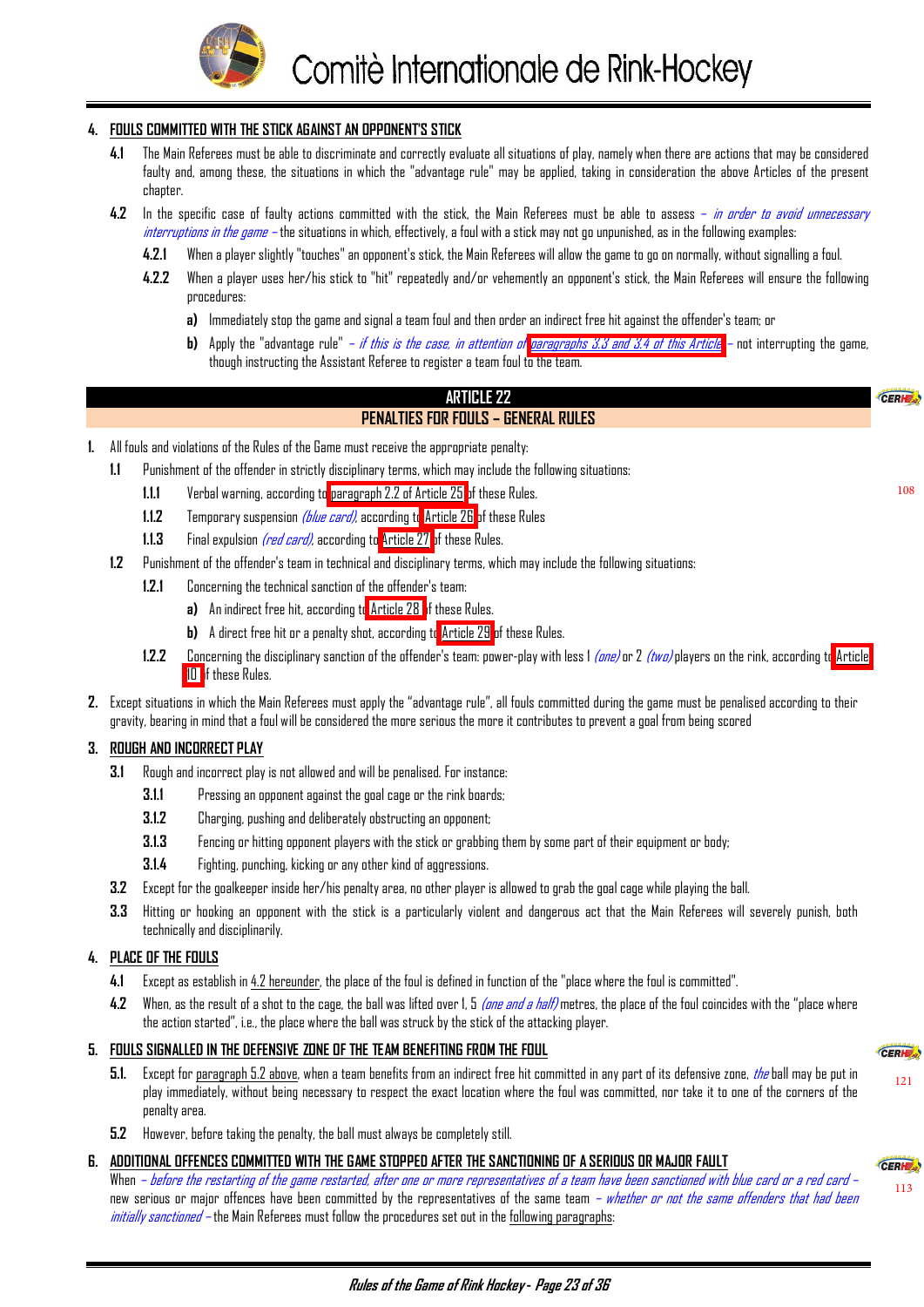

#### <span id="page-24-0"></span>**6.1 DISCIPLINARY SANCTION OF THE OFFENDERS**

- **6.1.1** If a minor misconduct occurs– including an incorrect behaviour or an inconvenient attitude the Main Referees must address a verbal warning to the offender, made in a public and transparent way, without any other consequences for the offender and for her/his team.
- **6.1.2** If, at the same moment of the game, occurs a recurrence in the offences referred to in paragraph 6.1.1 above, the Main Referees must follow the procedures established in [paragraph 2.1 of Article 26](#page-28-0) of these Rules.
- **6.1.3** If, at the same moment of the game, a serious fault occurs**,** the Main Referees must follow the procedures established in [paragraph 2.1 of](#page-28-0)  [Article 26](#page-28-0) of these Rules. 109
- **6.1.4** If, at the same moment of the game, a major fault occurs, the Main Referees must follow the procedures established in [paragraph 2.1 of](#page-29-0)  [Article 27](#page-29-0) of these Rules.

#### **6.2 DISCIPLINARY SANCTION OF THE OFFENDERS' TEAM – POWER-PLAY**

In the event of any of the offences referred to in paragraphs 6.1.2, 6.1.3 and 6.1.4 of this Article, the team of offenders will always have to be sanctioned with two distinct "power-play" and the Main Referees must proceed according to the provisions of [Article 10](#page-8-0) of these rules.

#### **6.3 TECHNICAL SANCTION OF THE TEAM OF THE OFFENDERS**

- **6.3.1** Safeguarding the provisions about the disciplinary sanctioning of the team of the offenders (power-play), all the infringements that are practiced when the game was stopped or interrupted will not have any consequences regarding the technical punishment of the team of the offender and the procedures to restart the game will always be carried out in accordance with the provisions of paragraph 6.3.2 of this Article.
- **6.3.2** The Main Referees will restart the game taking into consideration the infringements that lead to the game interruption, that is:
	- **a)** In the case of faults or infringements committed at the same time or at the same moment of the game, the restart of the game will have to be carried out in accordance with the provisions of paragraph 7 of this Article.
	- **b)** In all other situations, the restart of the game will have to be carried out with a direct free hit or with a penalty against the team of the offenders, after taking into consideration the rink place where the serious or major foul was committed, implying the interruption of the game.
- **6.4** Safeguarding what is established in paragraph 7. of this Article, when the game restarts both teams will have in the rink a different number of players, having in mind that:
	- **6.4.1** The team that was punished with two different infringements can only have 3 *(three)* players on the track.
	- **6.4.2** The other team, that only was punished for a single offence, will have 4 *(four)* players on track.

#### **7. FOULS OR INFRACTIONS COMMITTED SIMULTANEOUSLY OR WITHIN THE SAME MOMENT OF AN ACTIVE GAME**

- 7.1 Safeguarding what is established in paragraph 7.2 of this Article, when two offenders *one of each team* commit simultaneously *(or within the* same moment) fouls of the same nature and gravity, both receive a disciplinary penalty (if it is the case), and the game will restart with a face-off, to be execute at:
	- **7.1.1** The place where the fouls were committed, if committed on the same place; or
	- **7.1.2** The place where the ball was, if committed on different places.
- **7.2** When two offenders one of each team commit simultaneously (or within the same moment) fouls of the same gravity that need to be punished with a "team fault", the Main Referees must consider the following alternatives in what concerns the restart of the game:
	- **7.2.1** The game will need to be restarted with a face-off, as set out in paragraph 7.1 of this article whenever is applicable according to the provisions of [paragraph 3.3.1 of Article 25](#page-27-0) of these rules – one of the following situations:
		- **a)** Both teams would have to be punished with a direct free-hit;
		- **b)** None of the teams would have to be sanctioned with a direct free-hit
	- **7.2.2** The game will be restarted with a direct free-hit when just one of the teams according to the provisions o[f paragraph 3.3.1 of Article 25](#page-27-0)  of these rules – has to be punished – in technical terms – with this type of sanction.
- 7.3 Except for the provisions established in paragraph 7.4 of this Article, when two offenders  *one of each team* simultaneously or within the same moment of the game commit fouls of a different gravity, both receive a disciplinary sanction *(if it is the case)* and the Main Referees will ensure the restart of the game with the execution of the technical sanction related with the most serious foul, punishing the team of the offender in question.
- **7.4** The game will be restarted with a face-off to be executed as established in paragraph 7.1 of this Article when the offences in question, although from a different gravity, may imply the same or similar technical sanctioning for both teams, namely:
	- **7.4.1** The offender of one of the teams team commits a serious or very serious foul, that is punished with a blue or a red card, implying the correspondent technical sanction: a direct free-hit or a penalty, depending on the place where the foul in question has been committed;
	- **7.4.2** The offender of the other team commits a foul that according to the provisions o[f paragraph 3.3.1 of Article 25](#page-27-0) of these rules need to be technical punished with a direct free-hit against the same team.

111

111

111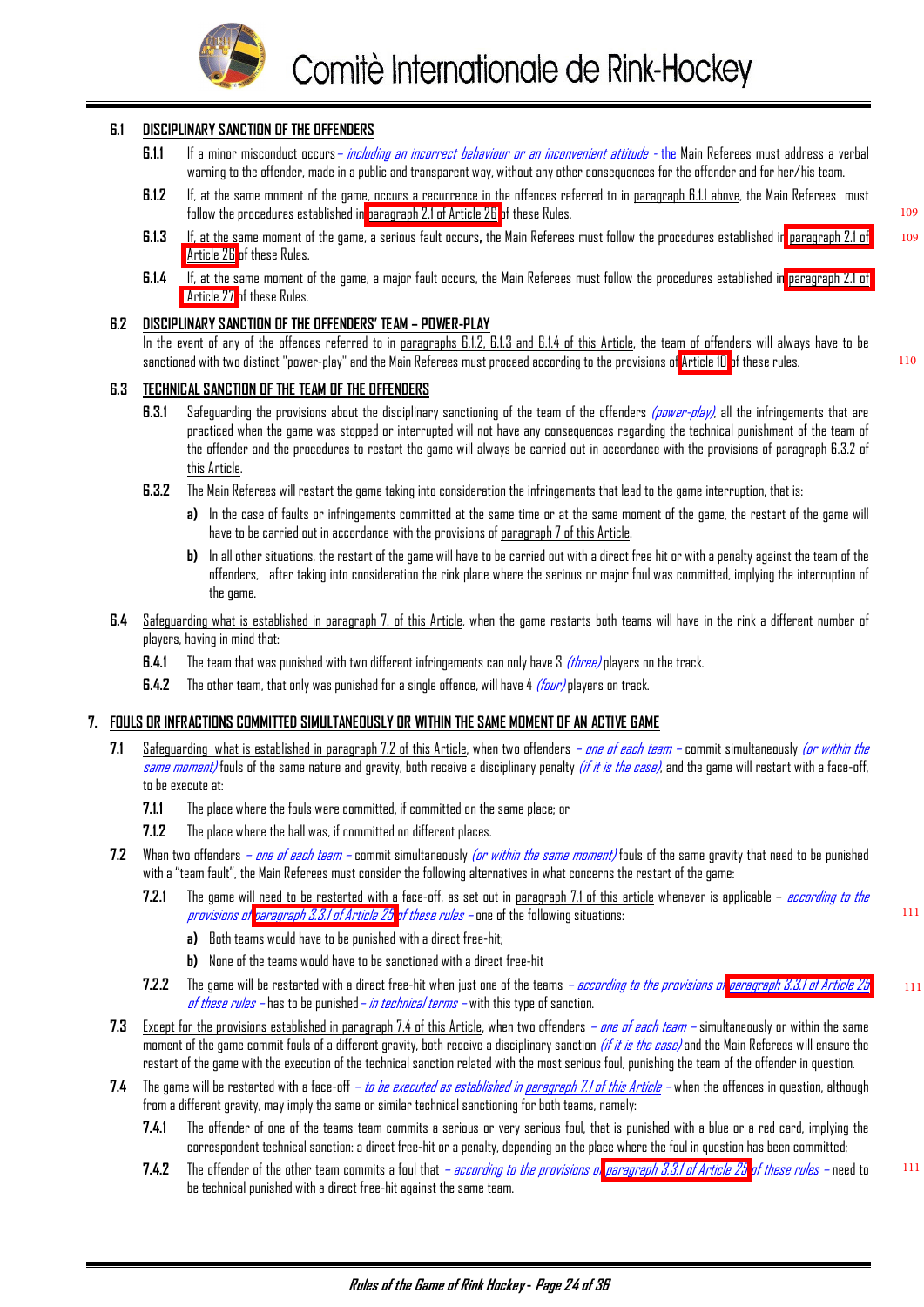

- <span id="page-25-0"></span>**7.5** If two offenders of the same team commit simultaneously (or within the same moment) fouls of a different gravity, both receive a disciplinary sanction (if it is the case) and their team will be technically sanctioned in conformity with the most serious foul that has been committed, without prejudice of the following additional procedures that  $-i f$  applicable – need to be followed by the Main Referees:
	- **7.5.1** If a "team foul" is the less severe offense then occurred, the Main Referees will have to insure that the same is not recorded, having in mind that the other foul is a serious or a major one, which implies, by itself, that the game will be restarted with a direct free-hit or a penalty, depending on the place where the foul in question was committed..
	- **7.5.2** If a "team foul" is the more severe offense then occurred, two different alternatives should be considered for restating the game:
		- **a)** The execution of a direct free-hit against the offending team, if it is applicable what is established in [paragraph 3.3.1 of Article 25](#page-27-0) of these Rules; or
		- **b)** The execution of an indirect free hit against the offending team.

#### **8. FOULS OR INFRACTIONS COMMITTED FROM A DISTANCE ON OPPONENTS ON THE RINK**

- **8.1** In the case of fouls committed from a distance throwing of stick, gloves, mask, etc. and when the ball is in play the Main Referees will ponder CERHE the practical "result" of the infraction committed, and keep in mind the following alternatives of action:
	- **8.1.1** When the offender is duly identified by the Main Referees: red card and expulsion for the remainder of the match.
	- **8.1.2** When the offender is not identified by the Main Referees: procedures as specified in paragraph 2.2 of Article 23 of these Rules.
	- **8.1.3** In every case, the team of the offender is punished with a single power play, corresponding to the red or blue card, taking into consideration what is established in [Article 10](#page-8-0) of these Rules.
- **8.2** The team of the offender will also be punished with a direct free hit or a penalty shot, taking in account:
	- **8.2.1** The place where the player was hit, when the foul was "attempted and successful".
	- **8.2.2** The place where the ball was at the moment of stoppage, when the foul was "attempted but unsuccessful", as the opponent was not hit.
- **8.3** Once this kind of foul is always sanctioned with a direct free hit or a penalty shot, the "advantage rule" will not be applied and the Main Referees will stop the game immediately, and ensure the procedures set out in [paragraphs 7.1 and 7.2 of this Article](#page-24-0).
- **8.4** When a goal is scored, the Main Referees will validate the goal and afterwards according t[o paragraph 7.1 of this Article](#page-24-0)  apply the disciplinary punishment to the offender and her/his team, and restart the game with a centre pass.

#### **ARTICLE 23**

#### **FOULS COMMITTED OUTSIDE THE RINK**

#### **1. FAULS COMMITTED OUTSIDE THE RINK**

Fouls or infractions *– serious or major –* committed by team members *– players, delegates, technical team and assistants –* who are on the reserve bench, are, for example:

- **1.1** Throwing a stick or any other object onto the rink;
- **1.2** Protesting or ostensive disagreeing with the Main Referees' decisions;
- **1.3** Insulting, threatening or aggressing any agent in the game (Main Referees, members of the Official Table, members of the opposite or own team, public).
- **1.4** While play is in progress, entering the rink or, by any other means, trying to interfere with the Main Referees' or players' action on the rink.
- **1.5** Flagrant unfair conduct and lack of sportsmanship.
- **1.6** Manipulation of the game's clock with bad intentions, when controlled by a delegate of one of the teams in play.

#### **2. PUNISHMENT OF FAULS COMMITTED OUTSIDE THE RINK**

#### **2.1 PENALTIES FOR OFFENDERS IDENTIFIED BY THE REFEREES**

- **2.1.1** Players and main coach will be awarded a blue or red card, according to the gravity of the foul, and will serve the corresponding penalty, without prejudice of the following:
- **2.1.2** Except for [paragraph 2.1.4 of article 26,](#page-28-0) when the main coach is awarded a blue card, he is not suspended from the game, but his team is penalised with power-play (2 minutes) and one player *(indicated by the coach)* being sent off the rink. This player is not given any disciplinary penalty and is allowed to re-enter the rink to replace a team-mate.
- **2.1.3** The other team members delegates, assistant coaches and other members of the technical team are awarded a red card and expelled from the reserve bench.

#### **2.2 PENALTIES WHEN OFFENDERS ARE NOT IDENTIFIED BY THE REFEREES**

- **2.2.1** At the first non-identified offence, the coach will be awarded a blue card, but not suspended.
- **2.2.2** After being awarded a third blue card as a result of accumulation of cards, for similar infractions or not the coach will be awarded a red card and expelled from the reserve bench for the remainder of the match.
- **2.2.3** When the coach has already been expelled, the Main Referees will show a red card to the team delegate or, in her/his absence, to the player on the rink who acts as team captain.

CERH

111

112

CERI CERL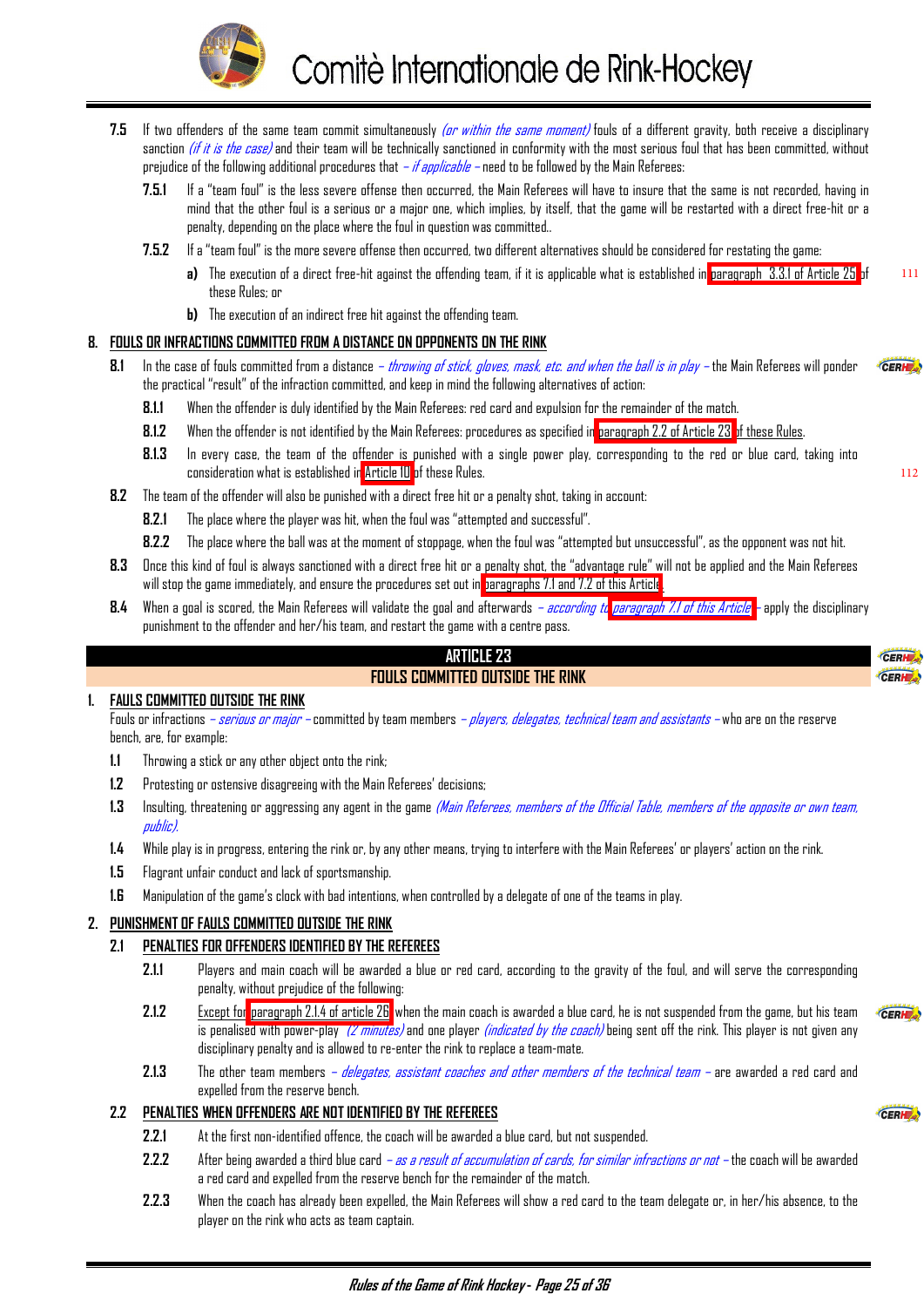

#### <span id="page-26-0"></span>**2.3. PENALTY FOR THE OFFENDER'S TEAM**

- **2.3.1** The offender's team will be disciplinary penalised with power-play (two or four minutes, according to the colour of the card awarded).
- **2.3.2** The offender's team will be technically penalised with a direct free hit, except if the foul was committed when the game was stopped and no technical penalty is to be applied.

#### **ARTICLE 24 TECHNICAL FOULS**

CERH

CERHE

- **1.** Technical fouls include all infractions committed on the rink that are essentially related with the breaking of rules, procedures or technical gestures as specified in the Rules of the Game, as for example:
	- **1.1** Playing the ball when leaning on or clinging to the goal cage, except the goalkeeper when in her/his penalty area
	- **1.2** Remain in possession of the ball, stopped and with his back to the rink, in any of the corners of the rink or behind a goal cage
	- **1.3** Immobilise or keep the ball immobilised between the boards and the skates or between the fence and the stick
	- **1.4** Committing a foul when executing a penalty or direct free hit (simulating or moving the ball after the 5 seconds allowed)
	- **1.5** Lifting the ball above legally allowed height, except in the case of the goalkeeper when he is inside her/his penalty area and regardless of that action being a result of defending her/his cage.
	- **1.6** Committing a foul during a face-off (moving the ball before the referee whistles, provoking the opponent to commit a foul, etc.).
	- **1.7** Exceeding the time allowed for keeping the ball in one's defensive zone *(ten or five seconds)*
	- **1.8** Irregularly preventing a goal from being scored *(intercepting the ball with hand or foot)*
	- **1.9** Intentionally kicking the ball with any of the skates.
	- **1.10** Grab or hold the ball with any of the hands
	- **1.11** Intentional action of goalkeepers grab the ball, lie down on top of it, hold it between the legs or with sleeves not allowing the ball to be played
	- **1.12** Play the ball off the rink.
	- **1.13** Shouting or whistling to trick the opponent who carries the ball.
	- **1.14** Hold the stick above shoulder height, so as to put in danger the physical integrity of another player, whether an opponent or a team mate.
	- **1.15** Cut or play the ball irregularly with the stick such as, cut or chop the ball with the acute edge of the blade except in the case of a goalkeeper when inside her/his penalty area – and regardless if this action resulted in a defence or not.
	- **1.16** Entering or standing still in the opponent's goalkeeper's protection area, while not in possession of the ball.
- **2.** Sanctions for technical fouls are awarded at the place where the foul was committed. They involve no disciplinary sanctions whatsoever.
	- **2.1** With the exception of the proceedings established in [paragraph 4.1 of Article 29](#page-32-0) of these Rules, if the offending player is inside her/his penalty area, the Main Referees will stop the game immediately and signal a penalty shot against the offender's team.
	- **2.2** In all other situations if the "advantage rule" is not applicable the Main Referees will stop the game immediately and signal an indirect free hit against the offender's team.

#### **ARTICLE 25 MINOR FOULS AND TEAM FOULS**

**1.** Minor fouls and team fouls are minor infractions. They imply, however, different treatment and different penalties, as follows.

#### **2. MINOR FOULS**

- **2.1** Without prejudice of [paragraph 3.1 of this Article,](#page-27-0) minor fouls are fouls practiced when play is stopped, and include only incorrect behaviour, as are example the following infractions:
	- **2.1.1** Jumping the fence without the Main Referees' permission.
	- **2.1.2** Simulate an injury or simulate having suffered a foul committed by an opponent.
	- **2.1.3** When the goalkeeper takes the initiative to go to her/his reserve bench to clean her/his visor or for any other reason, without previously requesting the Main Referees' permission.
	- **2.1.4** When the goalkeeper, while defending her/his cage during a direct free hit or penalty shot moves before the executing player plays the ball.
	- **2.1.5** When a player during a direct free hit or penalty shot and positioned inside the penalty area of the team benefitting from the foul moves in the direction of the ball, before the executing players plays the ball.
	- **2.1.6** When the doctor and/or physiotherapist enter the rink to give assistance to a player without previous authorisation from the Main Referees.
	- **2.1.7** Intentional delaying when a time out is signalled
	- **2.1.8** When the goalkeeper is not positioned regularly in her/his cage, in violation of [paragraph 1.2 of Article 13 of the present rules.](#page-13-0)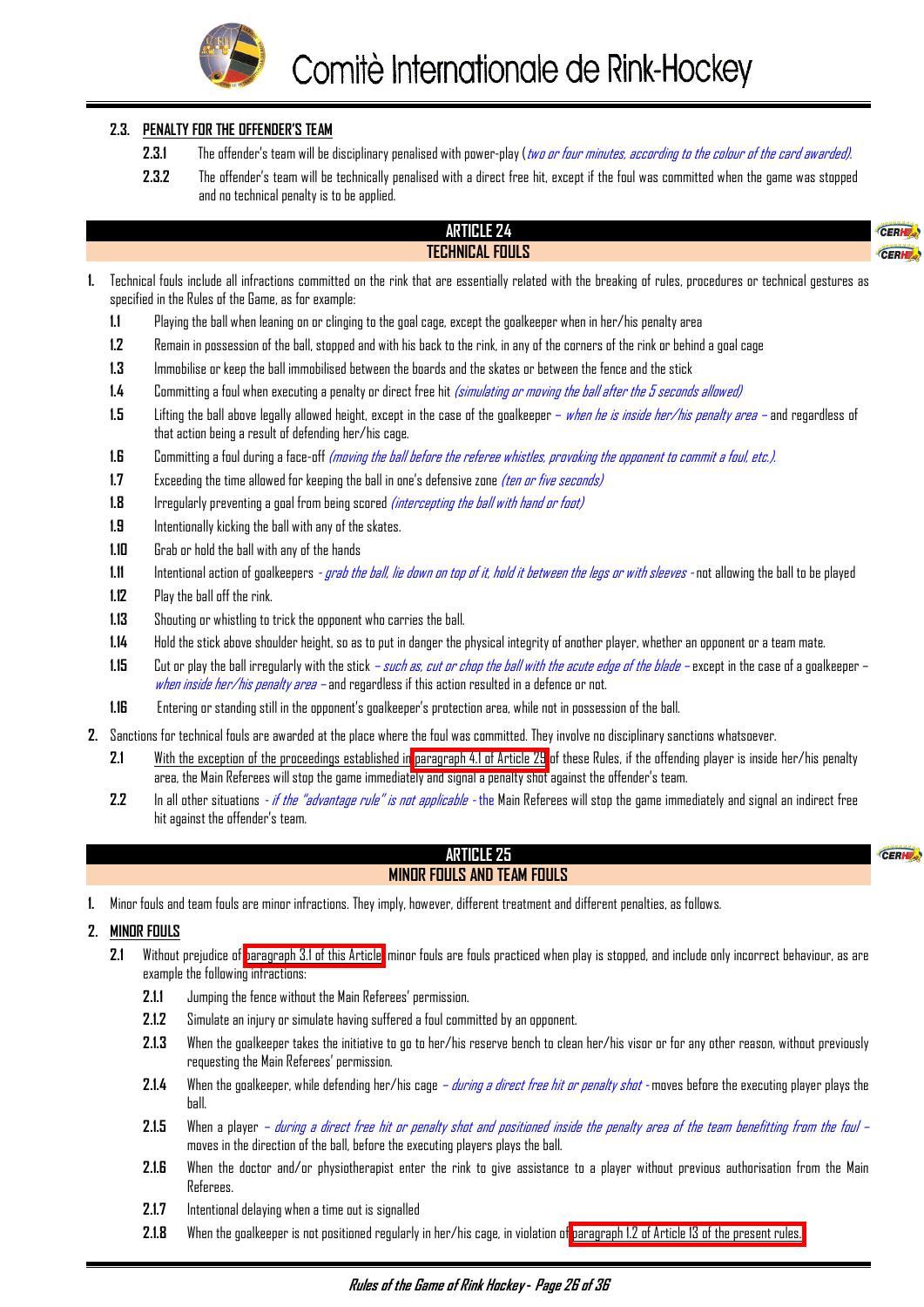

- <span id="page-27-0"></span>**2.2** When it is the first time the offender commits any of the fouls mentioned in the paragraph above, the Main Referees will proceed as follows:
	- **2.2.1** Give the offender a verbal warning. No other sanctions will result of it, neither for her/him or for her/his team.
	- **2.2.2** The Main Referees must always make sure that the warning is given in a public and transparent way, standing close to the offender demanding him to stand up, if necessary - and using clear gestures, indicating that, being a first offence, it should not be repeated.
- 2.3 If the offence mentioned in [paragraph 2.1.1 of this Article](#page-26-0) is repeated, the Main Referees will show a blue card to the offending goalkeeper or floor *CERH* player, implying *– for the repeating offender and her/his team* – the additional sanctions set out in [paragraph 2 of Article 26 of these Rules.](#page-28-0)
- **2.4** If the offence mentioned in [paragraph 2.1.6 of this Article](#page-26-0) is repeated, the Main Referees will show a red card to the offending medical doctor and/or physiotherapist, according to [paragraph 7 of Article 12](#page-13-0) of these Rules.
- **2.5** Safeguarding the established in paragraphs 2.3 and 2.4 of this Article**,** repeating any of the other minor fouls will determine the following procedures to be taken by the Main Referees:
	- **2.5.1** If the same foul is repeated at the same moment or action of play *for instance, during the same punishment (indirect free hit, direct free* hit or penalty shot) – they will immediately show:
		- **a)** A blue card, if the offender is a goalkeeper, floor player or main coach; implying for the repeating offender and her/his team the additional sanctions set out in [paragraph 2 of Article 26 o](#page-28-0)f these Rules.
		- **b)** A red card, if the offender is one of the other team-members, implying for the repeating offender and her/his team the additional sanctions set out in [paragraph 2 of Article 27](#page-29-0) of these Rules.
	- **2.5.2** If the same foul is repeated after the moment or action of play in which the first offence occurred, the procedures as set out in paragraph 2.2. of this Article will again be applied.

#### **3. TEAM FOULS**

- **3.1** Team fouls consist of minor fouls only, committed as follows:
	- **3.1.1** While the game is stopped, but only in the following cases:
		- **a)** Not respecting regular distance when an indirect free hit is being taken against one's team.
		- **b)** Intentionally displacing or retaining the ball, delaying the execution of an indirect free hit against one's team.
	- **3.1.2** While play is going on, the following fouls are examples, when committed by a rink player:
		- **a)** Illegal blocking or intentional obstruction of an opponent, as in [paragraphs 4 and 5 of Article 19](#page-19-0) of these Rules.
		- **b)** Misleading the Main Referees, simulating a foul or illicitly trying to benefit from a foul against one's team, as in [paragraph 6.1 of Article](#page-20-0) [20 o](#page-20-0)f these Rules.
		- **c)** Contact fouls committed without the use of violence and without provoking major physical injuries, such as grabbing or pushing an opponent, hitting an opponent's stick or her/his shin padding.
		- **d)** Take active part in the game when one's equipment is not in regular conditions, according to [paragraph 3.1 of Article 17](#page-17-0) of these Rules.

#### **3.2 INFORMATION AND RECORDS OF TEAM FOULS ACCUMULATED BY THE TEAMS**

- **3.2.1** Except for paragraphs 3.5.1 a) and b) of this Article, the Main Referees must signal to the Assistant Referee  *clearly and using the specific* signs (to be made by both) – all team fouls occurring during the game, both the fouls that are effectively signalled as the ones that *– not yet whistled* – were subject to the application of the advantage rule.
- **3.2.2** The Assistant Referee at the Official Table is responsible for:
	- **a)** Recording the number of accumulated team fouls awarded, according to the specific information communicated by the Main Referees.
	- **b)** Informing publicly the team fouls registered to each team.
- **3.2.3** The record of the number of accumulated team fouls will be kept up-to-date. The fouls are carried over from the first part to the second part of the match, and also *– if the case –* from regular playing time to extra-time.

#### **3.3 TEAM FOULS ACCUMULATED DURING THE GAME – SANCTIONS AND SPECIFIC PROCEDURES**

- **3.3.1** As soon as a team accumulates 10 *(ten)* team fouls it will be technically sanctioned with a direct free hit , as well as each time this team (CERH). accumulates 5 *(five)* additional team fouls. [111](#page-24-0)
- **3.3.2** As soon as a team accumulates 9 (nine) team fouls in the first part of the match or when it accumulates 5 (five) additional team fouls (total of 14, 19, etc.) in the next parts of the match – the Assistant Referee will place a sign on the Official Table *– or show an information* card – so that, when another team foul is committed, the Main Referees immediately signal a direct free hit, not allowing the advantage rule.
- **3.3.3** In any case, whenever a team reaches the number of accumulated team fouls that entails the sanction of a direct free hit, the Assistant Referee will let this known by means of a sound signal or whistle.
- **3.3.4** If  *at the same time that the Official Table indicates the end of a period of the match the Main Referees signal a team foul that <i>- in* consideration of paragraph 3.3.2 of this Article – entails a direct free hit against the offender's team, the hit must always be executed in conformity wit[h paragraph 6 of Article 29](#page-34-0) of these Rules.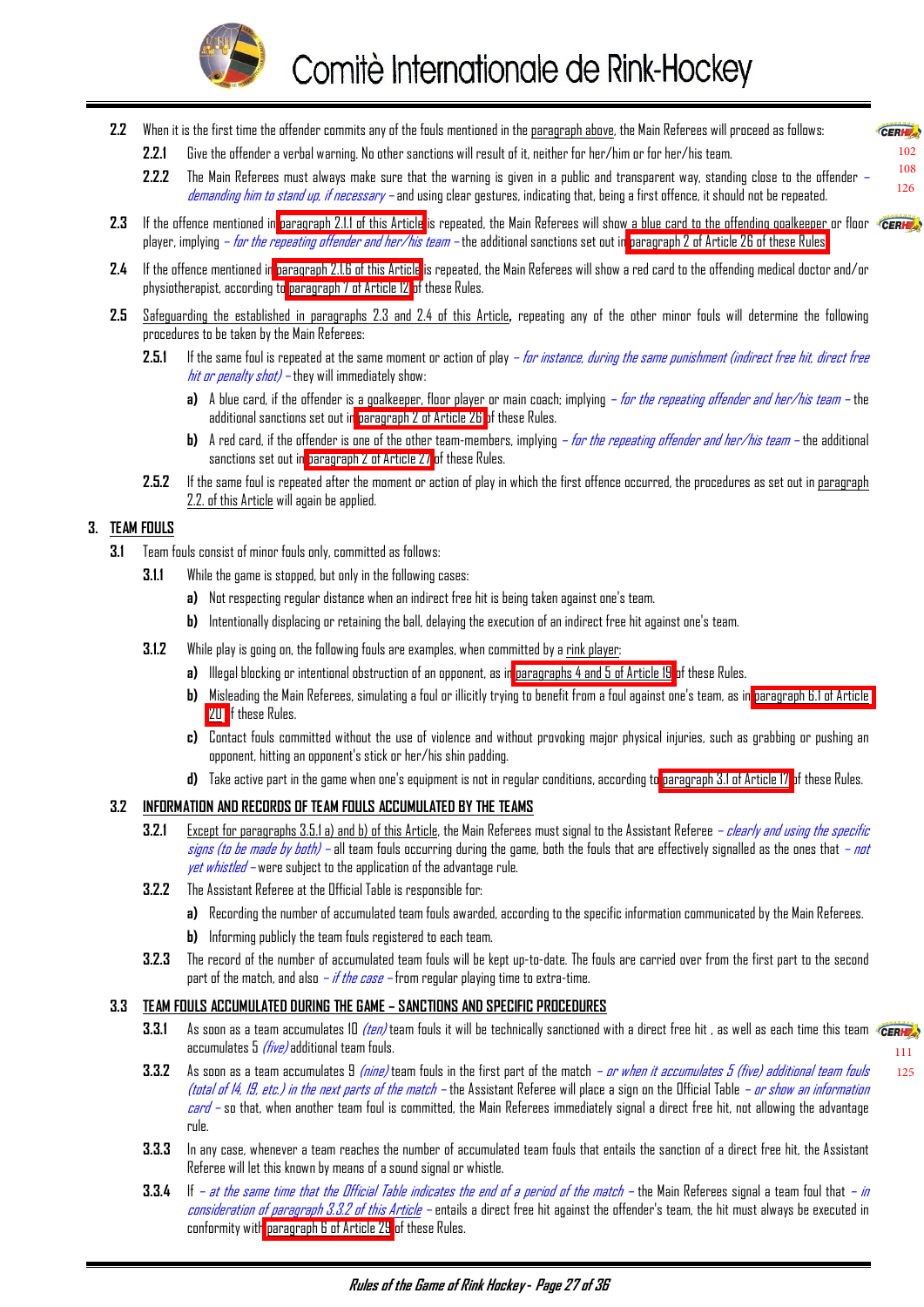

# <span id="page-28-0"></span>**3.4 TEAM FOULS COMMITTED WHILE THE GAME IS STOPPED OR INTERRUPTED – NO PUNISHMENT**

Except for [paragraph 3.3.1 of this Article,](#page-27-0) team fouls committed while the game is stopped or interrupted will not be subject to any other sanction – being only signalled by the Main Referees for the Assistant Referee's records.

#### **3.5 TEAM FOULS COMMITTED WHILE PLAY IS IN COURSE – NORMAL PUNISHMENT**

Except for [paragraphs 3.3.1 of this Article,](#page-27-0) normal punishment of the team fouls committed while play is active depends only on the place of the rink where they are committed, as follows:

- **3.5.1** The Main Referees will interrupt the game immediately taking in account that the advantage rule may not be allowed when a team foul occurs that must technically be sanctioned with:
	- **a)** A penalty shot against the offender's team, to be signalled whenever the team foul is committed inside the offender's penalty area.
	- **b)** A direct free hit against the offender's team, to be signalled whenever a team foul even when committed outside the offender's penalty area – contributed, unquestionably, to prevent an evident goal from being scored by the opponent..
- **3.5.2** In any of the two situations mentioned above, the TEAM FOULS concerned will not be indicated or included in the Assistant Referee's records; neither will they entail disciplinary punishment of the offender or her/his team.
- **3.5.3** All other team fouls committed while play is actively in course will only be punished with an indirect free hit; no disciplinary sanction will be given to the offender or her/his team.

#### **ARTICLE 26 SERIOUS FOULS / BLUE CARD FOULS**

CERH CERHE ..

> [106](#page-20-0) [109](#page-24-0)

CERHE

113 120

[105](#page-19-0)

CERH

- **1.** "Serious fouls" subject to a blue card comprise acts or dishonourable facts expressing insubordination, insults and/or offences, as well as fouls that endanger someone's physical integrity causing to need medical assistance and/or resulting in temporary incapacity to continue in the game. For instance:
	- **1.1** Protesting the Main Referees' decisions, or aggressively or inopportunely addressing an opponent, referee, team-mate or person in the public.
	- **1.2** Publicly disagreeing with the Main Referees' decisions (by words, gestures, ostensive shaking of the head, etc.)
	- **1.3** Mocking or shouting at Main Referees, team-mates, opponents or public.
	- **1.4** Intentionally displacing a goal cage
	- **1.5** Seizing, pushing or charging an opponent in a dangerous way (including tackling against the boards or fence of the rink, making him/her fall)
	- **1.6** Hitting without violence an opponent on parts of the body that are not protected with padding (trunk, hands, arms, legs or knees)
	- **1.7** Causing an opponent to stumble, making him/her fall
	- **1.8** Hooking an opponent's skate with the stick, even if not intentionally and even if the player does not fall.
	- **1.9** Hooking or hitting an opponent's stick from behind, preventing him from shooting to the cage.
	- **1.10** Irregular substitution, entering the rink before the team-mate exits.
- **2.** Safeguarding what is established in [paragraphs 6 and 7 of Article 22](#page-23-0) of these Rules**,** serious disciplinary fouls committed by team members Players CERH and Goalkeepers, Delegates, Technical team and Assistants – will be penalised as follows: [103](#page-17-0)

#### **2.1 DISCIPLINARY PENALTY FOR THE OFFENDER**

- **2.1.1** When the offender is a goal-keeper or a player, the Main Referees must show a blue card and send him/her off for a period of 2 (two) minutes, except for paragraph 2.1.4 of this Article.
- **2.1.2** When the offender is the team Main Coach, the Main Referees will show him/her a blue card, having in mind that:
	- **a)** According to what is established in [paragraph 2.1.2 of Article 23](#page-25-0) of these Rules *and safeguarding the disposals in paragraph 2.1.4 of this Article.* – the Main Coach will not be temporarily suspended from the game;
	- **b)** If the team Main Coach infringement occurs under the conditions established in [paragraph 6 do Article 22](#page-23-0) of these Rules, her/his team will always be sanctioned with two different power-play, having in mind what is established i[n Article 10](#page-8-0) of these Rules.
- **2.1.3** When the offender is another team member, the Main Referees will show according to paragraph 2.1.3 of Article 23 of the present  $Rules$  – a red card, signifying her/his definitive expulsion and leaving the reserve bench.
- **2.1.4** In case a third blue card is shown, by accumulation, to a goalkeeper, to a floor player or to the team Main Coach, the Main Referees will CERH<sub>2</sub> **s**how the offender a red card and expel him from the game and making him leave the reserve bench

#### **2.2 DISCIPLINARY PENALTY FOR THE OFFENDER'S TEAM**

- **2.2.1** The team of the offenders is punished with a power-play, according to the provisions o[f Article 10](#page-8-0) of these Rules.
- **2.2.2** Safeguarding what is established in paragraph 2.2.3 hereunder, the offender's team will be awarded a direct free hit or a penalty shot, depending on the place where the foul was committed.
- 2.2.3 If the serious foul is committed when the game is not in progress  *either during an interval or during a stoppage in the game -* no technical sanction will be awarded.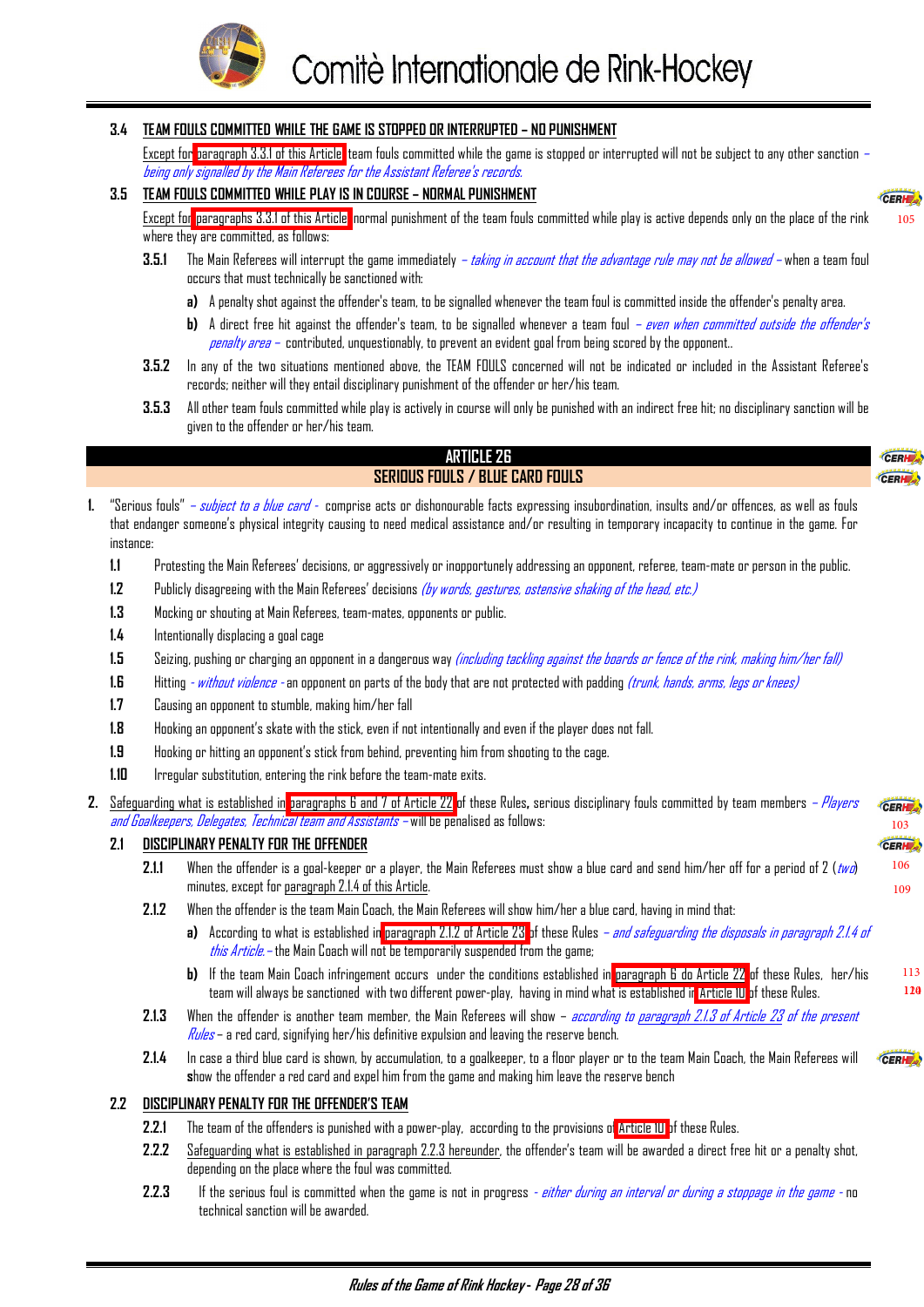

#### <span id="page-29-0"></span>**ARTICLE 27**  CERH **MAJOR FOULS / RED CARD FOULS**  CERH **1.** Major fouls – subject to a red card - comprise very serious acts of indiscipline that may involve violence or major harm, or endanger the physical integrity of third parties, as for instance: **1.1.** Assuming, towards an agent in the game – public, Main Referees, members of the Official Table, players and other members of the own or opposite team - the following behaviour: **1.1.1** Threats, insults, injurious words or obscene gestures; **1.1.2** Aggression or attempted aggression; **1.1.3** Reaction or attempted reaction to aggression, through aggressive and/or violent behaviour. **1.1.4** Any other violent or brutal acts. **1.2** Threatening, pushing or trying to attack an opponent when play is not in progress (stoppage, interval or end of match.) **1.3** Rolling into an opponent, throwing him/her to the ground. **1.4** Violently hitting an opponent on parts of the body that are not protected with padding (trunk, hands, arms, legs or knees). **1.5** Intentionally hooking an opponent's skate with the stick, making him hit the floor. **1.6** Throwing objects on the rink in the direction of the ball or against the Main Referees, the opponents or the team-mates. **1.7** Provoking the public with offensive gestures or expressions *(or considered as such)*. **1.8** Practicing a new serious or major foul, when she/he was under a temporary suspension and the game had already restarted CERH 2. Major disciplinary fouls committed by team members – Players, Goalkeepers, Delegates, Technical team and Assistants – will be penalised as follows:

**2.1 DISCIPLINARY PENALTY FOR THE OFFENDER** The Main Referees will show the offender a red card; expel him from the remainder of the game and forcing him to leave the reserve bench.

#### **2.2 DISCIPLINARY PENALTY FOR THE OFFENDER'S TEAM**

**2.2.1** The offender's team will be penalised with power-play for a maximum period of 4 (four) minutes, according t[o Article 10](#page-8-0) of the present Rules.

[110](#page-24-0)

CERH

- **2.2.2** Without prejudice of paragraph 2.2.3 hereunder, the offender's team will be awarded a direct free hit or a penalty shot, depending on the place where the foul was committed.
- **2.2.3** If the major foul is committed when the game is not in progress  *either during an interval or during a stoppage in the game -* no technical sanction will be awarded.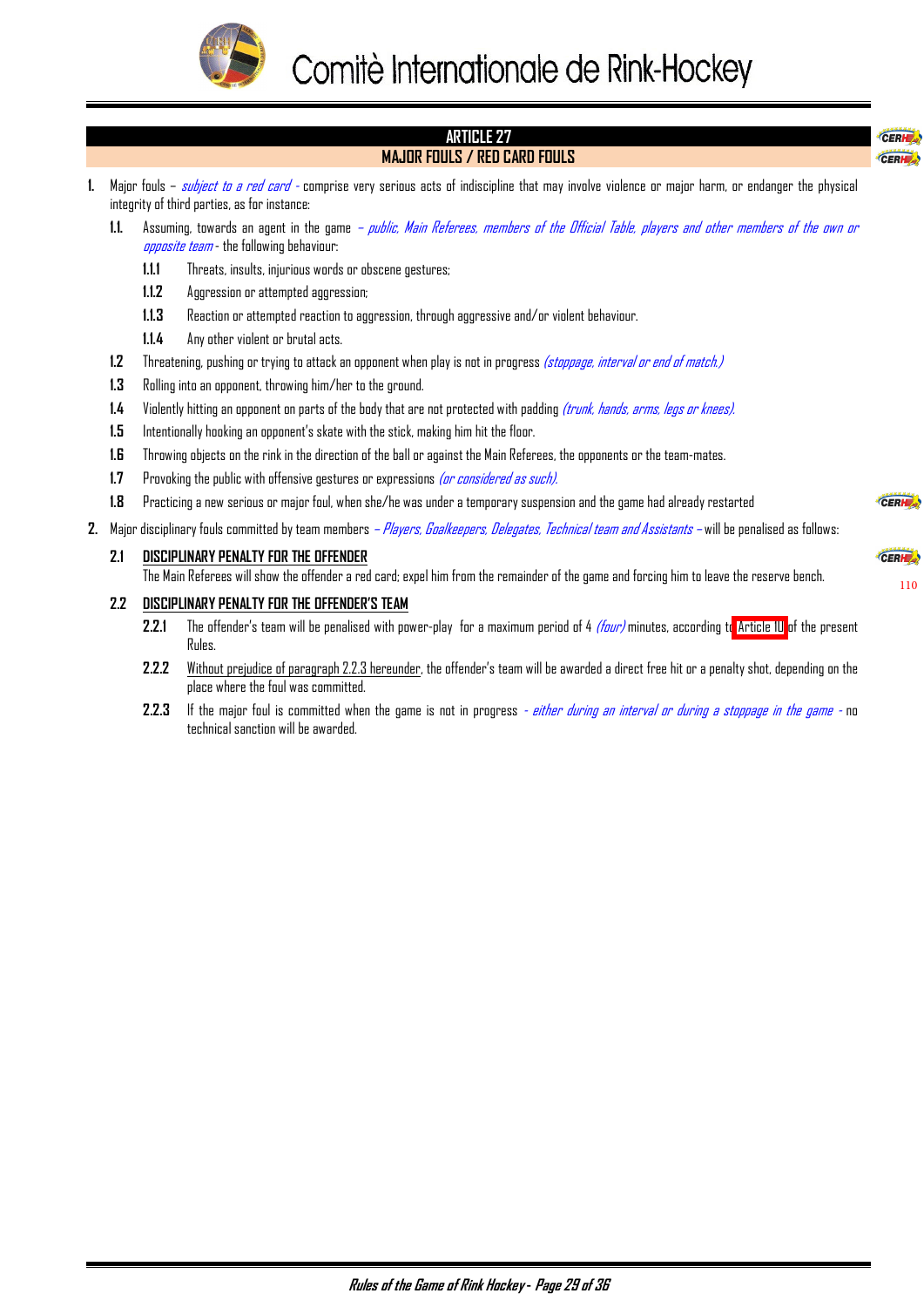<span id="page-30-0"></span>

#### **CHAPTER VI TECHNICAL PENALTIES FOR TEAMS**

# **ARTICLE 28 INDIRECT FREE HIT**

**1.** An indirect free hit will be signalled by the Referees to:

- **1.1** Penalise technically minor fouls committed on the rink, as well as more serious fouls in specific situations of play.
- **1.2** Restart the game after a stoppage called by the Main Referees without a foul having been committed benefiting the team in possession of the ball at the moment of stoppage.

#### **2. EXECUTING THE INDIRECT FREE HIT**

- **2.1** In regular conditions, the indirect free hit must be taken with the ball stationary, put in motion with one single stroke, without the Main Referees having to whistle.
	- **2.1.1** When the player executing the hit asks the Main Referees for the opponents to position themselves at the regular distance of 3 *(three)* meters, the indirect free hit may not be taken before the referee whistles.
	- **2.1.2** When a foul is committed near the boards or when the ball went outside the rink the indirect free hit may be executed with the ball at a distance until 70  $\sqrt{\frac{Sevent}{s}}$  centimetres from the boards in question.
	- **2.1.3** The players of the team benefiting from the foul may place themselves anywhere on the rink, except in the opponent goalkeeper's protection zone.
	- **2.1.4** The player executing the indirect free hit is not allowed to play the ball again until
		- **a)** the ball has been touched or played by another player; or
		- **b)** the ball has touched the outer part of one of the cages.
	- **2.1.5** When there is a delay in executing the indirect free hit, the Main Referees must whistle to order the game to start again immediately.
- **2.2** The player executing the hit may ask the Main Referees that the opponent players be positioned at the regular distance of 3 (three) meters; in this situation the indirect free hit may only be executed after the Main Referees' whistle.
	- **2.2.1** if, before the whistle of the Referee, the ball is moved by the executant player is this ar not the player who had requested the placement of opponents to requiatory distance - the team of the offender will be immediately sanctioned with indirect free-kick, to be executed in the same location.
	- **2.2.2** After the Main Referees whistle, the ball is in play and any player of the punished team may try to get possession of the ball and ensure the continuity of the game.

#### **3. PLACES TO TAKE INDIRECT FREE HITS**

The place where an indirect free hit is taken will be determined by the kind of foul that was committed and the place where the foul was committed, as follows:

- **3.1** In the case of fouls committed in the opponent's defensive zone, the indirect free hit will be taken in any place of the same zone, as it is specified in Article  $22$  paragraph  $5$  of the present Rules.
- **3.2** In case the ball rises over one meter and fifty centimetres *(1,50 meters)* high, as a result of a movement of a player's stick who was "inside" her/his penalty area, the indirect free hit will be taken by the opposite team in one of the upper corners of that area.
- **3.3** In the case of fouls committed behind the offender's own goal cage, the indirect free hit will be taken in the rear corner of the penalty area, CERHE nearest to the place of the foul.
- **3.4** In the case of a player jumping the fence, the indirect free hit will be taken near the place of the foul:
- **3.5** In the case the ball is retained in one's defensive zone longer than the time allowed, the indirect free hit is taken as specified in [paragraph 3.2 of](#page-7-0)  [Article 9 o](#page-7-0)f the present Rules.
- **3.6** In the case of any other fouls, the indirect free hit will be taken at the same place where the foul was committed.

#### **4. GOAL SCORED FROM AN INDIRECT FREE HIT**

- **4.1** A goal scored from an indirect free hit will be valid only when, before it enters the goal cage, the ball has been touched or played by any other player.
- **4.2** The goal will not be validated when the ball enters the cage directly without having been touched by a stick or player. The game will restart with a face-off, to be executed in any of the lower corners of the respective penalty area.

CER CERH

CERH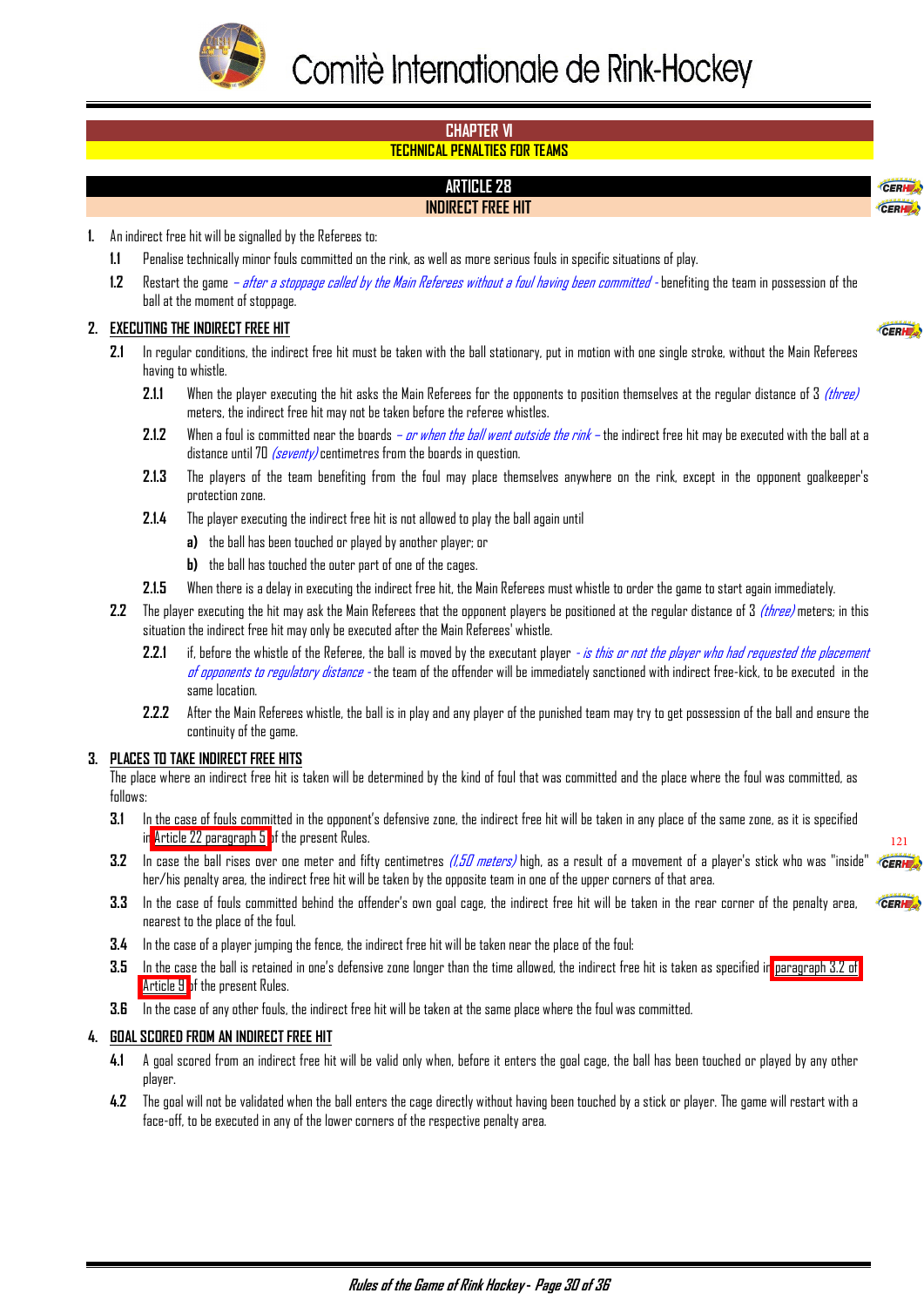<span id="page-31-0"></span>

# **ARTICLE 29**

# **DIRECT FREE HIT AND PENALTY SHOT**

#### **1. PLACES FOR THE EXECUTION OF PENALTY SHOT AND DIRECT FREE HIT**

The direct free hit and penalty shot are always taken on the offender's team half of the rink, and on the specific marks, as follows:

- **1.1** The spot for the penalty shot is on the superior line of the penalty area, at a distance of five meters and forty centimetres (5,40 meters) in front of the centre of the goal line.
- **1.2** The spot for the direct free hit is situated at seven meters and forty centimetres (7,40 meters) in front of the centre of the goal line.

#### **2. PROCEDURES OF MAIN REFEREES WHEN A PENALTY SHOT OR DIRECT FREE HIT IS TAKEN**

- **2.1** The player executing the penalty shot or direct free hit is allowed maximum 5 (five) seconds, with the ball stationary, to start the execution of the hit – time is controlled by one of the Main Referees by means of specific signs – without the Main Referees having to whistle.
	- **2.1.1** The direct free hit or penalty shot even when, in this last case, to untie the score may be executed by the goalkeeper of the team that benefits from the foul, provided he keeps her/his leg-guards on, but not her/his mask and protection gloves.
- **2.2** The players who do not take part in the execution or defence of the hit must place themselves on the other half of the rink, inside the penalty area; they are only allowed to move and actively participate in play when the ball was touched or hit for the penalty shot or direct free hit.
- 2.3 One of the Main Referees places himself in front of the players mentioned in the paragraph above, at approximately 1 (one) meter distance, to control their position. When everything is in order, he will raise one arm vertically to inform the other Main Referee that he may give order to execute the penalty or direct free hit.
	- **2.3.1** The players mentioned in paragraph 2.2 of this Article may not participate again in the game being allowed to place themselves anywhere in the other half of the rink – when one of the following situations occur:
		- **a)** Execution of penalty shots to untie the score.
		- **b)** Execution of a penalty shot or direct free hit signalling the end of one of the match's periods.
- **2.4** The other Main Referee places himself at approximately 1 (one) meter distance of the side-line of the penalty area and at approximately 1 (one) meter distance of the inferior-line of the penalty area, in order to control the goalkeeper's position, and *- after receiving the signal given by the* other Main Referee, but never whistling – proceeds as follows:
	- **2.4.1** Raise one arm vertically, to indicate that the execution of the PENALTY or direct free hit may initiate;
	- 2.4.2 The other arm *horizontally at waist height* makes a maximum of 5 *(five)* movements sideways *one movement for every second* to count the 5 *(five)* seconds time allowed to initiate the execution of the penalty shot or direct free hit.
	- **2.4.3** The player executing the penalty shot or direct free hit may strike or touch the ball as soon as the Main Referee raises her/his arm.
	- **2.4.4** The execution of the penalty or of the direct free hit as well as the counting of the time of the game by the Timekeeper will only be restarted at the moment the ball was struck or touched by the player executing the penalty shot or the direct free hit.
- **2.5** None of the teams is allowed to make a player enter the rink neither for a substitution, nor upon conclusion of power-play time from the moment the execution of the penalty shot or the direct free hit is signalled until its conclusion.
	- **2.5.1** In case of violation of the above, the Main Referees will not interrupt the game immediately they will wait for the outcome of the penalty or of the direct free hit – and only afterwards proceed as established in next paragraphs.
	- **2.5.2** When a goal is scored, they must always validate it, without prejudice of afterwards applying the disciplinary sanctions established in paragraphs 2.5.3, a) and b) of this Article.
	- **2.5.3** If no goal was scored, the game is immediately stopped and the following measures taken:
		- **a)** Red card to the player who entered the rink illegally, as well as to the Main Coach or in her/his absence and in this order to the Assistant Coach, or to one of the Delegates, or to the Captain on the rink.
		- **b)** Sanction the offender's team with two different power-plays, according to [paragraph 1.3 of Article 10.](#page-8-0)
		- **c)** If the foul was committed by a player of the team that suffered the sanction, the penalty shot or the direct free hit will be repeated.
		- **d)** If the foul was committed by a player of the team that was executing the penalty or the direct free hit, a direct free hit will be ordered against the offender's team.
- 2.6 When the player in charge of the penalty or of the direct free hit commits a foul as set out in paragraphs 4.3 and 5.2 of this Article the Main Referees will stop the game immediately, signal a technical foul to this player and sanction his team with an indirect free hit, to be taken on the penalty or direct free hit spot.

#### **3. GENERAL RULES CONCERNING THE GOALKEEPER WHEN DEFENDING A PENALTY SHOT OR DIRECT FREE HIT**

#### **3.1 OBLIGATORY PRESENCE OF A GOALKEEPER IN THE GOAL CAGE**

When a team is technically punished with a penalty shot or a direct free hit , the presence of a goalkeeper to defend this team's cage is mandatory.

**3.1.1** If the goalkeeper was replaced by a floor player, the penalty or direct free hit will only be executed after the substitution of the floor player by a goalkeeper.

122

CERL CERH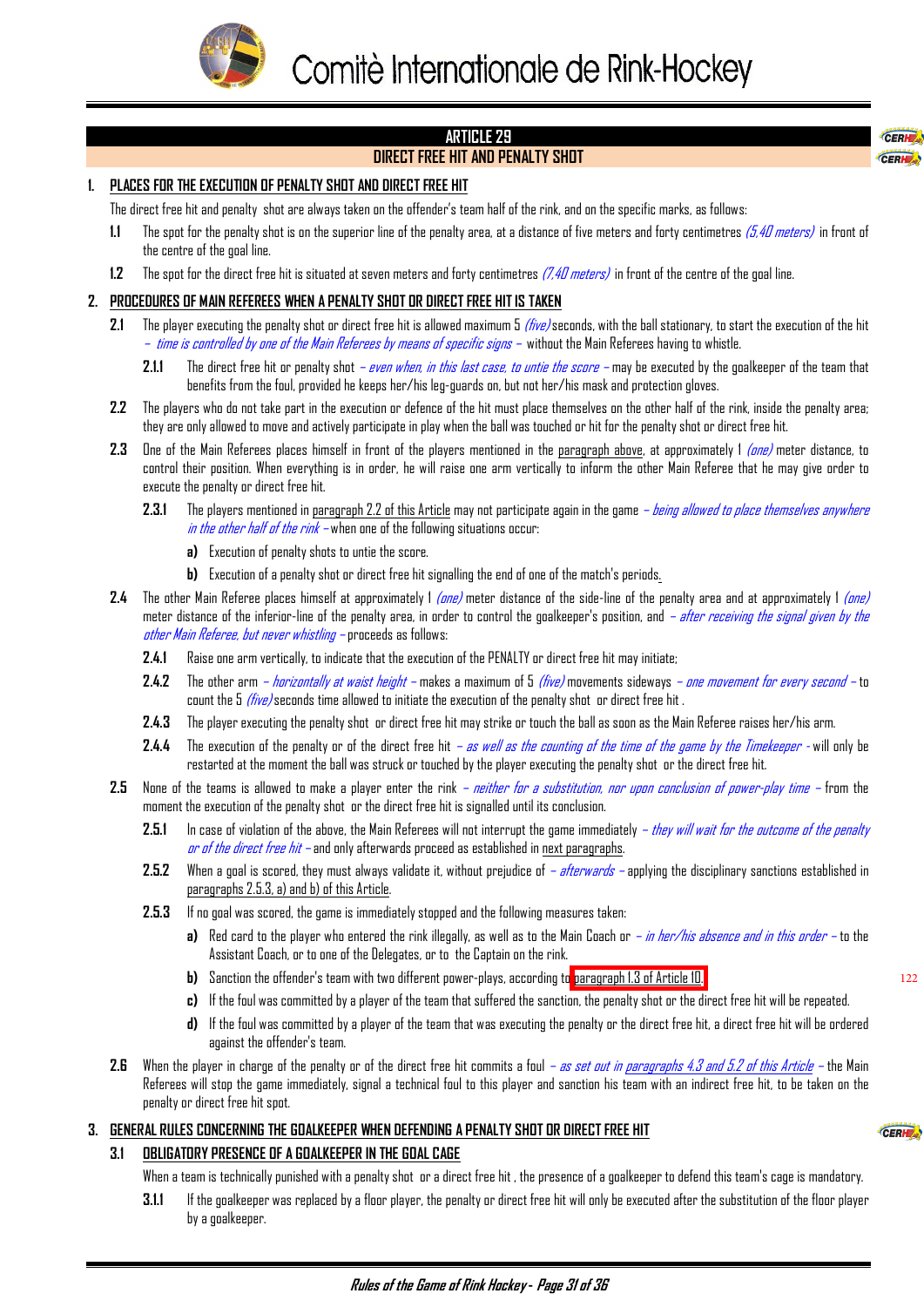

<span id="page-32-0"></span>**3.1.2** If – as consequence of disciplinary sanction or injury – there is no goalkeeper available, a floor player will replace him under the conditions established in [paragraph 5.1 of Article 16.](#page-16-0) 

123

CERH

#### **3.2 RESTRICTIONS TO THE GOALKEEPER'S MOVEMENTS WHEN DEFENDING A PENALTY SHOT AND DIRECT FREE HIT**

When a penalty shot or direct free hit is executed against her/his team, the goalkeeper must:

- **3.2.1** Stand on both skates, front axles (breaks or wheels) on the goal-line.
- **3.2.2** Hold her/his stick against her/his two skates, horizontally and parallel to the goal-line, and also:
- **3.2.3** The hand holding the stick does not lean on the cage or floor
- **3.2.4** Her/his free hand remains static, and not in contact with goal cage or floor



**3.2.5** Not make any movement to defend her/his cage before the ball is being struck or touched by the player in charge of the penalty shot or direct free hit .

#### **3.3 PENALTIES FOR GOALKEEPER'S OFFENCES WHEN DEFENDING A DIRECT FREE HIT OR PENALTY SHOT**

When the goalkeeper moves before the player in charge of the penalty shot or direct free hit touches the ball, the following procedures must be followed**:**

- **3.3.1** At the goalkeeper's first offence, he will receive a verbal warning; the Main Referees will place themselves in front of the offender who  $must$  stand  $up$  - and give him the "warning" that he should not repeat the same offence.
- **3.3.2** At the goalkeeper's second offence *on occasion of the same penalty shot or direct free hit* he will receive a blue card or *if the* second offence was committed during a penalty shot to untie the score – a red card.
- **3.3.3** In consideration of Article 10, the offending goalkeeper's team is punished with power-play, except when the penalty shot is performed to untie the score.
- **3.3.4** If the first reserve goalkeeper was also suspended or expelled in consideration of paragraphs 3.3.1 and 3.3.2 of this Article he must be replaced by a floor player or by another goalkeeper *(who would be registered on the official Match Report)*.
- **3.3.5** If a second reserve goalkeeper should also be suspended in consideration of paragraphs 3.3.1 and 3.3.2 of this Article the Main Referees will end the game, and give detailed information on the official Match Report.
- **3.4** When even though the goalkeeper moved before the execution of the penalty or direct free hit the player in charge of the penalty shot or direct free hit made *– almost simultaneously –* a direct shot at the cage and scored a goal, the Main Referees must ensure the following procedures:
	- 3.4.1 Not validate the goal when one of the Main Referees already whistled to stop the game; the offending goalkeeper is punished  *according to* paragraphs 3.3.1, 3.3.2 and 3.3.3 of this Article – and the penalty or direct free hit must be repeated.
	- **3.4.2** Validate the goal when the game was not yet stopped by one of the Main Referees; the offending goalkeeper is punished according to paragraphs 3.3.1, 3.3.2 and 3.3.3 of this Article.

#### **4. OFFENCES COMMITTED "INSIDE" THE OFFENDER'S PENALTY AREA**

#### **4.1 FOULS NOT SANCTIONABLE WITH A PENALTY SHOT**

The following fouls will not be sanctioned with a penalty shot :

- 4.1.1 When the ball rises above one meter and fifty centimetres *(1,50 meters)* high, as a result of a movement of the stick of a player who was "inside" her/his penalty area *– regardless of it being a foul committed intentionally or not;* this will be sanctioned with an indirect free hit, to be executed by the opposite team in one of the superior corners of the penalty area.
- **4.1.2** When the ball is retained or deflected as a result of an unintentional action rebound on the body, skates or stick of a player who was "inside" her/his penalty area; this situation will not be sanctioned by the Main Referees.

#### **4.2 FOULS SANCTIONABLE WITH A PENALTY SHOT**

**4.2.1** The Main Referees must be strict to punish – with a penalty shot – all serious and/or major fouls that are committed – near the ball or away from the ball – on opponents who are "inside" the cage area of the offending player or goalkeeper, keeping in mind – *according to* paragraph 3 of Article 3 of the Technical Rules – that the line markings are part of the area.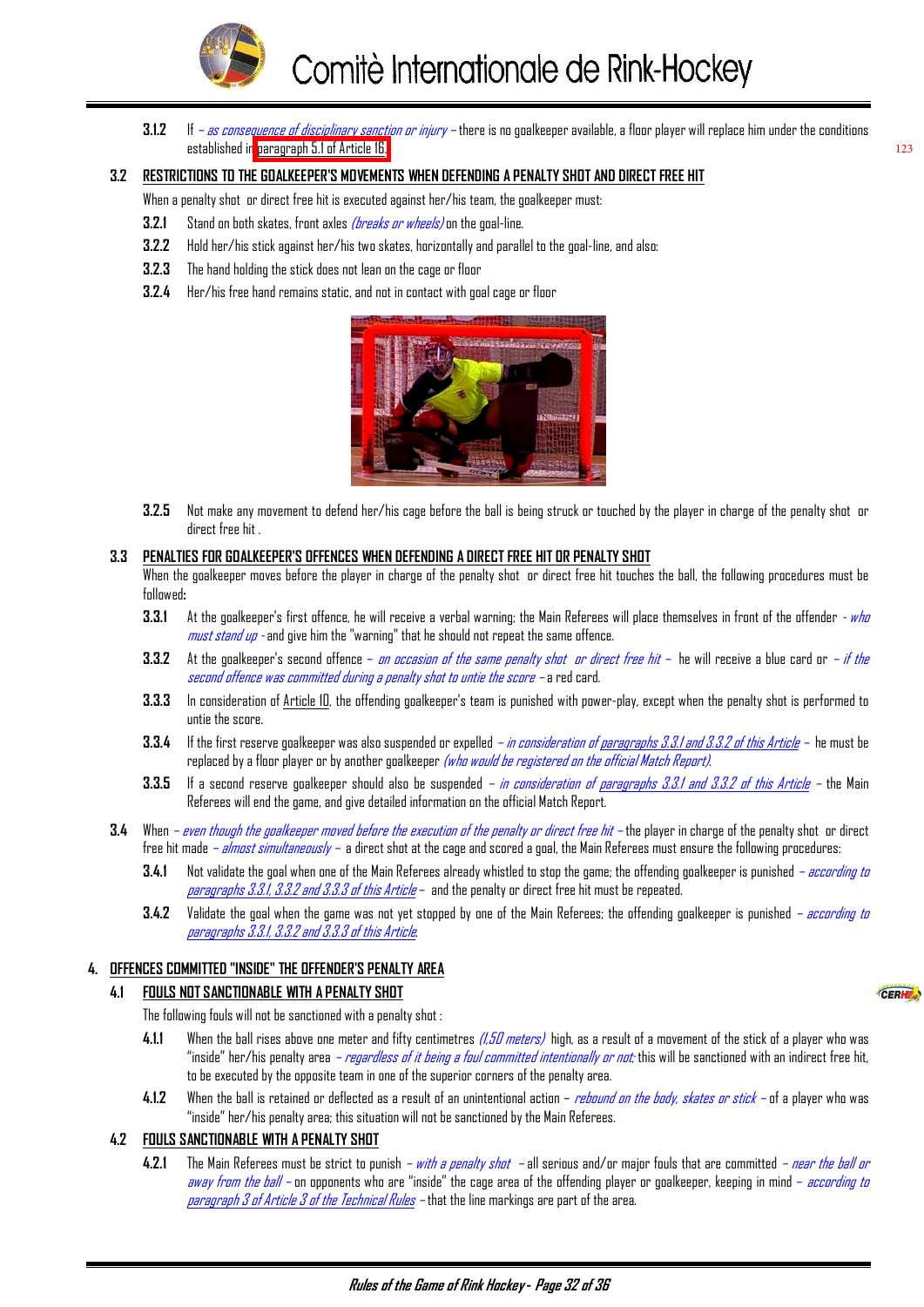

- <span id="page-33-0"></span>**4.2.2** The Main Referees must give special attention and punish with the same zeal and rigour all fouls committed on opponents situated in the penalty area of the offender, namely:
	- **a)** When a goalkeeper intentionally prevents the ball from being played, grabbing it with her/his hand, lying on it or holding it between her/his legs or gloves.
	- **b)** When a player or goalkeeper grasps, pushes, charges or illegally blocks an opponent who away from the ball moves to receive a pass from a team-mate or to occupy a more favourable position near the cage of the offending player.
	- **c)** A foul committed, when defending the cage, by a goalkeeper or player regardless of it being committed intentionally or not that contributed to prevent a goal from being scored against the offending player or goalkeeper's team.

#### **4.3. GENERAL RULES TO CONSIDER IN THE EXECUTION OF A PENALTY SHOT**

- **4.3.1** The player in charge of executing the penalty shot must perform a straight shot *aiming directly at the cage, according to the provisions* established in paragraph 4.3.2 of this Article – from a stationary position near the ball, on the penalty spot in the defensive zone of the punished team.
- **4.3.2** Safeguarding what is established in paragraph 4.3.4 of this Article, the player in charge of the penalty may choose to shoot again or play in whatever way, when he managed to resume possession of the ball, after his initial shot had been subjected to:
	- **a)** A goalkeeper defence;
	- **b)** A rebound on the opposing team's cage; or
	- **c)** A rebound on the boards or fences of the rink located behind the opposing team's cage.
- **4.3.3** In the execution of the penalty cannot be carried out simulations and so it is not allowed to the player in charge of the penalty:
	- **a)** Stop or make an irregular and unsteady movement with her/his stick to strike the ball;
	- **b)** Make  *before striking the ball with her/his stick* a movement with this body or stick, trying to elude the opponent goalkeeper and cause him to commit a foul susceptible to be punished disciplinarily;
	- **c)** Not comply with the proceedings established in paragraph 4.3.1 of this Article for the penalty execution;
	- **d)** Initiate the execution of the penalty shot when exceeded the 5 *(five)* seconds allowed to that end.
- **4.3.4** In the case of a penalty shot taken at the end of playing time of one of the periods of the game or a penalty shot to untie the score, the ball may not be played again, as it is not in play anymore after the execution of the penalty shot.

#### **5. FOULS COMMITTED "OUTSIDE" THE PENALTY AREA OF THE OFFENDER**

#### **5.1 FOULS SANCTIONABLE WITH A DIRECT FREE HIT**

- **5.1.1** The Main Referees must be strict to punish  *with a direct free hit –* all serious and/or major fouls that are committed  *near the ball or* away from the ball – on opponents who are "outside" the penalty area of the offending player or goalkeeper, keeping in mind – *according to* [paragraph 3 of Article 3 of the Technical Rules –](#page-2-0) that the line markings are part of the area.
- **5.1.2** The Main Referees must also give special attention and punish with a direct free hit all technical fouls and/or team fouls that committed "outside" the penalty area of the offending player – contributed, unquestionably, to prevent a possible goal to be scored by the opposite team.

#### **5.2 GENERAL RULES TO CONSIDER IN THE EXECUTION OF A DIRECT FREE HIT**

- **5.2.1** Safeguarding what is established in [paragraph 5.2.4 of this Article,](#page-34-0) the player in charge of executing a direct free hit from the carrespandent spat situated in the defensive zane of the punished team – may choose one of the following execution methods:
	- **a)** Make a straight shot directly aiming at the opponent's goal cage.
	- **b)** Transporting the ball towards the opponent's goal cage, trying to trick the goalkeeper and/or finishing *compulsorily* with a shot or swerve to the cage.
- **5.2.2** Safeguarding what is established i[n paragraph 5.2.4 of this Article,](#page-34-0) the player in charge of the direct free hit may choose to shoot again or play in whatever way, when he managed to resume possession of the ball, after his initial shot had been subjected to:
	- **a)** A goalkeeper defence;
	- **b)** A rebound on the opposing team's cage; or
	- **c)** A rebound on the boards or fences of the rink located behind the opposing team's cage.
- **5.2.3** The execution of the direct free hit must comply with the following restrictions:
	- **a)** The player in charge of the direct free hit must choose between:
		- A stationary position, near the ball, or
		- Making a run no stopping or simulations allowed from a maximum distance of 3 *(three)* meters from the spot chosen to execute the hit.
	- **b)** When executing a direct free hit no simulations are allowed; the player in charge is not allowed to:
		- Make a stop or an irregular and unsteady movement with her/his stick to strike the ball
		- Make  *before striking the ball with her/his stick* a movement with this body or stick, trying to elude the opponent goalkeeper and cause him to commit a foul susceptible to be punished disciplinarily;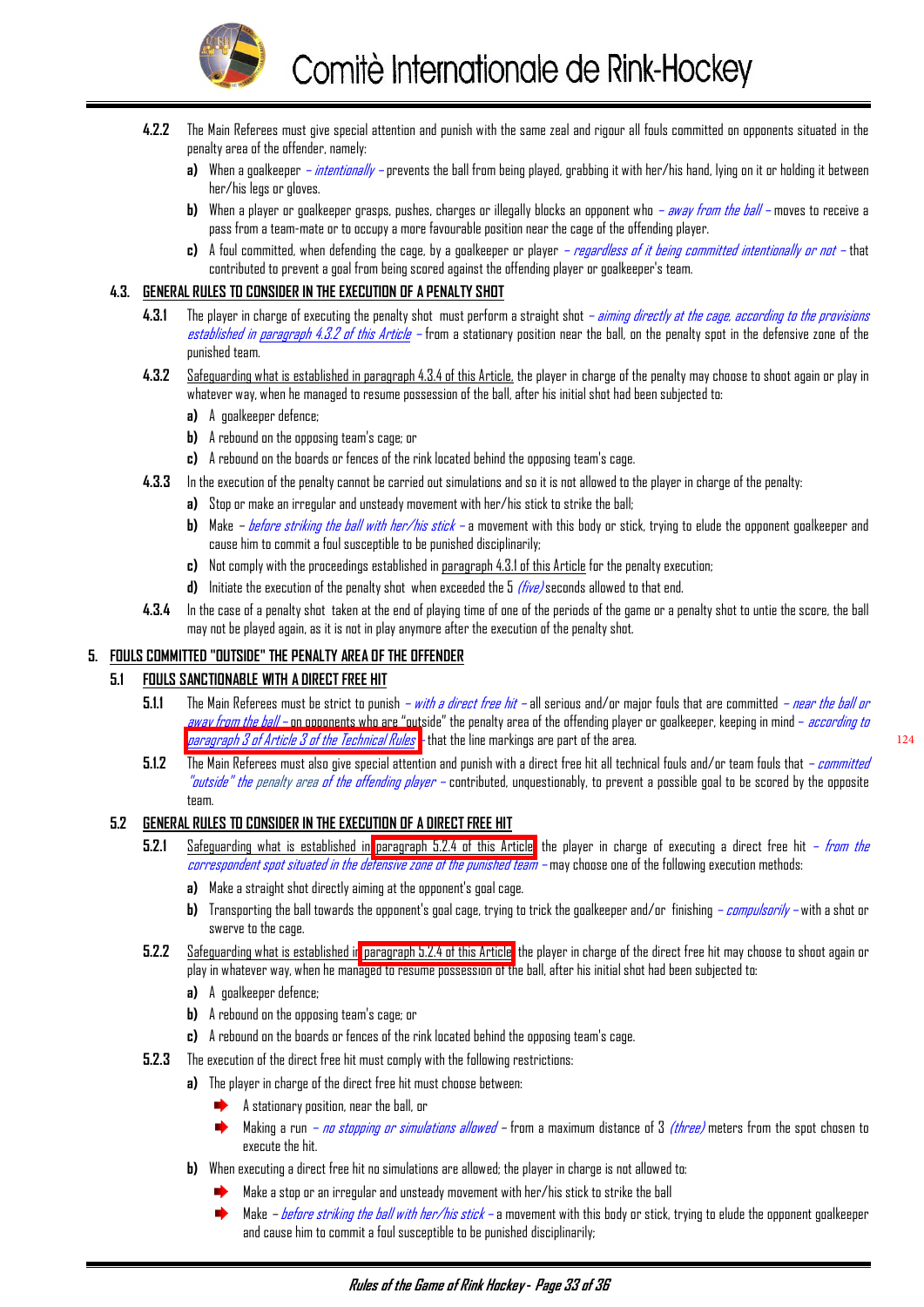<span id="page-34-0"></span>

- ∙. Not comply with the proceedings established in [paragraphs 5.2.1 and 5.2.2 of this Article](#page-33-0) for the direct free hit execution, choosing to retain possession of the ball, endorsing it after a colleague, without making any shot or deviation of the ball towards the opponent's goal.
- Choose to retain the ball, passing it then to a team-mate, not shooting or moving the ball in direction of the opponent's cage.
- **c)** The execution of the direct free hit may not be initiated when exceeded the 5 *(five)* seconds allowed to that end.
- **5.2.4** In the case of a direct free hit executed at the end of playing time of a period of the game, the ball may not be played or shot again, as it is out of play after the conclusion of the initial shot.

#### **6. EXECUTION OF PENALTY OR DIRECT FREE HIT SIGNALLED AT THE END OF PLAYING TIME**

- **6.1** When a foul occurs *at the exact moment the Official Table sounds the end of a period of the game* that must be sanctioned with a penalty shot or direct free hit – *including, if the case, the situations in whic[h paragraph 3.3.1 of Article 25](#page-27-0) is applicable* – the Main Referees will ensure its execution – in consideration of paragraphs 4.3 or 5.2 of this Article – and taking in account the following restrictions:
	- **6.1.1** In case of a direct free hit *like it is established for a penalty* it must be executed with a direct shot; it is not allowed to simulate or transport the ball.
	- **6.1.2** After the execution of the penalty shot or direct free hit it is not allowed to charge again.
- **6.2** According to the outcome of the penalty shot or direct free hit at the end of regular playing time, the Main Referees will ensure the following:
	- **6.2.1** Except for [paragraphs 1.4 and 2.5 of Article 5](#page-4-0) of these Rules, when a valid goal is scored, the Main Referees must officially validate it, ordering the "centre pass", and immediately afterwards whistle the end of the period or game.
	- **6.2.2** If no valid goal was scored because of irregular actions committed by the defending Goalkeeper during the execution, the Main Referees will order the penalty shot or direct free hit to be repeated**.**
	- **6.2.3** If no goal was scored  *and no foul or irregular action was committed by the defending goalkeeper* the Main Referees will whistle immediately to end the period or game.

#### **7. PUNISHMENT FOR FOULS BY PLAYERS WHO DO NOT TAKE PART IN THE PENALTY OR DIRECT FREE HIT**

- **7.1** Except for [paragraph 2.3.1 of this Article,](#page-31-0) a player who has no direct participation in the execution of the penalty shot **or** direct free hit , and is positioned inside the cage area of the team that benefits from the foul will only be allowed to leave that place or skate in the direction of the ball after the player in charge of the penalty shot or direct free hit struck or touched the ball.
- **7.2** Safeguarding what is established in paragraph 7.3 of this Article, when a violation of the above paragraph occurs, the Main Referee who controls the position of the players must ensure *– in conformity wit[h paragraph 2.2 of Article 25](#page-27-0) of these Rules* – the following:
	- **7.2.1** In case it is the first foul committed during the penalty or direct free hit concerned by a player of one of the teams, he must receive a verbal warning, being "warned" – as well as the other players of her/his team that repeating the foul will entail a blue card for the offender. Then, the penalty shot or direct free hit will be ordered to be repeated..
	- **7.2.2** If, during the repetition of the same penalty shot or direct free hit, a new foul is committed by the same offender or by another player of the same team – the offender will immediately be awarded a blue card, suspending him from the game, and her/his team sanctioned with the correspondent power-play, according to [Article 10](#page-8-0) of these Rules. Then, the penalty shot or direct free hit will be ordered to be repeated.
- **7.3** When the foul is committed after the execution of a penalty was initiated, the Main Referees will always wait for the outcome of the shot, and afterwards ensure the following procedures:
	- **7.3.1** When a goal is scored, it must always be validated, ensuring afterwards but only when it is a repeating of the same foul the disciplinary sanction to the offender and her/his team, according to paragraph 7.2 of this Article.
	- **7.3.2** When no goal is scored, the Main Referees will stop the game immediately, and ensure the following procedures:
		- a) When the foul is committed only by a player or players of the team that benefits from the penalty shot, the shot will not be repeated; the game will start again *– after applying the disciplinary measures set out in paragraph 7.2.of this Article –* with an indirect free hit against the offending team, to be executed in one of the superior corners of the cage area.
		- **b)** When the foul is committed only by a player or players of the team sanctioned with a penalty shot or by players of both teams the shot will always be repeated, immediately after awarding the disciplinary sanction set out in paragraph 7.2 of this Article.
- **7.4** With regard to the direct free hit and being necessary to give attention to the method chosen by the player in charge of the hit the Main Referees will ensure the following procedures:
	- **7.4.1** When the player in charge of the direct free hit chooses to shoot directly at the cage, the following must be applied:
		- **a)** When a goal is scored, the procedures in paragraph 7.3.1 of this Article.
		- **b)** When no goal is scored, the procedures in paragraph 7.3.2 of this Article,
	- **7.4.2** When the player in charge of the direct free hit chooses to transport the ball, the game will be immediately stopped, and ensures the procedures in paragraph 7.3.2 of this Article.

125

126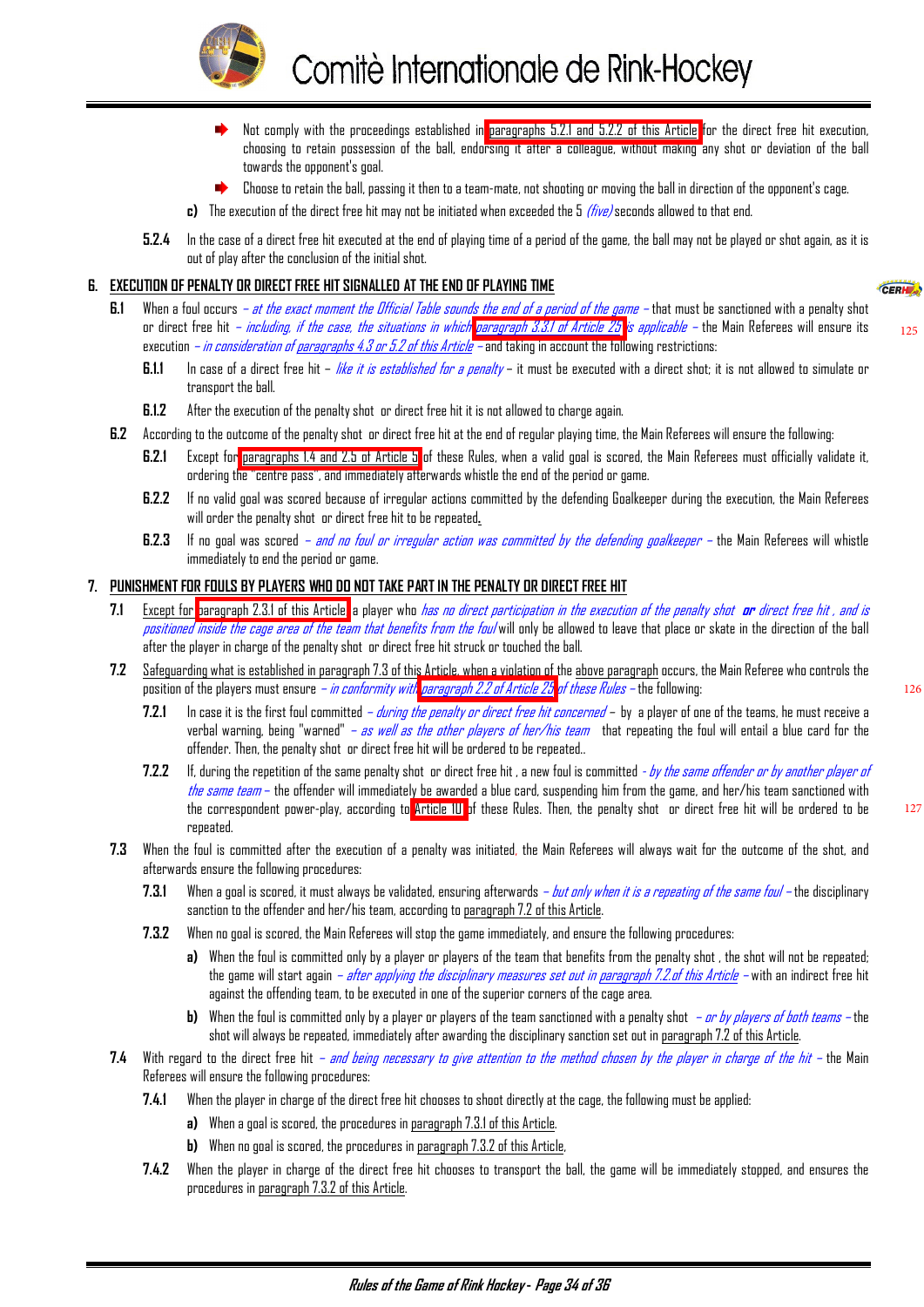<span id="page-35-0"></span>

# **CHAPTER VII PROTESTS ARTICLE 30 PROTESTS**

CERHE

#### **1. ADMINISTRATIVE PROTESTS**

- **1.1** "Administrative protests" are motivated by irregularities or violations bad state of the rink, deficient markings on the rink, irregular goal cages, *etc.* - of the Technical Rules.
- 1.2 To be considered valid, "administrative protests" must be notified to the Main Referees of the game  *by the team Delegate and by the team*  $\mathcal{L}$ aptain – before the start of the match.
- **1.3** When receiving an "administrative protest", the Main Referees will act as follows:
	- **1.3.1** Inform the delegate and captain of the opposite team of the protest.
	- 1.3.2 On the official Match Report  *on the place identified as "Declaration of protest"* write the grounds of the protest, and, immediately afterwards, make the delegates and captains of both teams sign
	- **1.3.3** Proceed to the identification and examination of the alleged irregularities together with the delegates and captains of both teams in order to confirm if the protest is pertinent and, if so, if they can be corrected and/or if they compromise the taking place of the game.
- **1.4** When the Main Referees consider that the match cannot take place on the premises, they must immediately proceed as specified in [Article 7](#page-5-0)  [paragraph 2 of the present Rules.](#page-5-0)
- **1.5** In any case, the Main Referees must draft a separate Confidential Report, complementary to the official Match Report, writing down all steps and decisions taken concerning the protest.

#### **2. TECHNICAL PROTESTS**

- 2.1 "Technical protests" are motivated by "law errors"- *alleged "false judgements" or technical errors of refereeing* that may have been committed by the Main Referees in the game.
- 2.2 To be considered valid, a "technical protest" must be notified on the rink by the team captain to the Main Referees of the game, making use of a stoppage in the game or immediately after the end of the game.
- **2.3** When receiving a "technical protest", the Main Referees will act as follows:
	- 2.3.1 Inform immediately the captain of the other team *or, in her/his absence, the second captain,* of the intent to protest the game.
	- **2.3.2** Write on the official Match Report the grounds of the protest– on the place identified as "Declaration of protest" and immediately afterwards, make the delegates and captains of both teams sign the official Match Report.

#### **3 CONFIRMATION OF PROTESTS**

All protests, both "administrative" and "technical", must afterwards be confirmed by the body responsible for the team that filed the protest– per official letter accompanied by the proper fee – within the delay and according to the rules established by the organiser of the competition, namely:

- **3.1** CIRH or the organizer Technical Committee of a Continental Confederation, in case of international competitions (of national selection teams or clubs).
- **3.2** National Federations, in case of clubs' competitions organised in a FIRS member country.